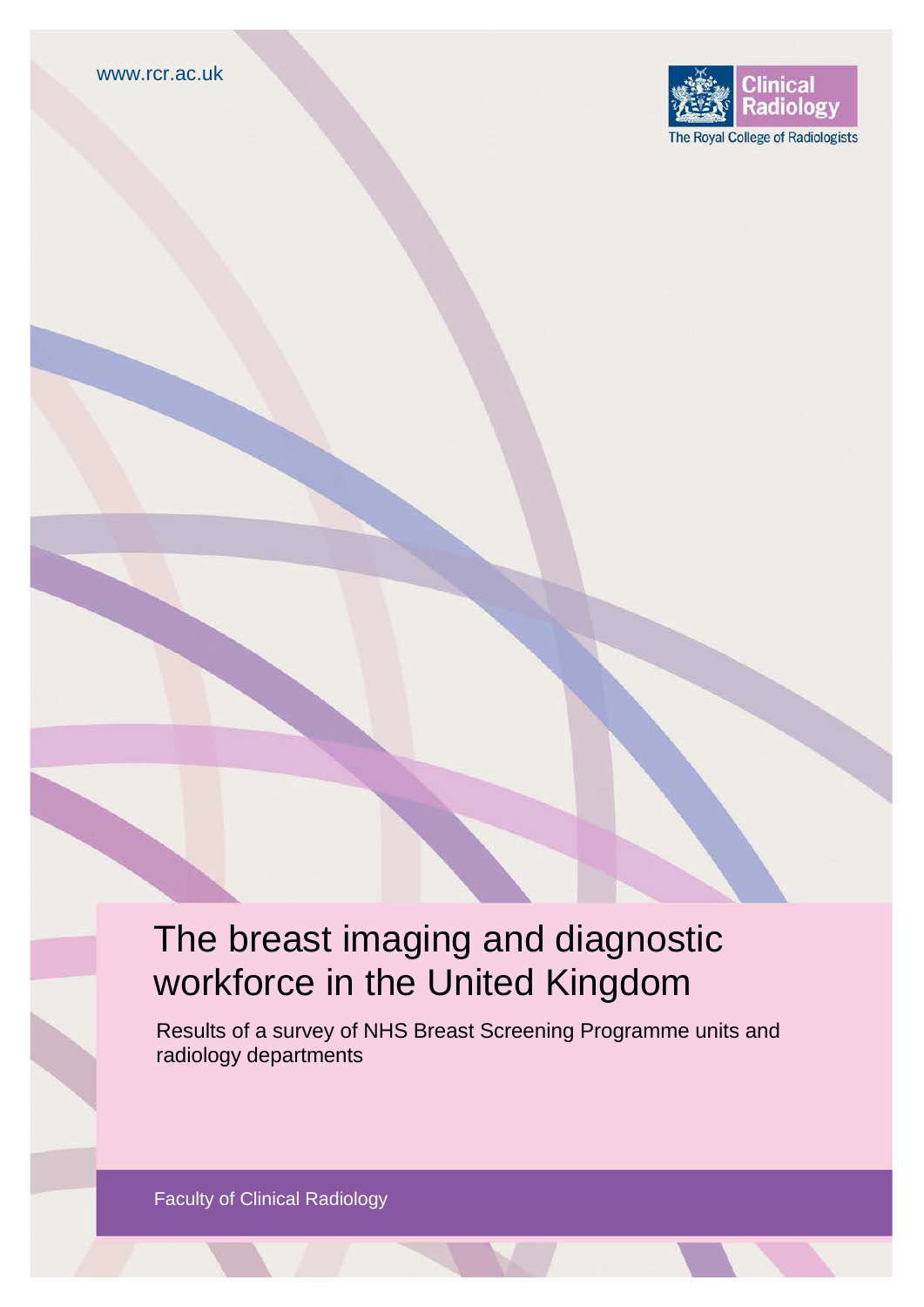## **Contents**

| <b>Foreword and acknowledgements</b>         | 3              |
|----------------------------------------------|----------------|
| 1. Background                                | 4              |
| 2. Methodology                               | 5              |
| Survey                                       | 5              |
| Response rate                                | 5              |
| 3. Survey results - breast radiologists      | 6              |
| Types of breast services provided            | 6              |
| Breast cancers detected symptomatically      | $\overline{7}$ |
| Radiologists providing breast services       | $\overline{7}$ |
| Unfilled posts - breast radiologists         | 10             |
| Breast programmed activities - breast        |                |
| radiologists                                 | 11             |
| Workforce issues - breast radiologists       | 12             |
| 4. Survey results - breast clinicians        | 14             |
| Headcount of breast clinicians               | 14             |
| Expected retirements - breast clinicians     | 15             |
| Unfilled posts - breast clinicians           | 15             |
| Breast programmed activities - breast        |                |
| clinicians                                   | 16             |
| Breast screening activities - breast         |                |
| clinicians                                   | 17             |
| Workforce issues - breast clinicians         | 18             |
| 5. Survey results - consultant radiographers |                |
| providing breast services                    | 19             |
| Headcount of consultant radiographers        |                |
| providing breast services                    | 19             |
| Expected retirements - consultant            |                |
| radiographers providing breast services      | 20             |
| Unfilled posts - consultant radiographers    |                |
| providing breast services                    | 20             |
| Breast programmed activities - consultant    |                |
| radiographers                                | 21             |

| Breast screening activities - consultant      |    |
|-----------------------------------------------|----|
| radiographers                                 | 22 |
| Breast service clinics - consultant           |    |
| radiographers                                 | 24 |
| Use of consultant radiographers               | 24 |
| 6. Survey results - advanced practitioners    |    |
| providing breast services                     | 26 |
| Headcount of advanced practitioners providing |    |
| breast services                               | 26 |
| Expected retirements - advanced practitioners |    |
| providing breast services                     | 27 |
| Unfilled posts - advanced practitioners       |    |
| providing breast services                     | 27 |
| Breast programmed activities - advanced       |    |
| practitioners                                 | 28 |
| Breast screening activities - advanced        |    |
| practitioners                                 | 29 |
| Breast service clinics - advanced             |    |
| practitioners                                 | 30 |
| Advanced practitioners in the provision of    |    |
| breast services                               | 30 |
| 7. Workforce issues in breast imaging and     |    |
| symptomatic breast services                   | 33 |
| Strategic approaches                          | 33 |
| Workload concerns                             | 35 |
| 8. Discussion and main findings               | 37 |
| Radiologists                                  | 37 |
| <b>Breast clinicians</b>                      | 37 |
| Consultant radiographers                      | 38 |
| Advanced practitioners                        | 38 |
| Workforce strategies                          | 38 |
| <b>References</b>                             | 39 |
|                                               |    |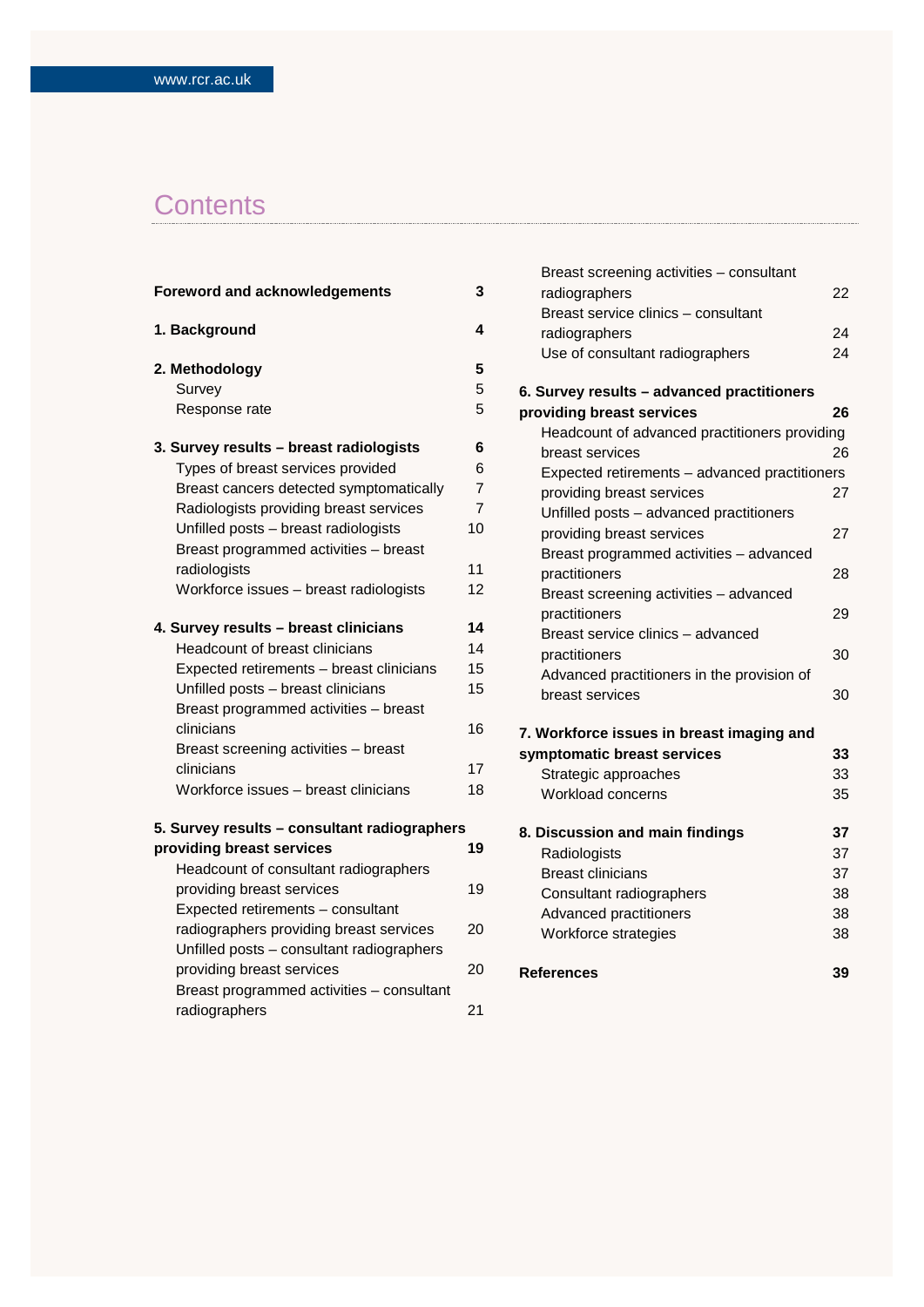## Foreword and acknowledgements

This report represents the collective effort of several individuals and organisations with a common interest in providing accessible, high-quality breast imaging services in the UK. The workforce involved in providing these services includes radiologists, breast clinicians, radiographers and advanced practitioners. Collating quantitative and qualitative data about this workforce is vital in ensuring that breast imaging continues to be provided at a high level.

The survey was initiated by: Professor Erika Denton (Ex-National Clinical Director for Diagnostics, NHS England), Dr Hilary Dobson OBE (Ex-Vice Chair, British Society of Breast Radiology), Professor Julietta Patnick CBE (Ex-Director of NHS Cancer Screening Programmes, Public Health England), Dr Caroline Rubin (Medical Director for Education and Training, The Royal College of Radiologists), Dr Nisha Sharma (Consultant Breast Radiologist, The Leeds Teaching Hospitals NHS Trust) and Dr Sue Barter (Ex-Medical Director Professional Practice, The Royal College of Radiologists).

Mr Don Liu (Professional Services Manager, The Royal College of Radiologists) developed and conducted the survey and analysed the results in conjunction with the clinicians above.

Many thanks also go to the directors of NHS Breast Screening Programme units and clinical directors of radiology departments in NHS hospitals who found time to submit their data.

*Dr Andew Smethurst* Medical Director, Professional Practice The Royal College of Radiologists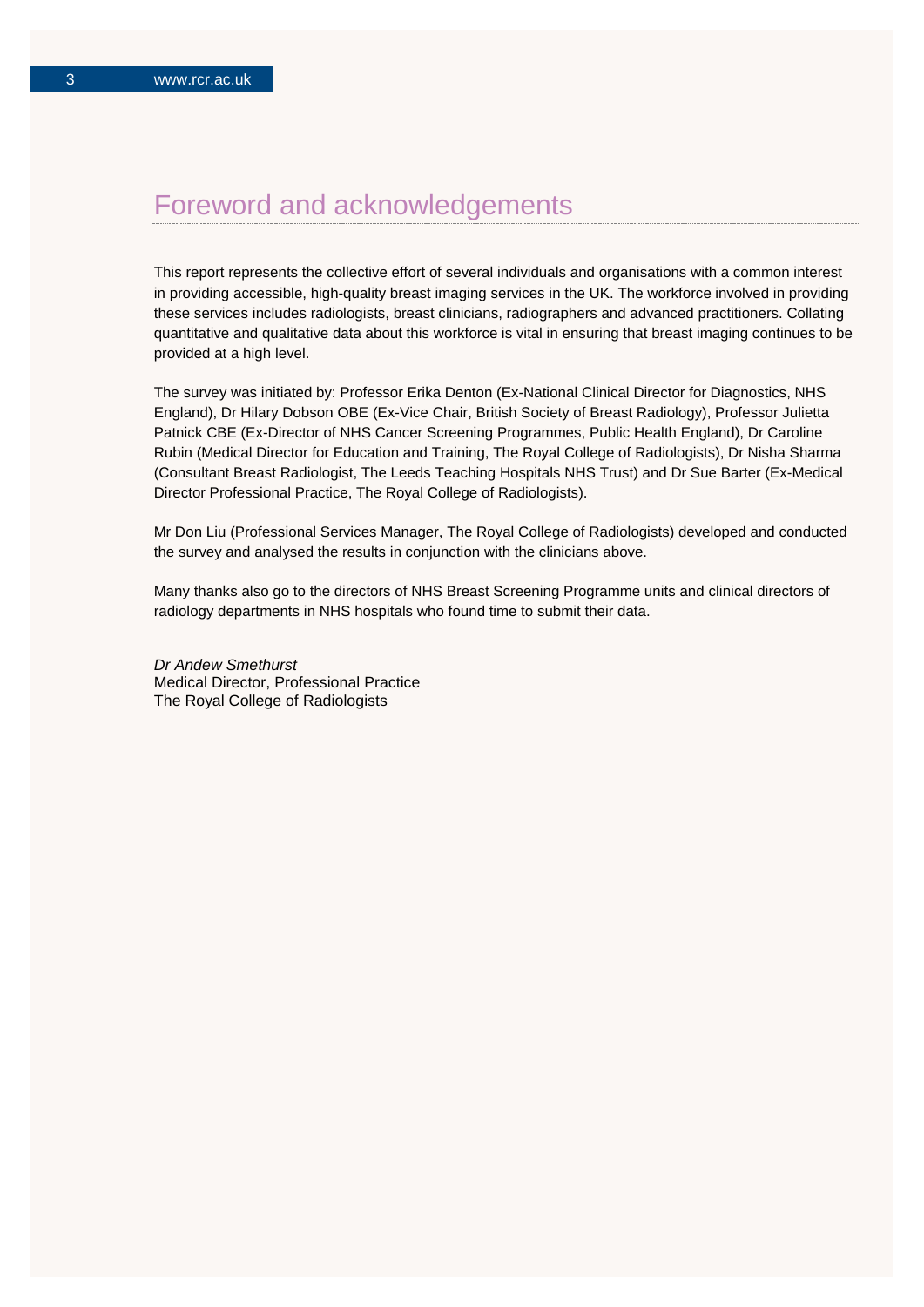## 1. Background

The UK clinical radiology workforce census undertaken by The Royal College of Radiologists (RCR) is now established as an annual reporting mechanism and has informed and influenced workforce planning for several years. While some data relating to special interests within the census has been included, to date much of this has been at an extremely high level. The increasing recognition of significant challenges to the delivery and sustainability of breast services within the UK has prompted a more detailed collation of workload and workforce factors within this particular area of specialism. The information gathered will feed into policy initiatives at a national level. The Independent Cancer Taskforce report called for work to better understand a predicted workforce deficit in breast radiology and to develop a plan to address this.<sup>1</sup>

The establishment of a national breast screening programme, as well as successful campaigns to inform and educate on the subject of breast health against a background of technological advances, has resulted in a significant rise in both numbers and complexity of diagnostic breast imaging. Breast cancer is the most common cancer in the UK and a leading cause of death in women.<sup>2</sup> National Cancer Intelligence Network data show the annual number of newly diagnosed cases of female breast cancer rising continuously for the last 20 years – the 2012 figure (most recent) was over 42,000 cases in England.3 Various strategies have been employed to respond to the workload challenges resulting from this increased incidence, the most significant

of which has been the adoption of the four-tier system of advance practice. These challenges are unlikely to abate. Trials are being conducted to evaluate the potential benefits of extending the UK NHS Breast Screening Programme (UK NHSBSP) to cover women aged 47 to 73.<sup>4</sup> Currently, only those aged 50–70 are covered. If the extension was implemented now, according to population figures from the Office of National Statistics, the number of women potentially covered in the UK would increase by around 28%, from 8 million to 10.2 million $5$ 

A particular confounding factor that will be encountered over the next five years is the planned retirement of the cohort of radiologists, newly appointed as NHS consultants in the late 1980s to implement the Forrest Report's recommendation to set up the NHSBSP.<sup>6</sup> Similar challenges are predicted to affect the radiographic workforce too, but information relating to other health professionals who contribute to diagnostic breast work is poorly understood.

With this in mind, the British Society of Breast Radiology, NHS England, Public Health England and The Royal College of Radiologists collaborated to design a survey, to garner information relating to the specific issues of skill-mix and workforce in UK diagnostic breast services to inform a strategy to sustain breast services over the coming years. This report presents the findings of the survey.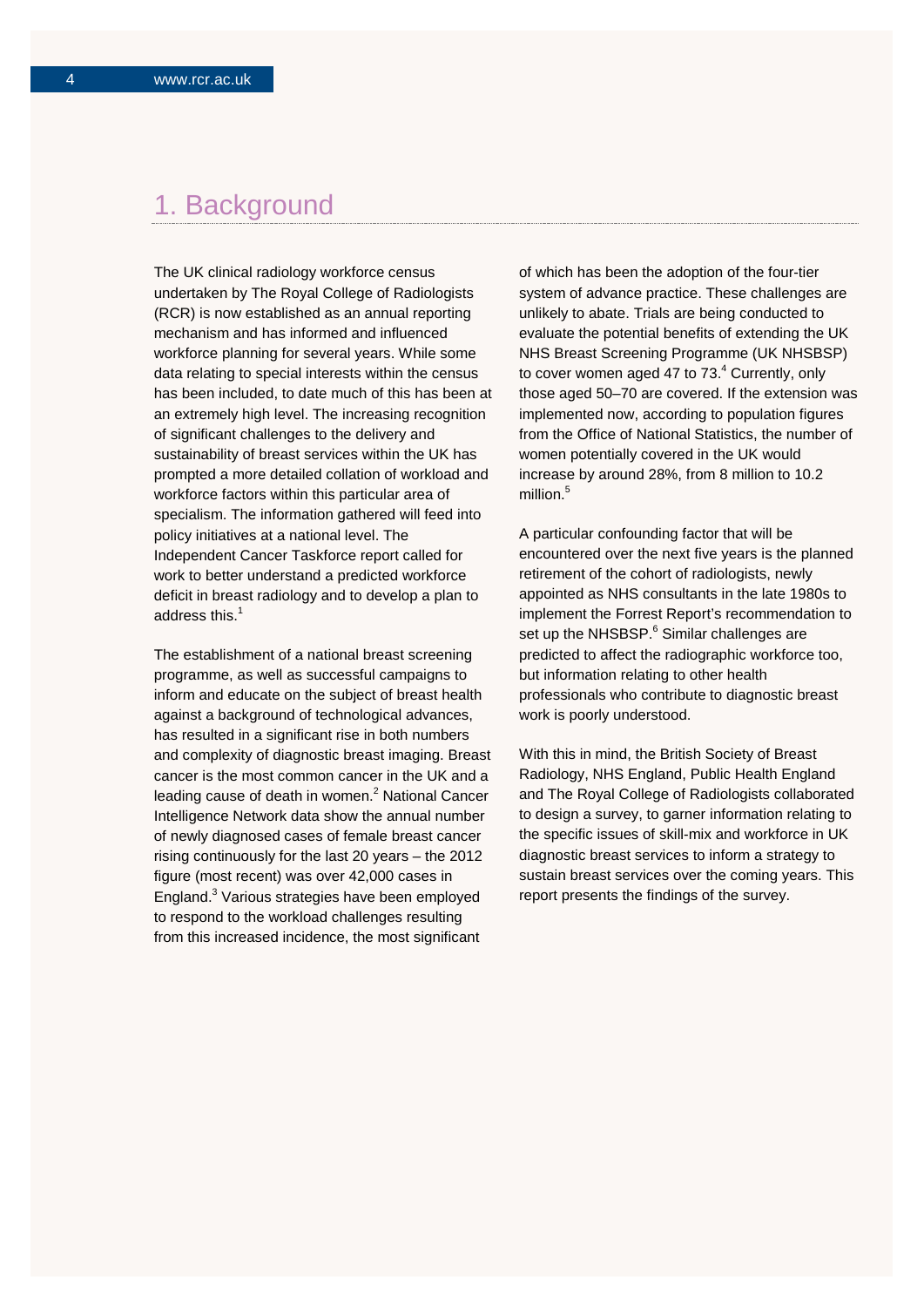## 2. Methodology

### Survey

A survey was designed by the working group to collect data on radiologists, breast clinicians, consultant radiographers and advanced practitioners providing breast services in NHSBSP units and radiology departments. Data on numbers working, expected retirements, unfilled posts and breast imaging activities were sought. Survey responses were collected using the Snap Survey web-based software package. The survey was open for approximately one month between 8 May and 9 June 2015.

#### Response rate

An online link to the survey was emailed to all NHSBSP units (n=96) and radiology departments (n=194) in the UK. Directors of screening in

NHSBSP units and clinical directors of radiology departments were used as the main contacts. Ninety-five survey responses were received. This included a single response covering all four NHSBSP units in Wales. For the purposes of analysing the data the Welsh NHSBSP units counted as four separate responses, therefore taking the total number of responses to 98.

See Table 1 for the number of NHSBSP units and radiology departments covered by the responses. One-third of these responses (n=34) provided data for both an NHSBSP unit and one or more radiology departments. This is because radiology departments that provided both breast screening and symptomatic breast services were asked to liaise with their local NHSBSP unit so that only one response was submitted for both services.

#### **Table 1. Number of NHSBSP units and radiology departments in the UK covered by survey responses**

| <b>Country/region</b>      | <b>NHSBSP units</b>      | <b>Radiology departments</b> |
|----------------------------|--------------------------|------------------------------|
| England - East Midlands    |                          | 4                            |
| England - East of England  |                          | 6                            |
| England - London           | 4                        | 12                           |
| England - North East       | 4                        | 5                            |
| England - North West       | 6                        | 4                            |
| England - South Central    | 6                        | 4                            |
| England - South East       | 5                        | 5                            |
| England - South West       | 6                        | 11                           |
| England - West Midlands    | 5                        | 5                            |
| England - Yorks and Humber | 4                        | 4                            |
| Northern Ireland           | 2                        | 2                            |
| Scotland                   | $\mathfrak{p}$           | 5                            |
| Wales                      | 4                        | 3                            |
| Total                      | <b>62</b> (65% of units) | 70 (36% of departments)      |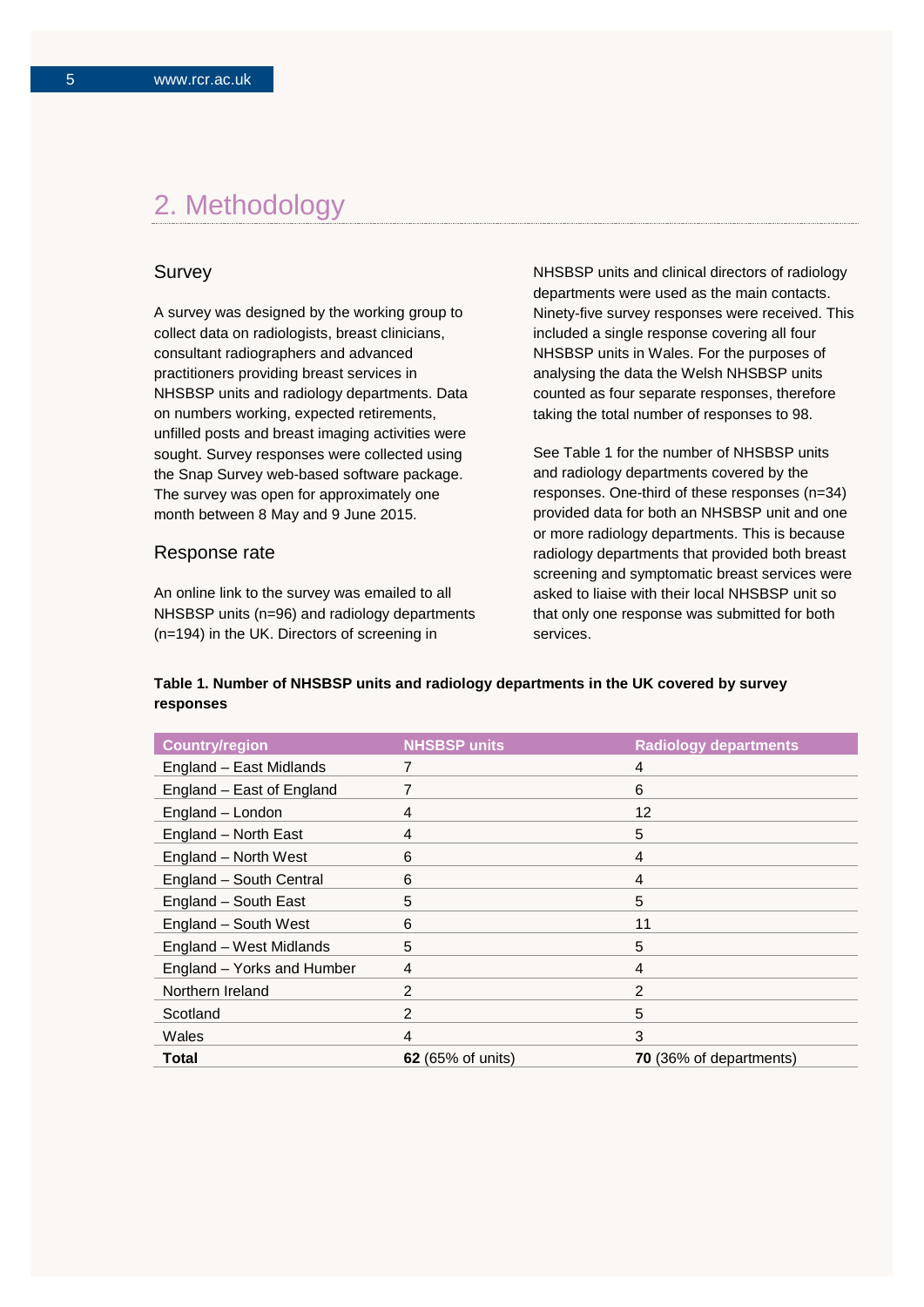## 3. Survey results – breast radiologists

## Types of breast services provided

#### **NHS Breast Screening Programme units**

In addition to screening, just over 80% of NHSBSP units covered by this survey also provided a symptomatic breast service.

#### **Figure 1. Number of NHSBSP units providing symptomatic breast services**



#### **Radiology departments**

All radiology departments covered by the survey provided a symptomatic breast service. Nearly 50% of these departments also undertook breast screening.



**Figure 2. Types of breast services provided by radiology departments**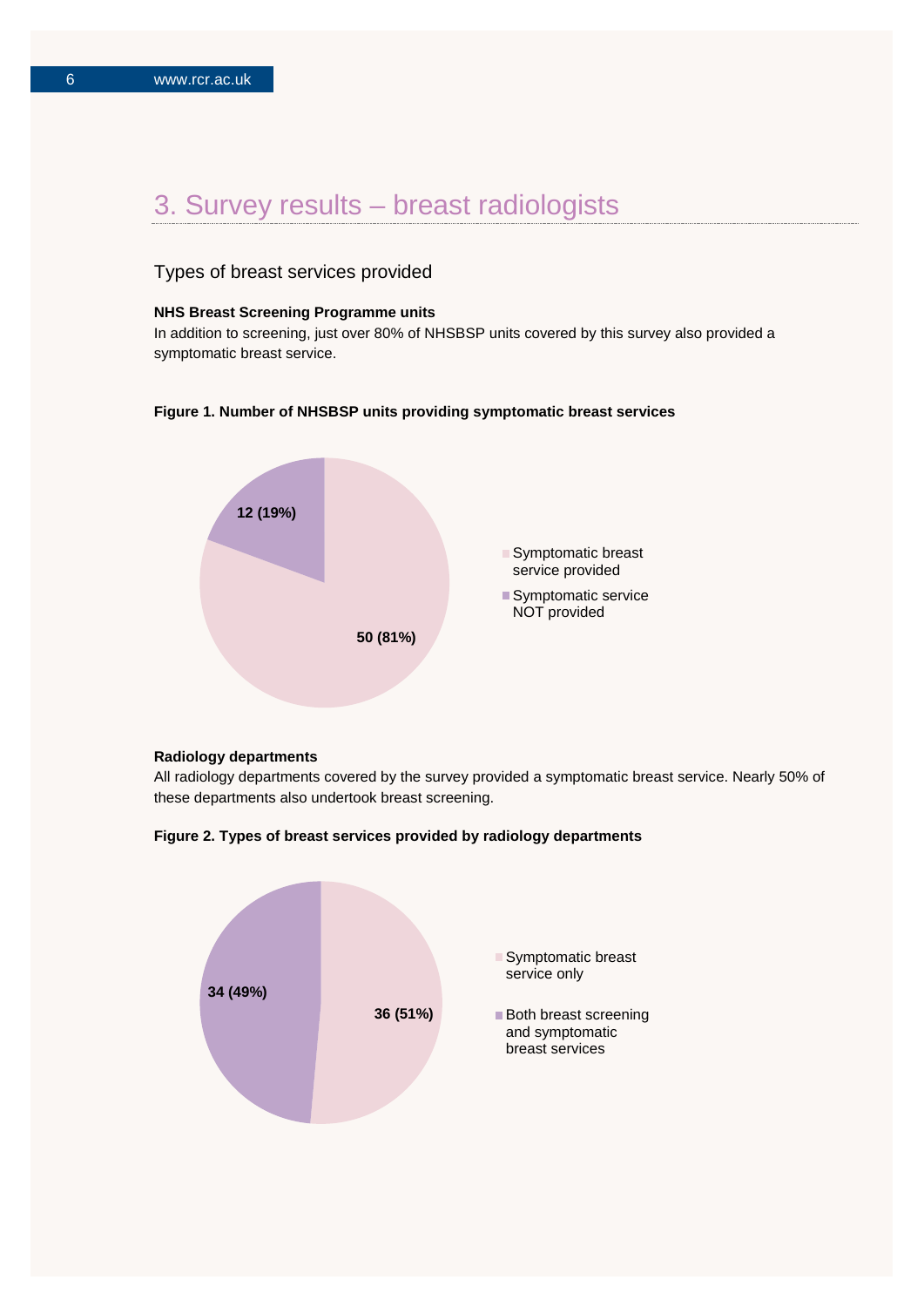## Breast cancers detected symptomatically

The 50 NHSBSP units and 70 radiology departments providing a symptomatic breast service between them detected a total of 30,360 breast cancers in the 12 months prior to

completing this survey. The average number of cancers detected symptomatically by these units and departments was 232 and 268 respectively, as shown in Table 2.

### **Table 2. Breast cancers detected symptomatically in the past 12 months (since May 2014)**

|                       | detected | <b>Breast cancers</b> Range (lowest<br>to highest) | <b>⊟ Median</b> | Mean |
|-----------------------|----------|----------------------------------------------------|-----------------|------|
| NHSBSP units          | 11.596   | $1 - 470$                                          | 207             | 232  |
| Radiology departments | 18.764   | 70-611                                             | 250             | 268  |

## Radiologists providing breast services

Respondents were asked to provide figures on the number of radiologists working for their NHSBSP unit or radiology department or total figures if completing the survey for both a department and unit.

## **Headcount of breast radiologists**

A total headcount of 407 radiologists was found to be providing breast services in the 62 NHSBSP units and 70 radiology departments responding to this survey. The number of wholetime equivalent (WTE) breast radiologists –

taking into account those working less than fulltime (LTFT) – can be calculated using the ratio of 1.06 headcount to 1.00 WTE. This ratio was used in calculating WTE figures in the RCR 2014 workforce census report.<sup>7</sup>

#### **In summary:**

- 25% percent of units and/or departments had two or fewer breast radiologists. In seven cases there was just one breast radiologist working in the unit or department.
- **Just over half of breast radiologists (213 out** of 407) covered by this survey worked LTFT.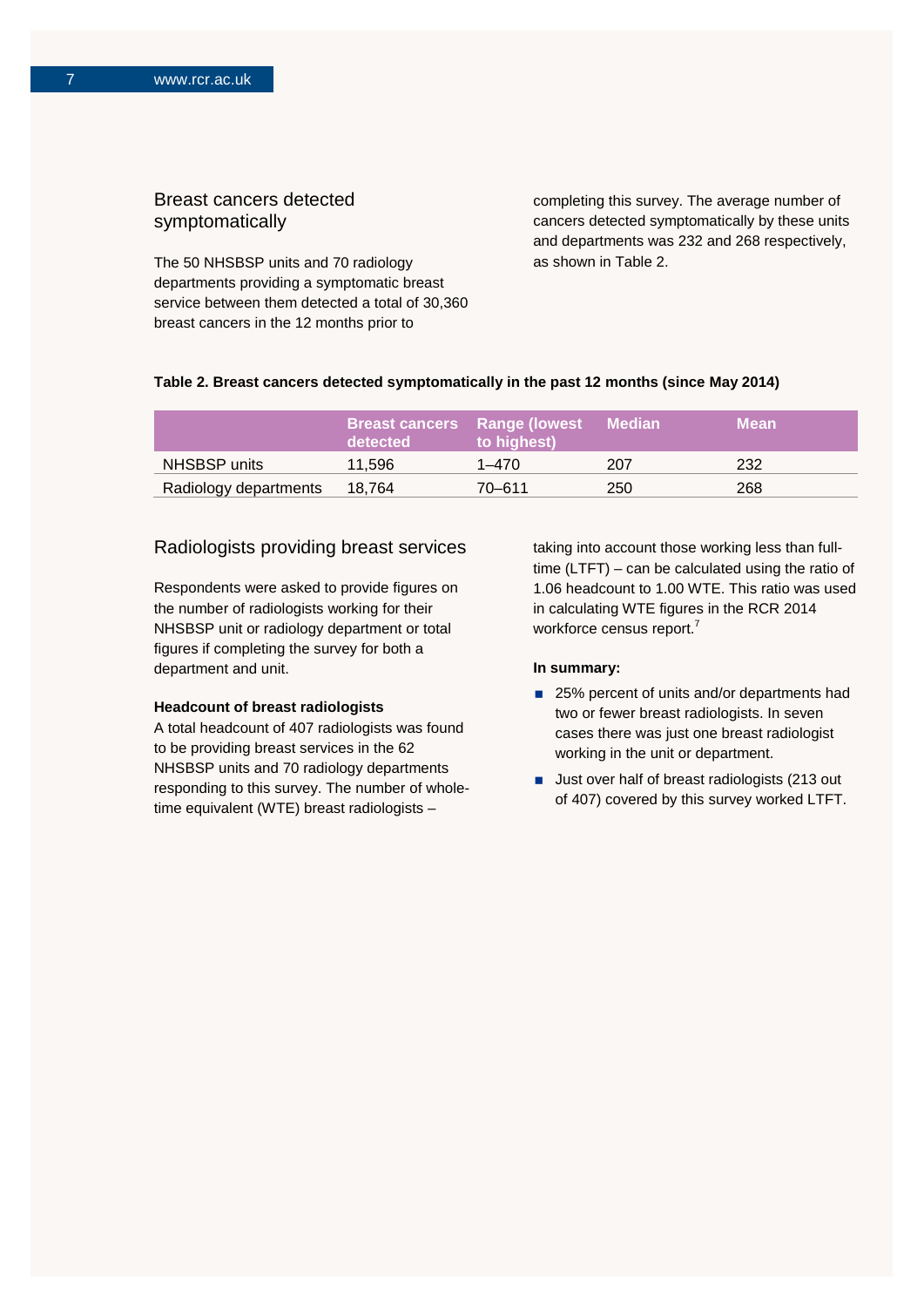|                               |                  | <b>Headcount</b>                  | <b>WTEs</b>             |             |                                            | No. of units/depts. with:                             |
|-------------------------------|------------------|-----------------------------------|-------------------------|-------------|--------------------------------------------|-------------------------------------------------------|
| <b>Country/region</b>         | <b>Full-time</b> | <b>Less</b><br>than full-<br>time | <b>Total</b><br>in post | <b>WTEs</b> | $\leq$ 2 breast<br>radiologists<br>in post | ≥50% breast<br>radiologists<br>working<br><b>LTFT</b> |
| England - East Midlands       | 19               | 8                                 | 27                      | 25          | $\mathfrak{p}$                             | 3                                                     |
| England - East of England     | 17               | 11                                | 28                      | 26          | 4                                          | 4                                                     |
| England - London              | 22               | 56                                | 78                      | 74          | 1                                          | 9                                                     |
| England - North East          | 6                | 19                                | 25                      | 24          | 1                                          | 4                                                     |
| England - North West          | 25               | 4                                 | 29                      | 27          | 4                                          | $\overline{2}$                                        |
| England - South Central       | 11               | 16                                | 27                      | 25          | 1                                          | 3                                                     |
| England - South East          | 12               | 18                                | 30                      | 28          | 1                                          | 4                                                     |
| England - South West          | 19               | 24                                | 43                      | 41          | 3                                          | 6                                                     |
| England - West Midlands       | 16               | 12                                | 28                      | 26          | 1                                          | 3                                                     |
| England - Yorks and<br>Humber | 16               | 10                                | 26                      | 25          | $\mathfrak{p}$                             | $\overline{4}$                                        |
| Northern Ireland              | 14               | $\Omega$                          | 14                      | 13          | $\Omega$                                   | $\mathbf 0$                                           |
| Scotland                      | 11               | 24                                | 35                      | 33          | 3                                          | 3                                                     |
| Wales                         | 6                | 11                                | 17                      | 16          | 1                                          | 7                                                     |
| Total                         | 194              | 213                               | 407                     | 384         | 24                                         | 52                                                    |

#### **Table 3. Headcount of breast radiologists working in NHSBSP units and radiology departments**

#### **Expected retirements – breast radiologists**

Respondents were asked how many of their breast radiologists are expected to retire by 2025. Table 4 details the numbers expected to retire in each country/region in the short term (2015– 2020) and long term (2015–2025). Some individuals will fall into both categories. Figure 3 details the proportion of the current workforce retiring during these time periods.

#### **In summary:**

- One-in-five breast radiologists covered by this survey are expected to retire by 2020, one-inthree by 2025. These figures correspond with national data on expected retirement rates of breast radiologists collected through the RCR 2014 consultant workforce census.<sup>7</sup>
- Retirement rates vary across UK countries/regions. Just over 50% of breast radiologists currently working in the West Midlands will retire by 2025, compared to just 7% in Northern Ireland.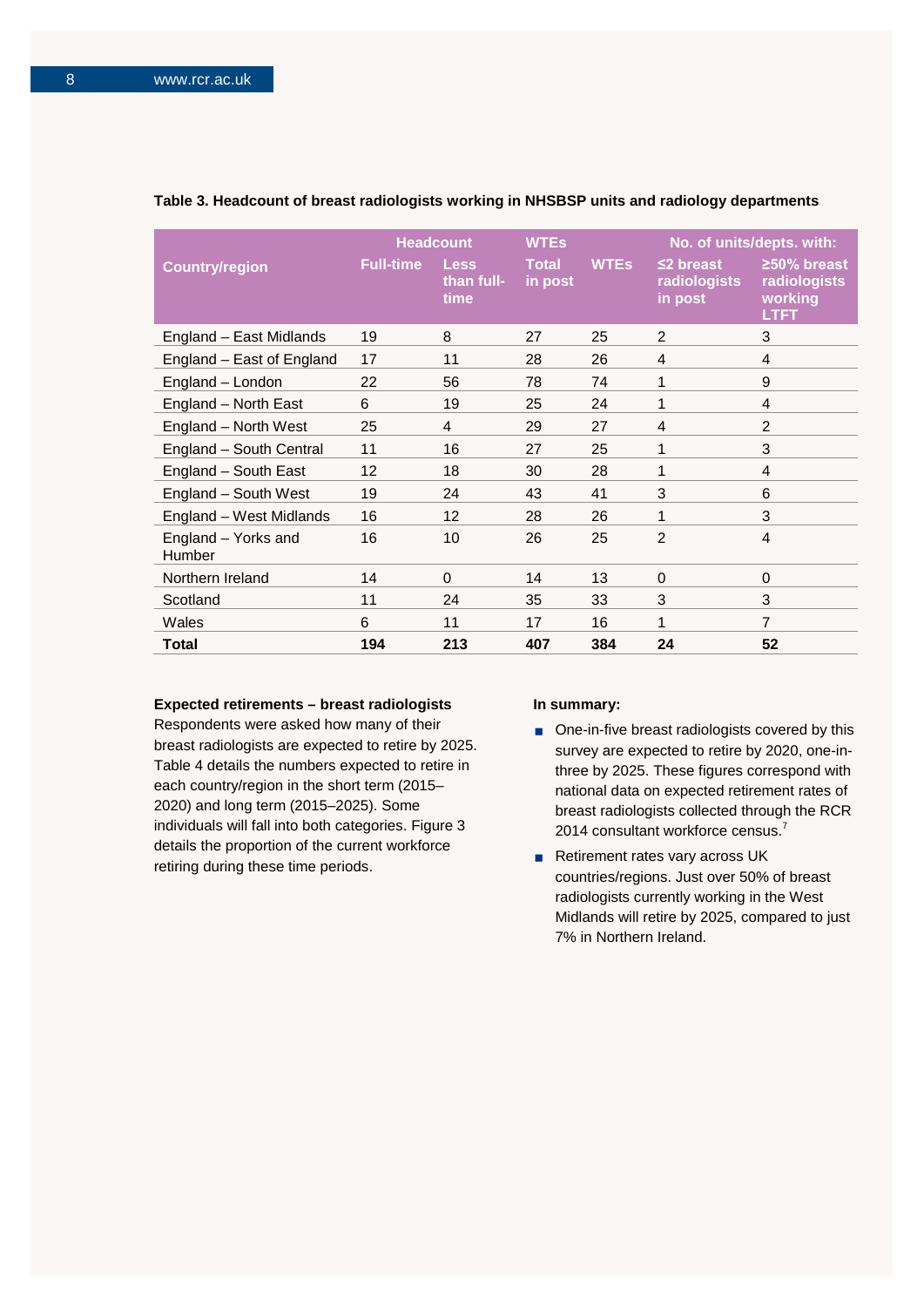| <b>Country/region</b>      | <b>Headcount</b> | <b>Retiring next 5</b><br>years<br>$(2015 - 2020)$ | <b>Retiring next 10</b><br>years<br>$(2015 - 2025)$ |
|----------------------------|------------------|----------------------------------------------------|-----------------------------------------------------|
| England – East Midlands    | 27               | 3                                                  | 11                                                  |
| England - East of England  | 28               | 7                                                  | 8                                                   |
| England - London           | 78               | 10                                                 | 19                                                  |
| England - North East       | 25               | 8                                                  | 10                                                  |
| England - North West       | 29               | 10                                                 | 13                                                  |
| England - South Central    | 27               | 6                                                  | 9                                                   |
| England - South East       | 30               | 8                                                  | 11                                                  |
| England - South West       | 43               | 11                                                 | 13                                                  |
| England - West Midlands    | 28               | 9                                                  | 15                                                  |
| England - Yorks and Humber | 26               | 3                                                  | 6                                                   |
| Northern Ireland           | 14               | 1                                                  | 1                                                   |
| Scotland                   | 35               | 6                                                  | 7                                                   |
| Wales                      | 17               | 4                                                  | 6                                                   |
| Total                      | 407              | 86                                                 | 129                                                 |

#### **Table 4. Number of breast radiologists expected to retire in the next five and ten years**

### **Figure 3. Percentage of breast radiologists expected to retire in the next five and ten years**

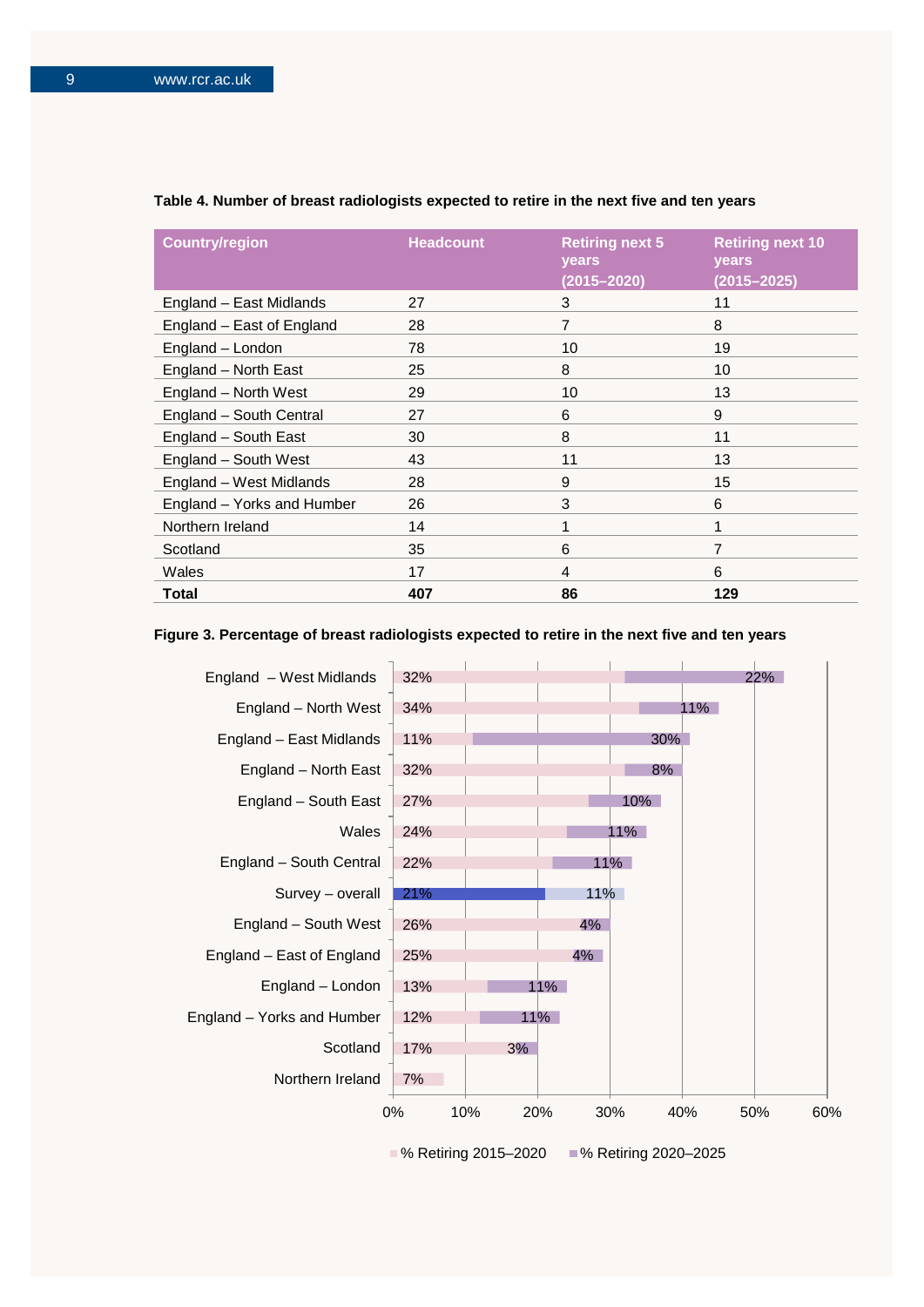## Unfilled posts – breast radiologists

Figure 4 and Table 5 present the number of unfilled breast radiology posts that have been identified. A comparison is made with the number of known substantive (filled and unfilled) posts covered by the survey.

#### **In summary:**

■ There were 60 unfilled radiology posts across the 62 NHSBSP units and 70 radiology

departments covered by this survey. This represents 13% of 467 substantive posts – closely matching the vacancy rate for consultant breast radiologists identified through the RCR 2014 workforce census.<sup>7</sup>

Respondents indicated that only half of these unfilled posts were expected to be filled in the next 12 months.





#### **Table 5. Unfilled posts for breast radiologists**

| <b>Country/region</b>      | <b>Number of unfilled</b><br>posts | <b>Expected to be filled</b><br>in next 12 months | Unfilled posts (% of<br>substantive posts*) |
|----------------------------|------------------------------------|---------------------------------------------------|---------------------------------------------|
| England - East Midlands    | 4                                  | 2                                                 | 13%                                         |
| England - East of England  | 2                                  | 2                                                 | 7%                                          |
| England - London           | 9                                  | 6                                                 | 10%                                         |
| England - North East       | 3                                  | $\mathbf 0$                                       | 11%                                         |
| England - North West       | 6                                  | 3                                                 | 17%                                         |
| England - South Central    | 2                                  |                                                   | 7%                                          |
| England - South East       | 11                                 | 2                                                 | 27%                                         |
| England - South West       | $\overline{7}$                     | 5                                                 | 14%                                         |
| England - West Midlands    | 5                                  | 4                                                 | 15%                                         |
| England - Yorks and Humber | 5                                  |                                                   | 16%                                         |
| Northern Ireland           | 0                                  | $\Omega$                                          | $\Omega$                                    |
| Scotland                   | 3                                  |                                                   | 8%                                          |
| Wales                      | 3                                  | 1                                                 | 15%                                         |
| Total                      | 60                                 | 28                                                | 13%                                         |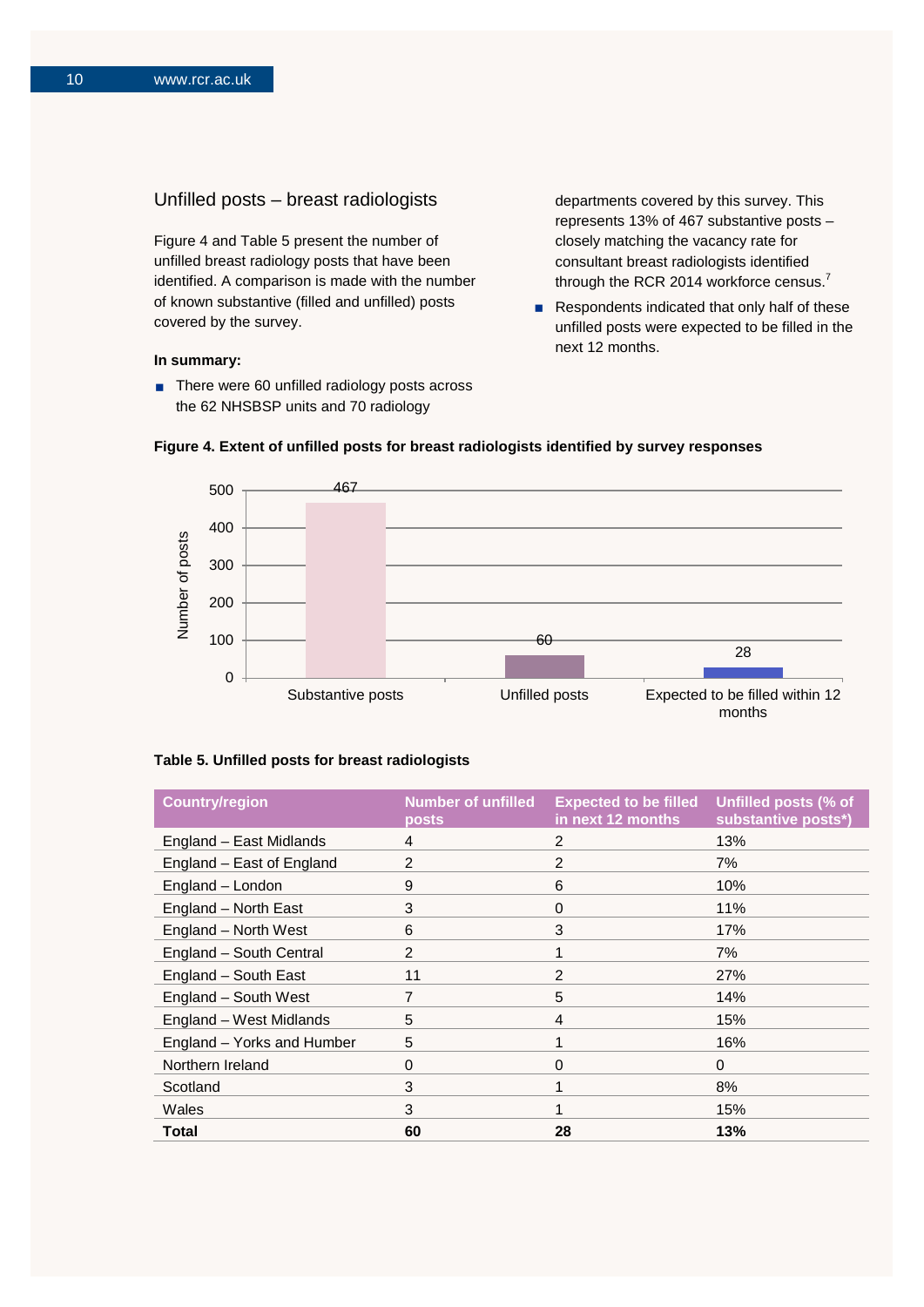## Breast programmed activities – breast radiologists

Respondents were asked to state the total number of breast programmed activities (PAs) undertaken by radiologists working full and less than full time. The mean number of breast PAs undertaken by each whole-time equivalent (WTE) breast radiologist has been calculated. Also calculated is the mean number of breast PAs allocated to each unfilled breast radiology post but not currently undertaken.

#### **In summary:**

■ The mean number of breast PAs undertaken by each WTE breast radiologist was 4.5. This indicates that many of these individuals also undertake clinical activities away from breast radiology and have other specialty interests

(including general radiology). The remaining time in their job plans is likely to be allocated to supporting professional activities (SPAs). According to the RCR 2014 workforce census there was an average of 2.2 SPAs per fulltime NHS consultant.<sup>7</sup>

- Those respondents submitting information just for a radiology department provided a mean figure of 4 breast PAs for those radiologists providing a breast service compared to a mean of 4.5 breast PAs for those radiologists working in a NHSBSP unit.
- A total of 275 breast PAs per week was allocated to 60 unfilled breast radiology posts. These breast PAs are being covered by radiologists in post through their SPA time or undertaken as unpaid extra work.

|                               |             | <b>Filled posts</b>      |                                                |                  | <b>Unfilled posts</b>   |                                                          |
|-------------------------------|-------------|--------------------------|------------------------------------------------|------------------|-------------------------|----------------------------------------------------------|
| <b>Country/region</b>         | <b>WTEs</b> | <b>PAs</b><br>undertaken | <b>Mean</b><br><b>PAs</b><br>per<br><b>WTE</b> | <b>Headcount</b> | <b>PAs</b><br>allocated | <b>Mean PAs</b><br>allocated to<br>each<br>unfilled post |
| England - East Midlands       | 25          | 122                      | 4.8                                            | 4                | 27                      | 6.8                                                      |
| England - East of<br>England  | 26          | 117                      | 4.4                                            | $\overline{2}$   | 15                      | 7.5                                                      |
| England - London              | 74          | 291                      | 4.0                                            | 9                | 42                      | 4.7                                                      |
| England - North East          | 24          | 125                      | 5.3                                            | 3                | 14                      | 4.7                                                      |
| England - North West          | 27          | 134                      | 4.9                                            | 6                | 25                      | 4.2                                                      |
| England - South Central       | 25          | 151                      | 5.9                                            | $\overline{2}$   | 11                      | 5.5                                                      |
| England - South East          | 28          | 121                      | 4.3                                            | 11               | 56                      | 5.1                                                      |
| England - South West          | 41          | 189                      | 4.7                                            | $\overline{7}$   | 18                      | 2.6                                                      |
| England - West Midlands       | 26          | 115                      | 4.4                                            | 5                | 24                      | 4.8                                                      |
| England - Yorks and<br>Humber | 25          | 124                      | 5.1                                            | 5                | 20                      | 4.0                                                      |
| Northern Ireland              | 13          | 30                       | 2.3                                            | 0                | $\Omega$                | $\mathbf 0$                                              |
| Scotland                      | 33          | 123                      | 3.7                                            | 3                | 4                       | 1.3                                                      |
| Wales                         | 16          | 82                       | 5.1                                            | 3                | 19                      | 6.3                                                      |
| <b>Total</b>                  | 384         | 1,724                    | 4.5                                            | 60               | 275                     | 4.6                                                      |

#### **Table 6. Number of breast PAs undertaken or allocated to posts – breast radiologists**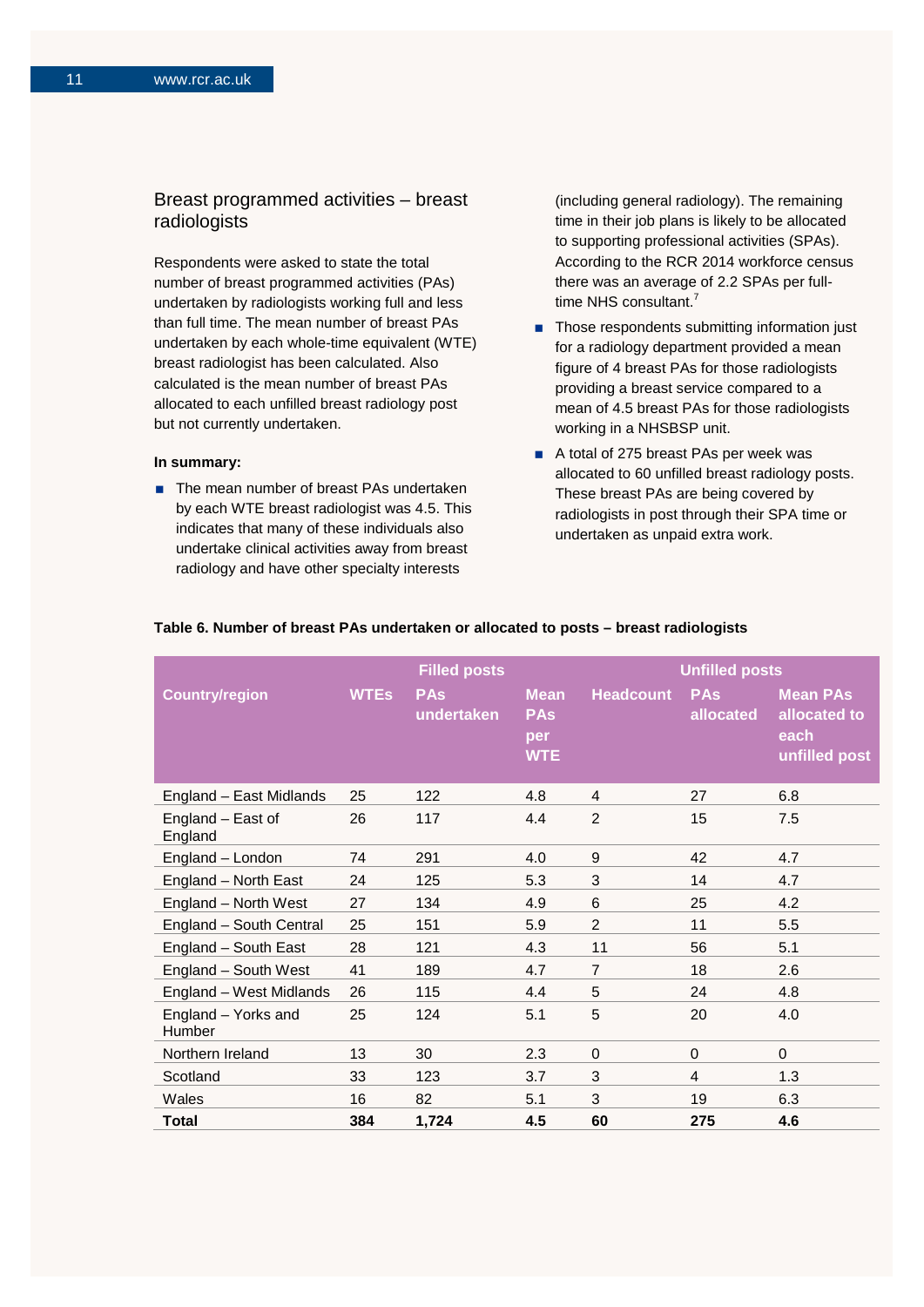## Workforce issues – breast radiologists

The final question of the survey asked for freetext comments on how respondents were planning to deal with workforce issues related to their breast screening and/or symptomatic breast services. Those comments relating specifically to breast radiologists have been categorised and listed in Table 7. The categories emerging cover recruitment (UK and international), use of locums and retired radiologists, training and development and establishing career pathways for trainees.

## **Table 7. Actions taken or which should be taken to deal with workforce issues – breast radiologists (free-text comments)**

| <b>Actions</b>                               | <b>Comments - selected examples</b>                                                                                                                                                                                                                                                                                                                                                                                                                                                                                                                                                                                                                                                                                                                    |
|----------------------------------------------|--------------------------------------------------------------------------------------------------------------------------------------------------------------------------------------------------------------------------------------------------------------------------------------------------------------------------------------------------------------------------------------------------------------------------------------------------------------------------------------------------------------------------------------------------------------------------------------------------------------------------------------------------------------------------------------------------------------------------------------------------------|
| Recruitment-<br>UK and<br>international      | We have advertised for a breast consultant radiologist, either locum or permanent,<br>however, there is just no one available with the relevant skills to fulfil NHSBSP criteria.<br>Numerous foreign candidates with limited breast experience, but does not help with UK<br>screening.  we desperately need a consultant radiologist. Presently we have one<br>consultant radiologist on long-term sick, and our other newly qualified consultant<br>radiologist temporarily off sick, possibly two months. Life is difficult in [the] breast unit<br>presently, but I think this is not uncommon. Foreseeable future for all breast units is<br>challenging. Consultant radiologists with breast speciality are a rare breed. We have a<br>problem. |
|                                              | Our entire complement of symptomatic breast radiologists resigned to work in our local<br>breast screening unit. We had to use locum doctors to bridge the gap and we have<br>managed to recruit one experienced breast radiologist from Prague and a newly<br>qualified radiologist from Egypt. We have two advanced practitioners, one is training in<br>mammography reading and the other might start performing ultrasound guided biopsies.<br>Maintaining this service has been extremely difficult. If these plans to settle our<br>symptomatic service fail then our next step will be simply to state to our local [Clinical<br>Commissioning Group] CCG that our hospital cannot support this service.                                        |
|                                              | We are establishing links with [European Economic Community] EEC countries as we<br>find there are breast radiologists interested in working in the UK. We have a friendly<br>enthusiastic team of radiologists who are open to assist with advice and training which<br>helps to get people interested.                                                                                                                                                                                                                                                                                                                                                                                                                                               |
|                                              | Although as a lead I have this in my sights, I am thwarted by the trust's financial and<br>institutional reticence to proactively deal with these problems. We do not have any<br>consultants near retirement, but struggle to recruit as there are so few trainees, and in<br>London this is exacerbated, as there are so many options for posts in other trusts.                                                                                                                                                                                                                                                                                                                                                                                     |
| Use of locums<br>and retired<br>radiologists | Planning to recruit newly retired breast radiologists to work on a part-time basis<br>providing NHS symptomatic breast imaging. We are fortunate to live in a very desirable<br>part of the South West and have many retirees coming to live in the area.                                                                                                                                                                                                                                                                                                                                                                                                                                                                                              |
|                                              | Symptomatic service only at [foundation trust]. We are trying to recruit a second breast<br>radiologist. Currently employing a locum breast radiologist to provide cover (for nine<br>months, contract expires at end of Sep 2015).                                                                                                                                                                                                                                                                                                                                                                                                                                                                                                                    |
|                                              | Symptomatic breast service only at [hospital]. Two consultants provided one clinic a<br>week each and breast [multidisciplinary team] MDT. One is on 'retire and return' and<br>does extra clinics when needed. The other does not perform core biopsies. We have a<br>locum from the adjacent breast screening service and hospital who does the two clinics                                                                                                                                                                                                                                                                                                                                                                                          |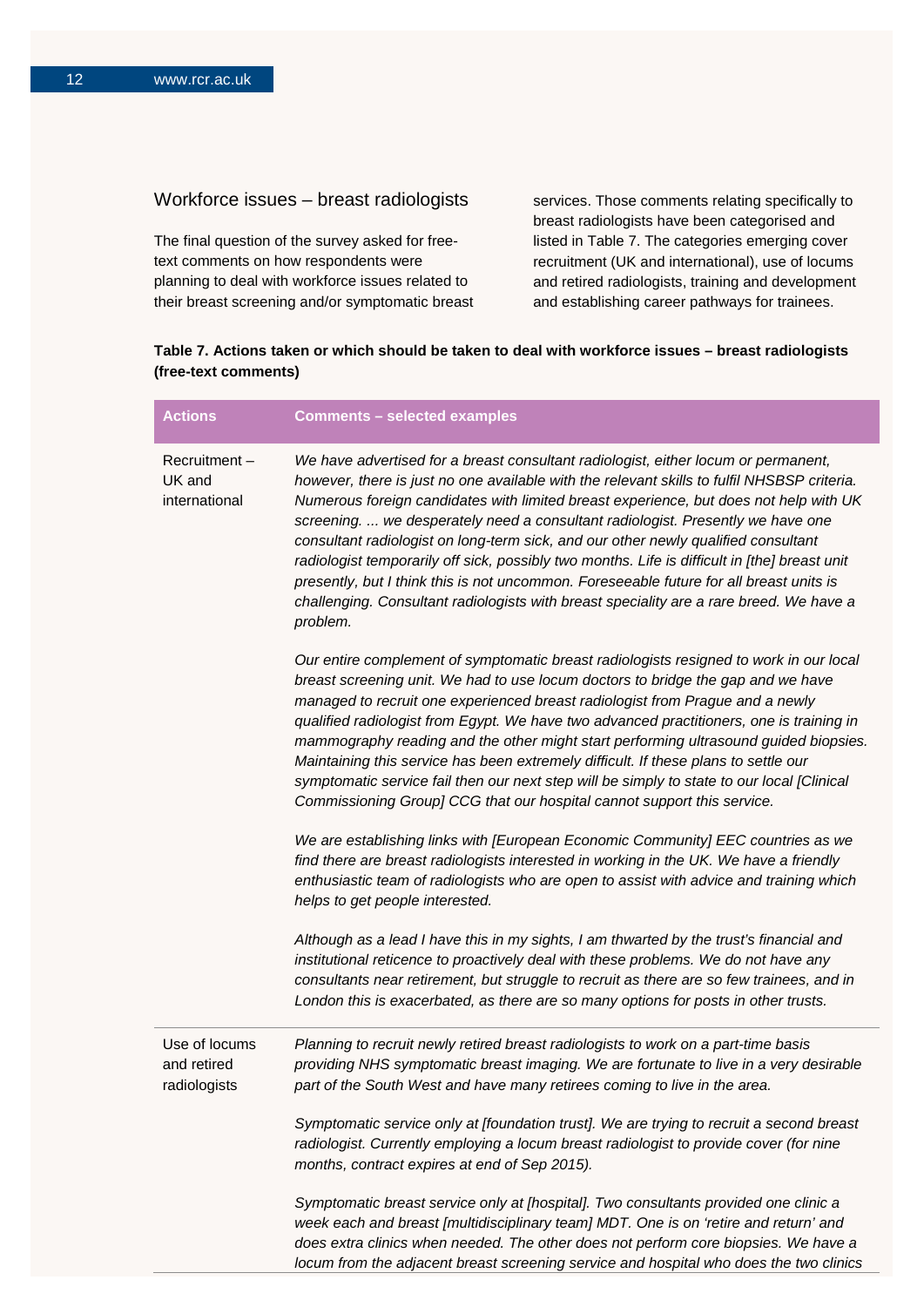*in one day. Extra clinics are arranged on an ad-hoc basis when there is an increase in demand. We have advertised three times over the course of a year but have no applicants.*

Training and development *Has the College considered a fast track Breast Radiology Training scheme? Radiology is a specialty with many more applicants than training places. If say a three-year training programme involving just breast radiology training was available, it may help fill some of the gaps, although with at least a three-year lag. It would have to be on top of other radiology training places.*

> *Seriously concerned about fragility of service, especially with likely retirement within five years. [Need to] Pressure nationally to increase training posts, and be[ing] nice to local trainees who may have a breast interest!*

> *We are affiliated to a large radiology training programme, and have several interested StRs who are planning to spend time with us on senior rotations (three starting clinical*  fellowships in the next 12 months). We provide a lot of active hands on experience, and *encourage research and audit which is popular. We also provide attachments and training for visiting clinicians. We would be happy to expand this role if it generated income for the [hospital] training programme.*

> *We have radiologists in symptomatic who are primed to accept screening sessions to enhance their roles. We have two registrars coming through the system who will qualify in August 2016. They are both interested in breast and can take on screening sessions and backfill those radiologists moving from symptomatic services.*

Establishing career pathways *We have a Radiology Academy on site with many radiology registrars in the department, and so we have less need for advanced practitioners/consultant radiographers than some departments. Breast radiology seems popular with our trainees, and so we are optimistic we will produce more breast radiologists over the next few years. We hope to develop a 5/6th year Breast Radiology fellowship to attract and train radiologists to a higher level. This will also assist in our own capacity shortage as demand for services increases.*

> *Engage with training radiologists to expose them to screening and breast radiology. Currently developing a breast fellowship programme.*

*We are very proactive with our breast registrars and currently have three trainees in the scheme who are very interested in pursuing breast radiology. We have been successful in training up breast radiologists for the past few years.*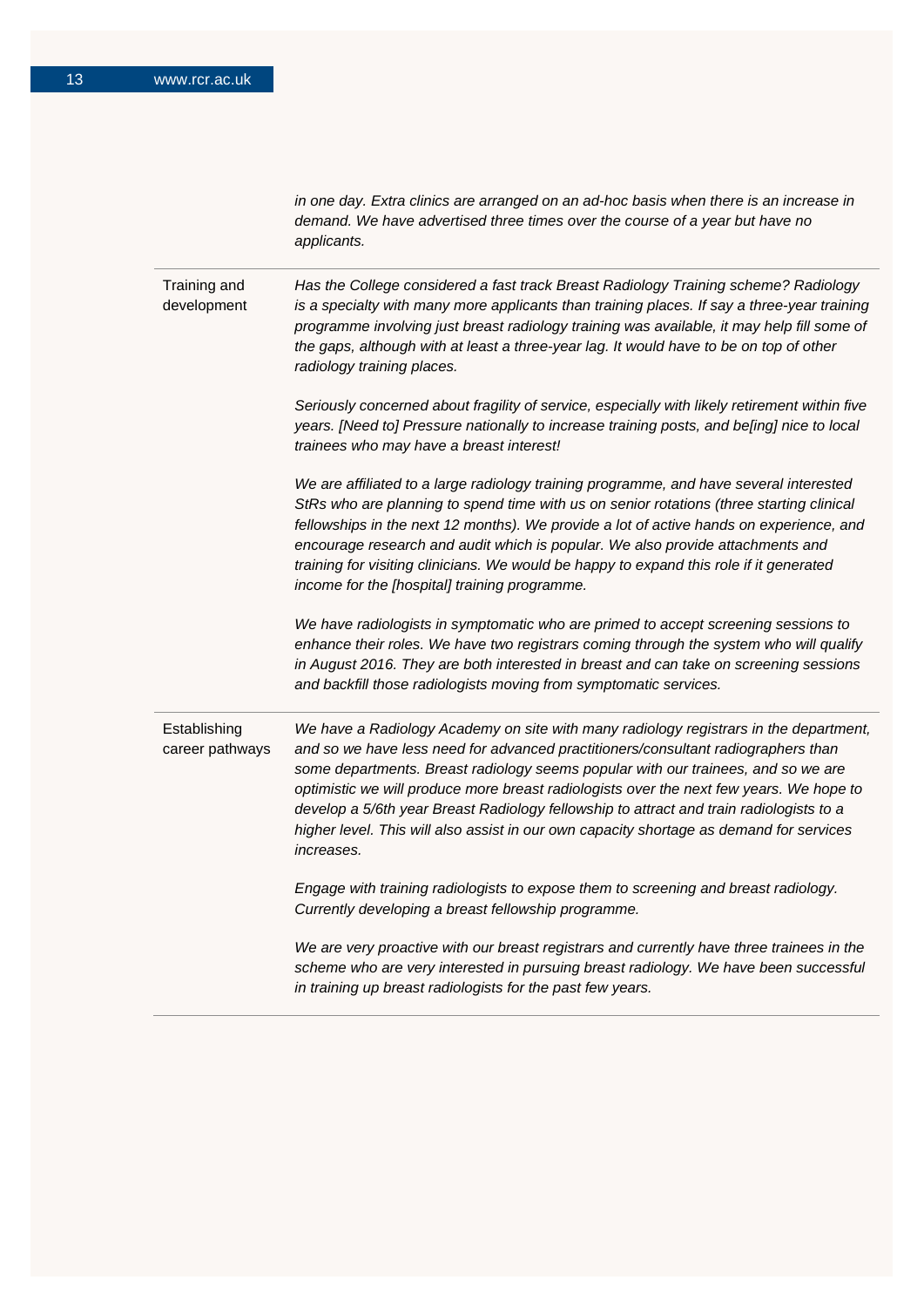## 4. Survey results – breast clinicians

Respondents were asked to provide figures for their NHSBSP unit or radiology department or total figures if completing the survey for both a department and unit.

## Headcount of breast clinicians

As well as providing details on breast clinicians one respondent stated they had two breast surgeons working with their radiology department. Another department regularly had two locums helping with extra clinics.

#### **In summary:**

- A total headcount of 93 breast clinicians was made known through the survey.
- **Breast clinicians were working in only one**third of the NHSBSP units and/or radiology departments (n=36) covered by this survey.
- Where breast clinicians were in post, the number ranged from one (12 responses) to seven (two responses). The average number of breast clinicians across the 36 NHSBPS units and/or radiology departments was between 2 and 3.
- Of the 93 breast clinicians in post, 43% worked LTFT.

|                               | <b>Headcount</b> |                        |                         | No. of units/depts.:                        |                                                |
|-------------------------------|------------------|------------------------|-------------------------|---------------------------------------------|------------------------------------------------|
| <b>Country/region</b>         | Full-<br>time    | Less than<br>full-time | <b>Total in</b><br>post | <b>With breast</b><br>clinicians in<br>post | <b>With NO breast</b><br>clinicians in<br>post |
| England - East Midlands       | 3                | 3                      | 6                       | 4                                           | 3                                              |
| England - East of England     | 0                | 1                      | 1                       | 1                                           | 8                                              |
| England - London              | 8                | $\overline{2}$         | 10                      | $\overline{2}$                              | 11                                             |
| England - North East          | 4                | 1                      | 5                       | $\overline{2}$                              | 4                                              |
| England - North West          | $\boldsymbol{0}$ | 1                      | 1                       | 1                                           | 7                                              |
| England - South Central       | 1                | 0                      | 1                       | 1                                           | 5                                              |
| England - South East          | 11               | 8                      | 19                      | 6                                           | 1                                              |
| England - South West          | $\overline{2}$   | $\overline{7}$         | 9                       | 5                                           | 8                                              |
| England - West Midlands       | 6                | 3                      | 9                       | $\overline{2}$                              | 5                                              |
| England - Yorks and<br>Humber | $\overline{7}$   | 0                      | $\overline{7}$          | 1                                           | 5                                              |
| Northern Ireland              | 1                | 2                      | 3                       | $\overline{2}$                              | 0                                              |
| Scotland                      | 4                | 8                      | 12                      | 4                                           | 3                                              |
| Wales                         | 6                | 4                      | 10                      | 5                                           | $\overline{2}$                                 |
| Total                         | 53               | 40                     | 93                      | 36                                          | 62                                             |

#### **Table 8. Headcount of breast clinicians working in NHSBSP units and radiology departments**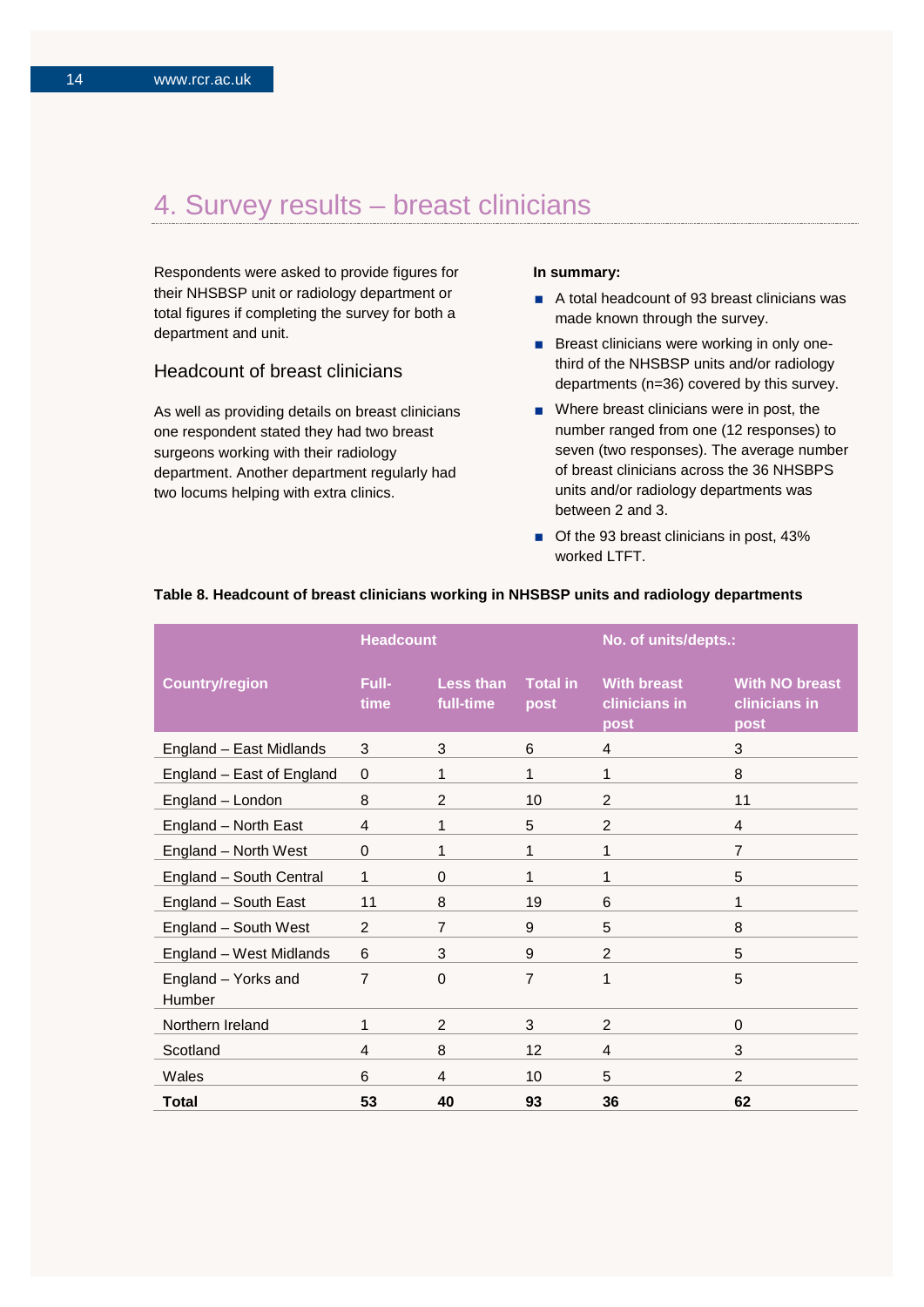## Expected retirements – breast clinicians

Table 9 details by country/region the number of breast clinicians expected to retire in the short term (2015–2020) and long term (2015–2025). Some individuals will fall into both categories.

#### **In summary:**

- Nearly half of the current breast clinician workforce covered by this survey is expected to retire by 2025. One-quarter will retire by 2020.
- Those regions with the highest 2015–2025 retirement rates include East of England, South West England and Yorkshire and Humberside, where nearly all or all of their current breast clinicians are expected to retire.

#### **Table 9. Number of breast clinicians expected to retire in the next five and ten years**

| <b>Country/region</b>      | <b>Headcount</b> | <b>Retiring next 5</b><br>years (2015-<br>2020) | <b>Retiring next</b><br>10 years<br>$(2015 - 2025)$ | % retiring in<br>next 10 years<br>$(2015 - 2025)$ |
|----------------------------|------------------|-------------------------------------------------|-----------------------------------------------------|---------------------------------------------------|
| England - East Midlands    | 6                | 3                                               | 4                                                   | 67%                                               |
| England - East of England  | 1                |                                                 |                                                     | 100%                                              |
| England - London           | 10               | $\mathfrak{p}$                                  | 2                                                   | 20%                                               |
| England - North East       | 5                |                                                 | 3                                                   | 60%                                               |
| England - North West       | 1                | $\Omega$                                        | 0                                                   | $\Omega$                                          |
| England - South Central    | 1                | $\Omega$                                        | $\Omega$                                            | $\Omega$                                          |
| England - South East       | 19               | 6                                               | 8                                                   | 42%                                               |
| England - South West       | 9                | 2                                               | 7                                                   | 78%                                               |
| England - West Midlands    | 9                |                                                 | 3                                                   | 33%                                               |
| England - Yorks and Humber | 7                | 5                                               | 7                                                   | 100%                                              |
| Northern Ireland           | 3                |                                                 | 2                                                   | 67%                                               |
| Scotland                   | 12               | 2                                               | 6                                                   | 50%                                               |
| Wales                      | 10 <sup>1</sup>  | $\mathfrak{p}$                                  | 3                                                   | 30%                                               |
| Total                      | 93               | 26                                              | 46                                                  | 49%                                               |

#### Unfilled posts – breast clinicians

Figure 5 presents the number of unfilled breast clinician posts identified through the survey.

#### **In summary:**

- Of the 105 substantive (filled and unfilled) posts for breast clinicians, 11% (n=12) remained unfilled. However, respondents indicated that most of these unfilled posts were expected to be filled in the next 12 months.
- The unfilled posts identified in this survey are all to be found in NHSBSP units and/or radiology departments that already have breast clinicians in place.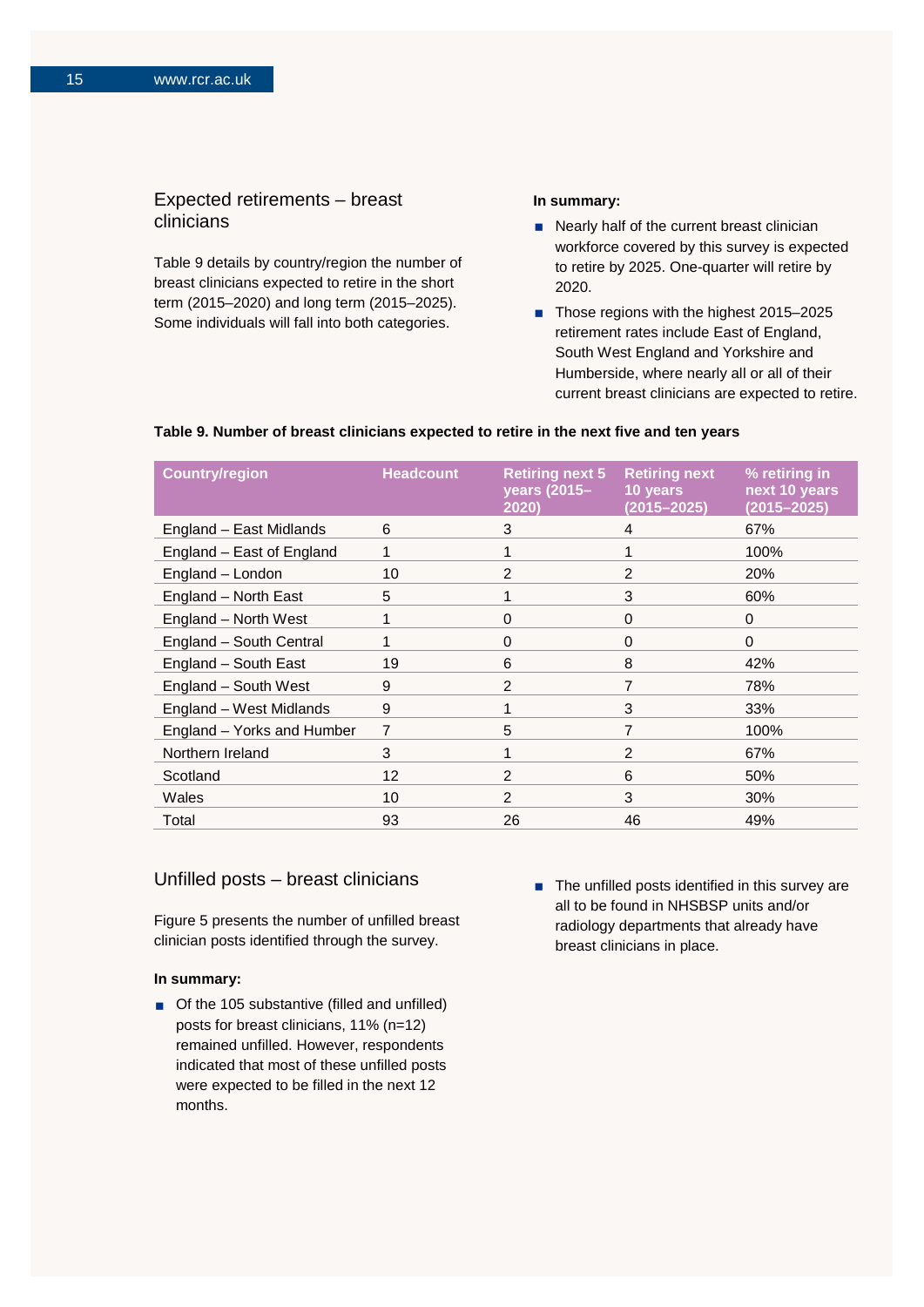

**Figure 5. Extent of unfilled posts for breast clinicians**

## Breast programmed activities – breast clinicians

Respondents were asked to state the total number of breast PAs undertaken by those breast clinicians working full and less than full time, and also the number of breast PAs allocated to unfilled posts and not currently undertaken.

Note:

 $\blacksquare$  Five of the respondents indicated they had vacancies for breast clinicians (n=6) but stated there were no allocated breast PAs for these posts. It is assumed that this was done in error. For the purpose of this report 3.5 breast PAs have been allocated to each of these posts – the figure represents the mean breast PAs stated for breast clinicians where this part of the survey was correctly filled in.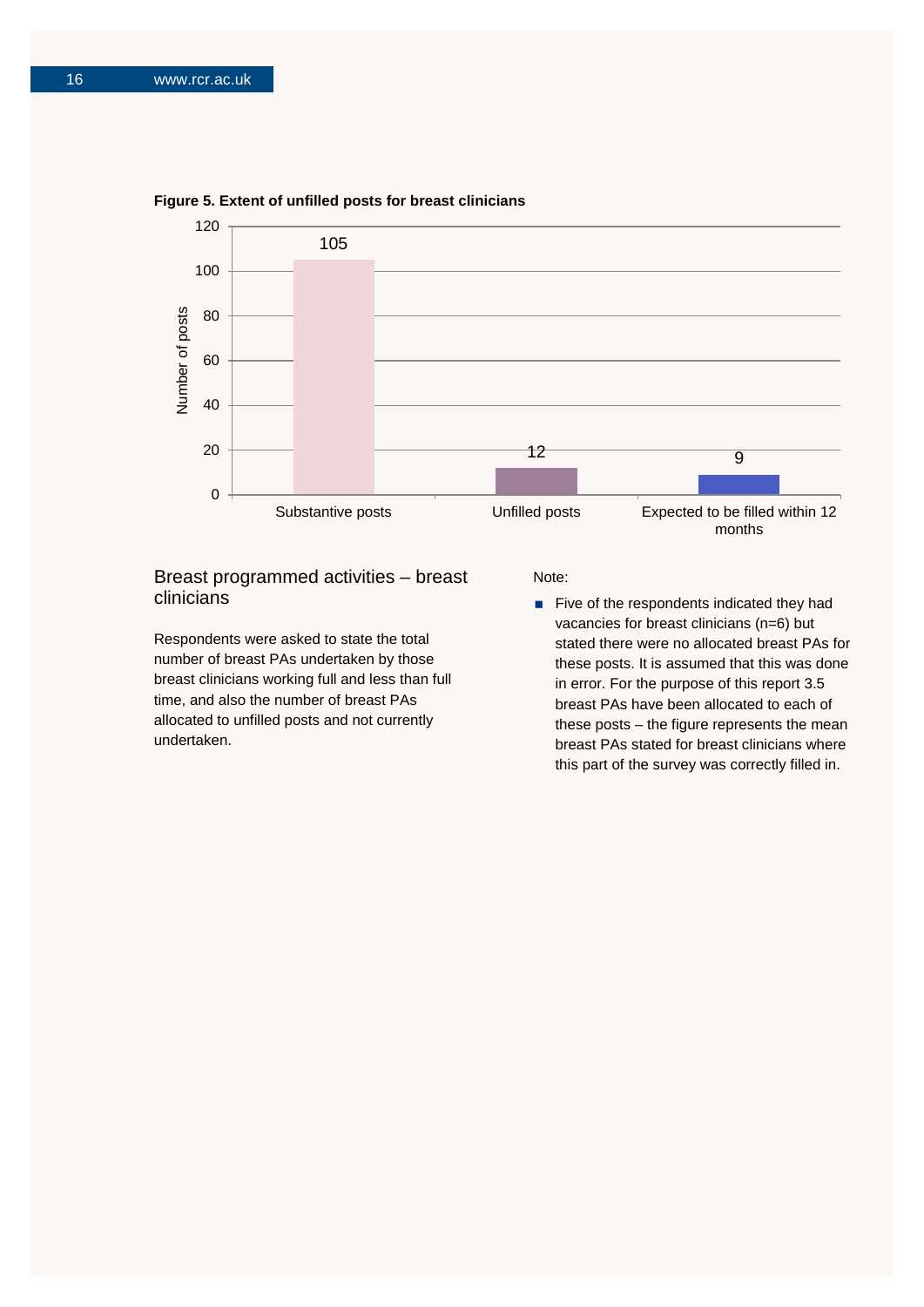|                                     |                            | <b>Filled posts</b>      |                           |                  | <b>Unfilled posts</b>   |                                        |
|-------------------------------------|----------------------------|--------------------------|---------------------------|------------------|-------------------------|----------------------------------------|
| Country/<br>region                  | <b>Headcount</b><br>(LTFT) | <b>PAs</b><br>undertaken | <b>Mean</b><br><b>PAs</b> | <b>Headcount</b> | <b>PAs</b><br>allocated | <b>Mean</b><br><b>PAs</b><br>allocated |
| England $-$<br><b>East Midlands</b> | 6(3)                       | 49                       | 8.2                       | $\mathbf{1}$     | 10.0                    | 10.0                                   |
| England-<br>East of<br>England      | 1(1)                       | 6                        | 6.0                       | $\mathsf 0$      | 0.0                     | 0.0                                    |
| England $-$<br>London               | 10(2)                      | 25                       | 2.5                       | $\mathbf{1}$     | 3.5                     | 3.5                                    |
| England $-$<br>North East           | 5(1)                       | 16                       | 3.2                       | 1                | 3.5                     | 3.5                                    |
| England-<br>North West              | 1(1)                       | 6                        | 6.0                       | $\overline{0}$   | 0.0                     | 0.0                                    |
| England-<br>South Central           | 1(0)                       | 6                        | 6.0                       | $\mathsf 0$      | 0.0                     | 0.0                                    |
| England $-$<br>South East           | 19(8)                      | 84                       | 4.4                       | 3                | 6.0                     | 2.0                                    |
| England-<br>South West              | 9(7)                       | 56                       | 6.2                       | $\mathbf 0$      | 0.0                     | 0.0                                    |
| England-<br>West<br>Midlands        | 9(3)                       | 42                       | 4.7                       | $\mathbf{1}$     | 3.5                     | 3.5                                    |
| $England -$<br>Yorks and<br>Humber  | 7(0)                       | 36                       | 5.1                       | $\mathbf{1}$     | 5.0                     | 5.0                                    |
| Northern<br>Ireland                 | 3(2)                       | 17                       | 5.7                       | $\overline{2}$   | 7.0                     | 3.5                                    |
| Scotland                            | 12(8)                      | 55                       | 4.6                       | $\mathbf{1}$     | 1.0                     | 1.0                                    |
| <b>Wales</b>                        | 10(4)                      | 75                       | 7.5                       | 1                | 3.5                     | 3.5                                    |
| <b>Total</b>                        | 93 (40)                    | 473                      | 5.1                       | 12               | 43                      | 3.6                                    |

#### **Table 10. Number of breast PAs undertaken or allocated to posts – breast clinicians**

#### **In summary:**

- The mean number of breast PAs undertaken by the 93 breast clinicians covered in this survey was 5.1. It should be noted that that 40 of these clinicians worked less than full time.
- A total of 43 breast PAs was allocated to the ten unfilled breast clinician posts identified through this survey. These PAs are not currently being undertaken and therefore are being 'lost'. One PA equals four hours of clinical time per week. Therefore the clinical time lost by these posts remaining vacant is in

the region of 172 hours per week, or 8,944 hours per year.

## Breast screening activities – breast clinicians

Respondents were asked to indicate from a list of options the types of breast screening activities undertaken and by how many breast clinicians. Nearly half of the breast clinicians covered by this survey undertook ultrasound intervention compared to only one-in-ten undertaking magnetic resonance imaging (MRI) reporting.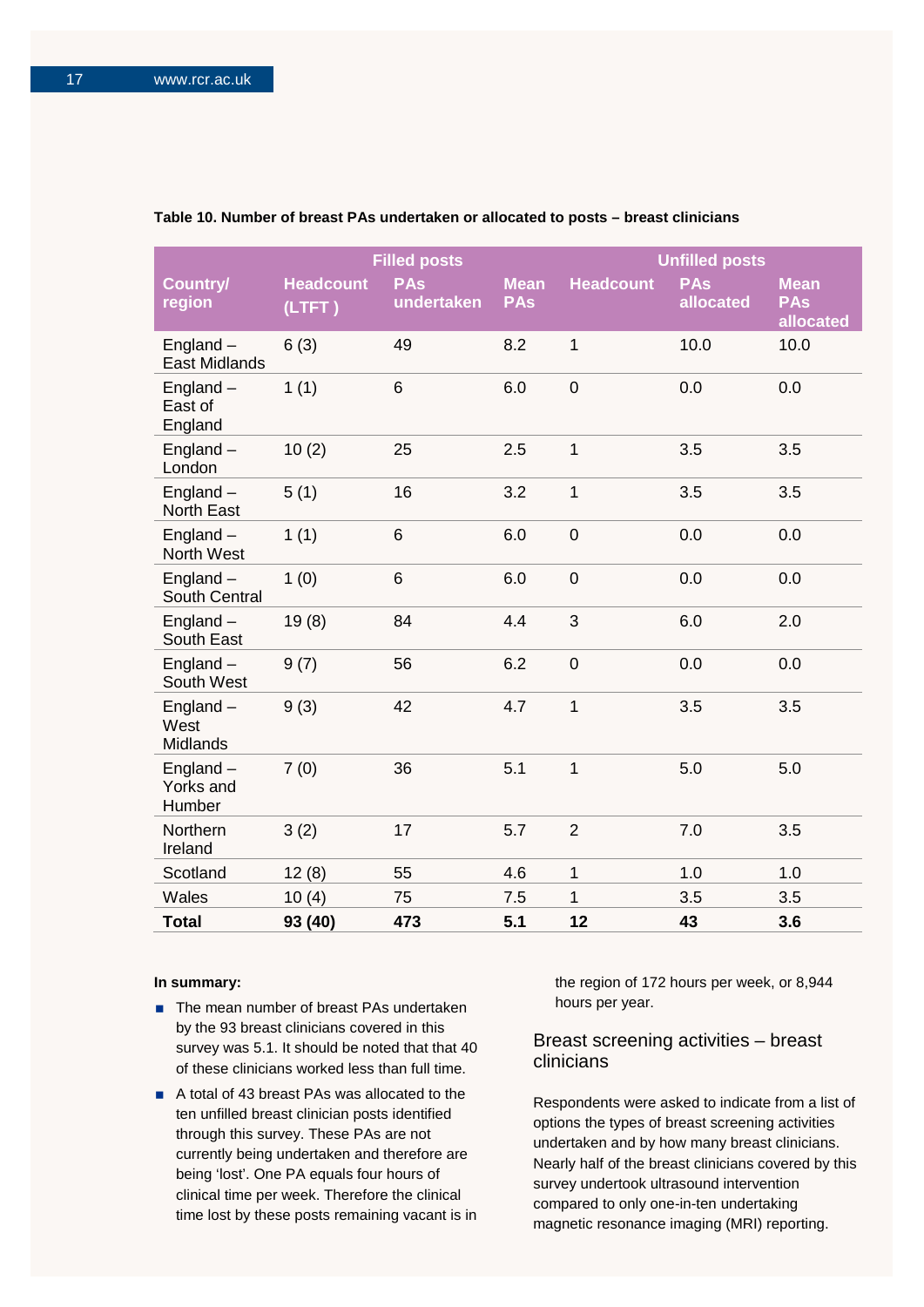#### **Figure 6. Breast screening activities undertaken by breast clinicians**

*(Percentage of breast clinicians covered by survey)*



Two respondents selected 'other' and stated what they were:

Localisations

.

 Clinical examination counselling and giving results.

### Workforce issues – breast clinicians

The final question in the survey asked respondents how they were planning to deal with workforce issues relating to breast screening and/or symptomatic breast services in their organisations. The following comments relating specifically to breast clinicians were received:

- We are looking to train a [general practitioner] GP to become a breast physician but with radiology skills (film reading and [ultrasound] US).
- Encourage further GP to diversify into breast clinician training.
- Continue to develop breast clinicians, while accepting the training scales are longer.
- Further explore the role of breast clinicians. In the past we have had some success recruiting and training GPs into the breast clinician role including image interpretation and US guided biopsy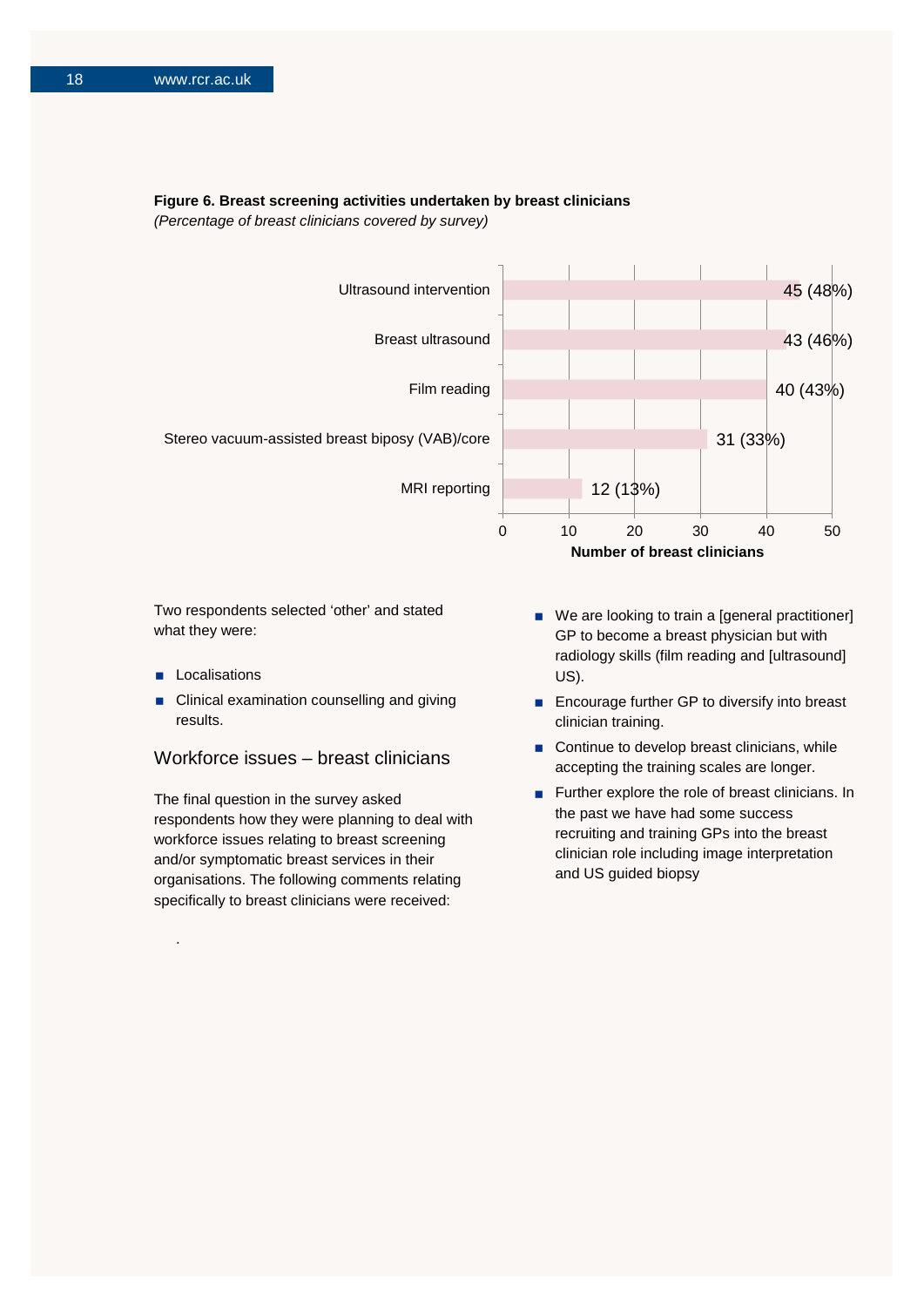## 5. Survey results – consultant radiographers providing breast services

Respondents were asked to provide figures for their NHSBSP unit or radiology department or total figures if completing the survey for both a department and unit.

## Headcount of consultant radiographers providing breast services

The headcount of consultant radiographers providing breast services identified in this survey can be found in Table 11. One respondent stated that there were no consultant radiographers in post although certified mammographers provided double reporting of mammograms. Another respondent stated one of their radiographers has just passed her breast ultrasound exam and would be helping in future in the full-time (FT) clinics.

#### **In summary:**

- A total headcount of 47 consultant radiographers providing breast services was made known through the survey.
- Seven-in-ten NHSBSP units and/or radiology departments did not have a consultant radiographer specialising in breast work.
- The 47 consultant radiographers identified in this survey worked across 30 NHSBSP units and/or radiology departments – an average of between 1 and 2. The number of consultant radiographers ranged from one (20 responses) to four (three responses) across these units and/or departments.
- Of the consultant radiographers identified in this survey, 28% worked less than full-time (LTFT).

|                            |               | <b>Headcount</b>              |                  | No. of units/depts.:                    |                                                |
|----------------------------|---------------|-------------------------------|------------------|-----------------------------------------|------------------------------------------------|
| <b>Country/region</b>      | Full-<br>time | <b>Less than</b><br>full-time | Total in<br>post | <b>With</b><br>radiographers<br>in post | <b>With NO</b><br>radiograp<br>hers in<br>post |
| England - East Midlands    |               | 0                             | 1                | 1                                       | 6                                              |
| England - East of England  | 6             | 3                             | 9                | 5                                       | 4                                              |
| England - London           | 4             | 1                             | 5                | 2                                       | 11                                             |
| England - North East       | 5             | 0                             | 5                | $\overline{2}$                          | 4                                              |
| England - North West       | 3             | $\mathbf 0$                   | 3                | 3                                       | 5                                              |
| England - South Central    | 0             | $\overline{2}$                | $\overline{2}$   | 2                                       | 4                                              |
| England - South East       | 0             | $\mathbf 0$                   | $\Omega$         | $\Omega$                                | 7                                              |
| England - South West       | 4             | $\Omega$                      | 4                | 3                                       | 10                                             |
| England - West Midlands    | 5             | 3                             | 8                | 4                                       | 3                                              |
| England - Yorks and Humber | 5             | 1                             | 6                | 3                                       | 3                                              |
| Northern Ireland           | 0             | $\mathbf 0$                   | $\mathbf 0$      | $\Omega$                                | $\overline{2}$                                 |
| Scotland                   | $\Omega$      |                               | 1                | 1                                       | 6                                              |
| Wales                      | $\Omega$      | 3                             | 3                | $\overline{4}$                          | 3                                              |
| Total                      | 33            | 14                            | 47               | 30                                      | 68                                             |

### **Table 11. Headcount of consultant radiographers providing breast services in NHSBSP units and radiology departments**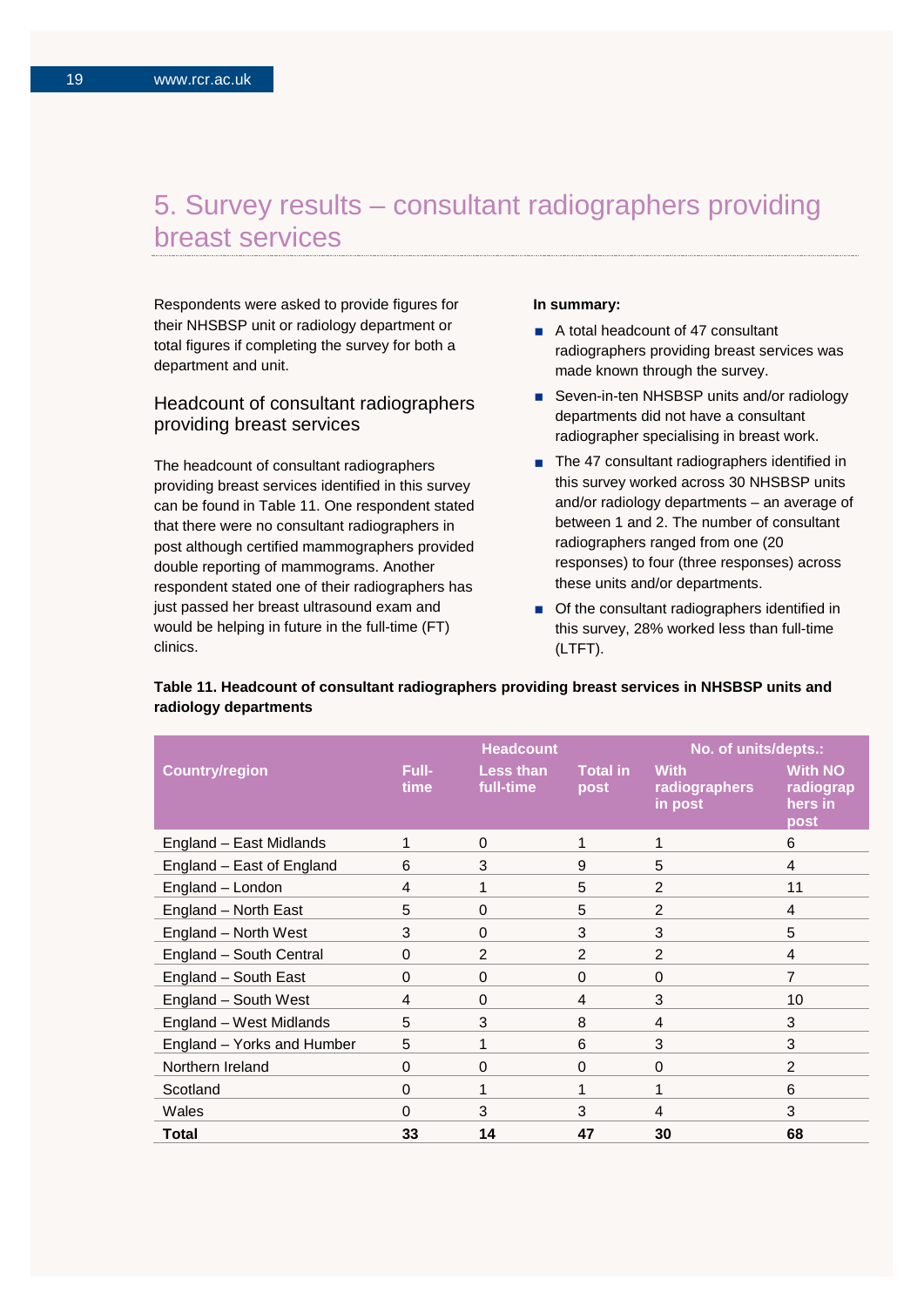## Expected retirements – consultant radiographers providing breast services

Table 12 details in each country/region the number of consultant radiographers expected to retire in the short term (2015–2020) and long term (2015–2025). Some individuals will fall into both categories.

#### **In summary:**

- Nearly half of the 47 consultant radiographers in this survey are expected to retire within the next ten years. One-quarter will retire within the next five years.
- Ten-year rates across UK countries/regions vary from 20% (London) to 100% (East Midlands, South West England and Scotland) of current consultant radiographers providing breast services retiring by 2025.

#### **Table 12. Number of consultant radiographers providing breast services expected to retire in the next five and ten years**

| <b>Country/region</b>      | <b>Headcount</b> | <b>Retiring next 5</b><br>years (2015-<br>2020) | <b>Retiring next</b><br>10 years<br>$(2015 - 2025)$ | % retiring in<br>next 10 years<br>$(2015 - 2025)$ |
|----------------------------|------------------|-------------------------------------------------|-----------------------------------------------------|---------------------------------------------------|
| England - East Midlands    | 1                | 0                                               |                                                     | 100%                                              |
| England - East of England  | 9                |                                                 | 3                                                   | 33%                                               |
| England - London           | 5                |                                                 |                                                     | 20%                                               |
| England - North East       | 5                | 2                                               | 2                                                   | 40%                                               |
| England - North West       | 3                | $\Omega$                                        |                                                     | 33%                                               |
| England - South Central    | 2                | $\Omega$                                        |                                                     | 50%                                               |
| England - South East       | 0                | $\Omega$                                        | $\Omega$                                            | $0\%$                                             |
| England - South West       | 4                | 2                                               | 4                                                   | 100%                                              |
| England - West Midlands    | 8                | 3                                               | 5                                                   | 63%                                               |
| England - Yorks and Humber | 6                |                                                 | 4                                                   | 67%                                               |
| Northern Ireland           | 0                | 0                                               | $\Omega$                                            | $0\%$                                             |
| Scotland                   |                  |                                                 |                                                     | 100%                                              |
| Wales                      | 3                | $\Omega$                                        | $\Omega$                                            | $0\%$                                             |
| Total                      | 47               | 11                                              | 23                                                  | 49%                                               |

## Unfilled posts – consultant radiographers providing breast services

Figure 7 presents the number of unfilled posts for consultant radiographers that have been identified. A comparison is made with the number of known substantive (filled and unfilled) posts covered by the survey.

#### **In summary:**

- The survey identified eight unfilled consultant radiographer posts. Nearly all of these posts were expected to be filled in the next 12 months.
- These unfilled posts were in eight NHSBSP units and/or radiology departments. Six of these units and/or departments already had at least one consultant radiographer specialising in breast work in post.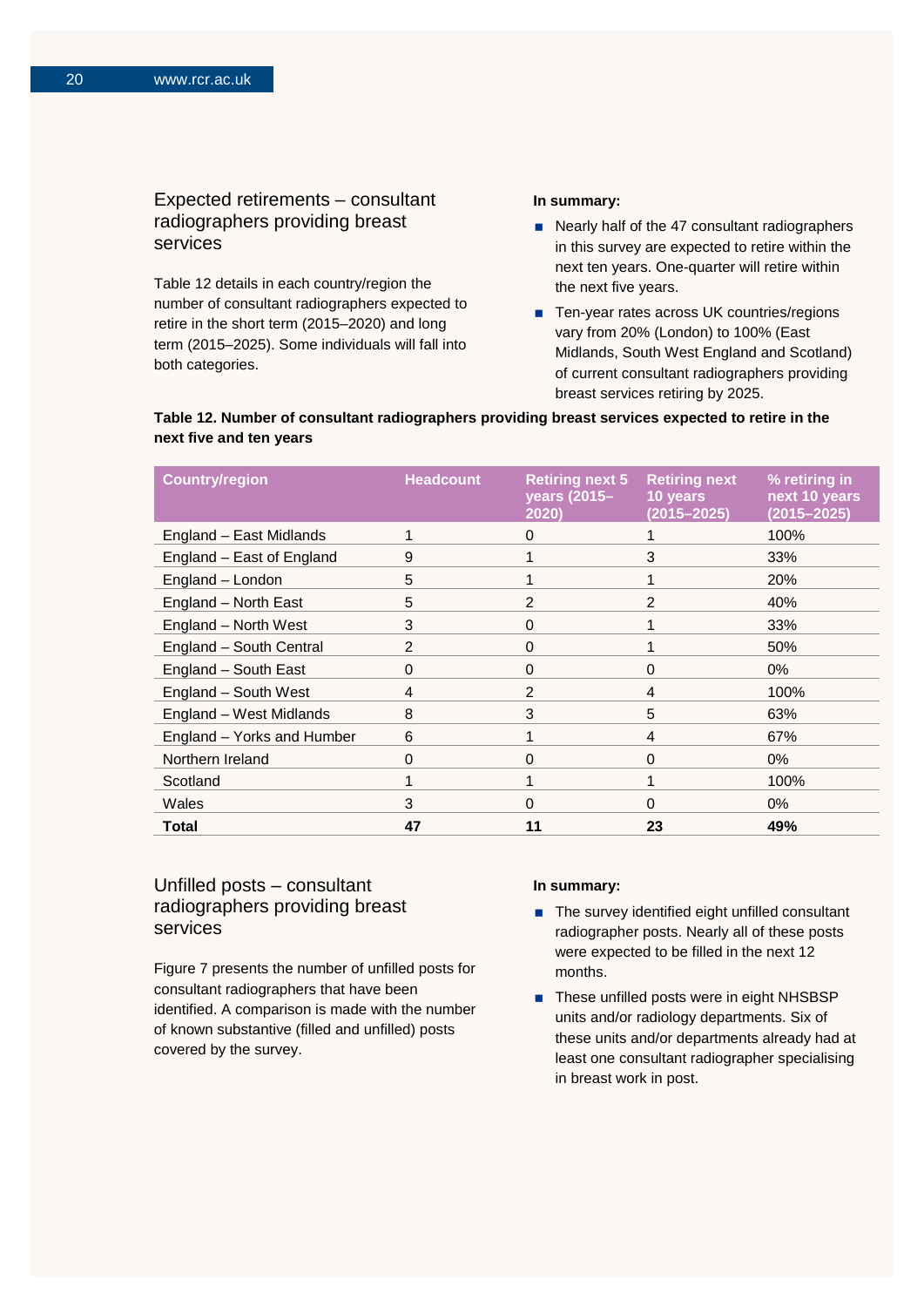

#### **Figure 7. Extent of unfilled posts for consultant radiographers providing breast services**

## Breast programmed activities – consultant radiographers

The number of breast PAs allocated to filled and unfilled posts for consultant radiographers can be found in Table 13.

#### Note:

■ One respondent indicated a consultant radiographer was in post providing breast services but a breast PAs figure was not provided. It is assumed this was done in error. For the purpose of this report 7.5 breast PAs have been allocated to this post (the mean PA figure based on responses that were correctly provided).

■ Three respondents indicated they had unfilled posts but no allocated breast PAs. 6.7 PAs have been allocated for the purposes of this report (the mean figure for those responses correctly provided).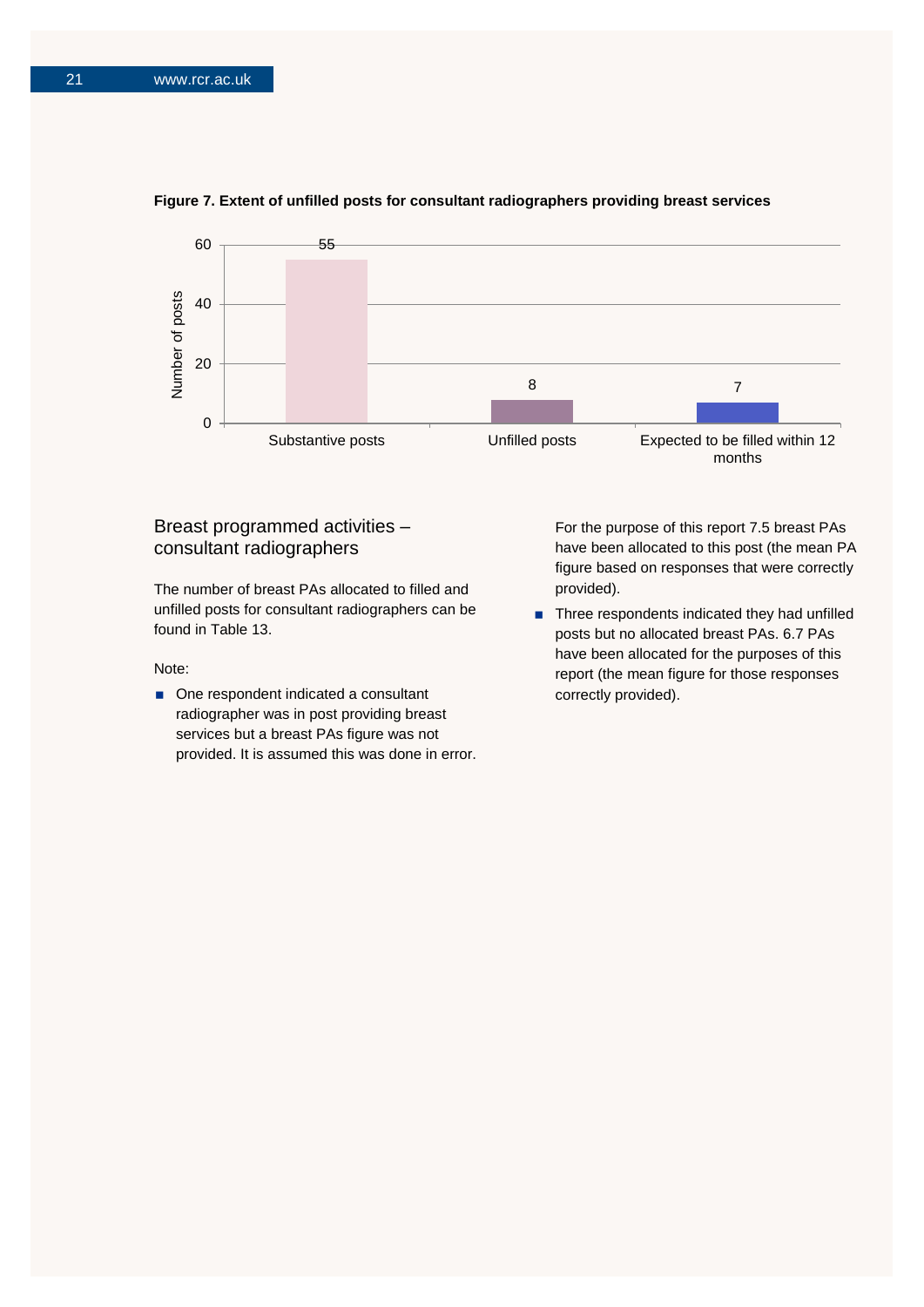|                                     |                            | <b>Filled posts</b>      |                           |                  | <b>Unfilled posts</b>   |                                        |
|-------------------------------------|----------------------------|--------------------------|---------------------------|------------------|-------------------------|----------------------------------------|
| Country/<br>region                  | <b>Headcount</b><br>(LTFT) | <b>PAs</b><br>undertaken | <b>Mean</b><br><b>PAs</b> | <b>Headcount</b> | <b>PAs</b><br>allocated | <b>Mean</b><br><b>PAs</b><br>allocated |
| England $-$<br><b>East Midlands</b> | 1(0)                       | 8.0                      | 8.0                       | $\overline{0}$   | 0.0                     | 0.0                                    |
| England-<br>East of<br>England      | 9(3)                       | 34.0                     | 3.8                       | $\mathbf 0$      | 0.0                     | 0.0                                    |
| England $-$<br>London               | 5(1)                       | 49.0                     | 9.8                       | $\mathbf 1$      | 6.0                     | 6.0                                    |
| $England -$<br><b>North East</b>    | 5(0)                       | 48.0                     | 9.6                       | 1                | 6.7                     | 6.7                                    |
| England-<br>North West              | 3(0)                       | 28.0                     | 9.3                       | $\mathbf 0$      | 0.0                     | 0.0                                    |
| England-<br>South Central           | 2(2)                       | 15.5                     | 7.8                       | $\mathbf 0$      | 0.0                     | 0.0                                    |
| $England -$<br>South East           | 0(0)                       | 0.0                      | 0.0                       | 1                | 6.7                     | 6.7                                    |
| England-<br>South West              | 4(0)                       | 39.0                     | 9.8                       | $\mathbf 1$      | 10.0                    | 10.9                                   |
| England-<br>West<br>Midlands        | 8(3)                       | 64.0                     | 8.0                       | 3                | 20.7                    | 6.9                                    |
| England $-$<br>Yorks and<br>Humber  | 6(1)                       | 50.0                     | 8.3                       | $\overline{1}$   | 10.0                    | 10.0                                   |
| Northern<br>Ireland                 | 0(0)                       | 0.0                      | 0.0                       | $\mathbf 0$      | 0.0                     | 0.0                                    |
| Scotland                            | 1(1)                       | 3.0                      | 3.0                       | 0                | 0.0                     | 0.0                                    |
| Wales                               | 3(3)                       | 16.0                     | 5.3                       | 0                | 0.0                     | 0.0                                    |
| <b>Total</b>                        | 47 (14)                    | 354.5                    | 7.5                       | 8                | 60.1                    | 7.5                                    |

#### **Table 13. Number of breast PAs undertaken or allocated to posts – consultant radiographers**

#### **In summary:**

- The mean number of breast PAs was 7.5 for the 47 consultant radiographers in this survey. It should be noted that 14 of these radiographers worked less than full-time.
- There were 60 breast PAs not currently being undertaken due to consultant radiographer posts remaining vacant. One PA equals four hours of clinical time per week. Therefore the clinical time in breast services being 'lost' is in the region of 240 hours per week, or 12,400 hours per year.

## Breast screening activities – consultant radiographers

Nearly all of the 47 consultant radiographers in this survey undertook the breast screening activities listed in Figure 8. An exception to this was MRI reporting where only three (6%) radiographers undertook this activity.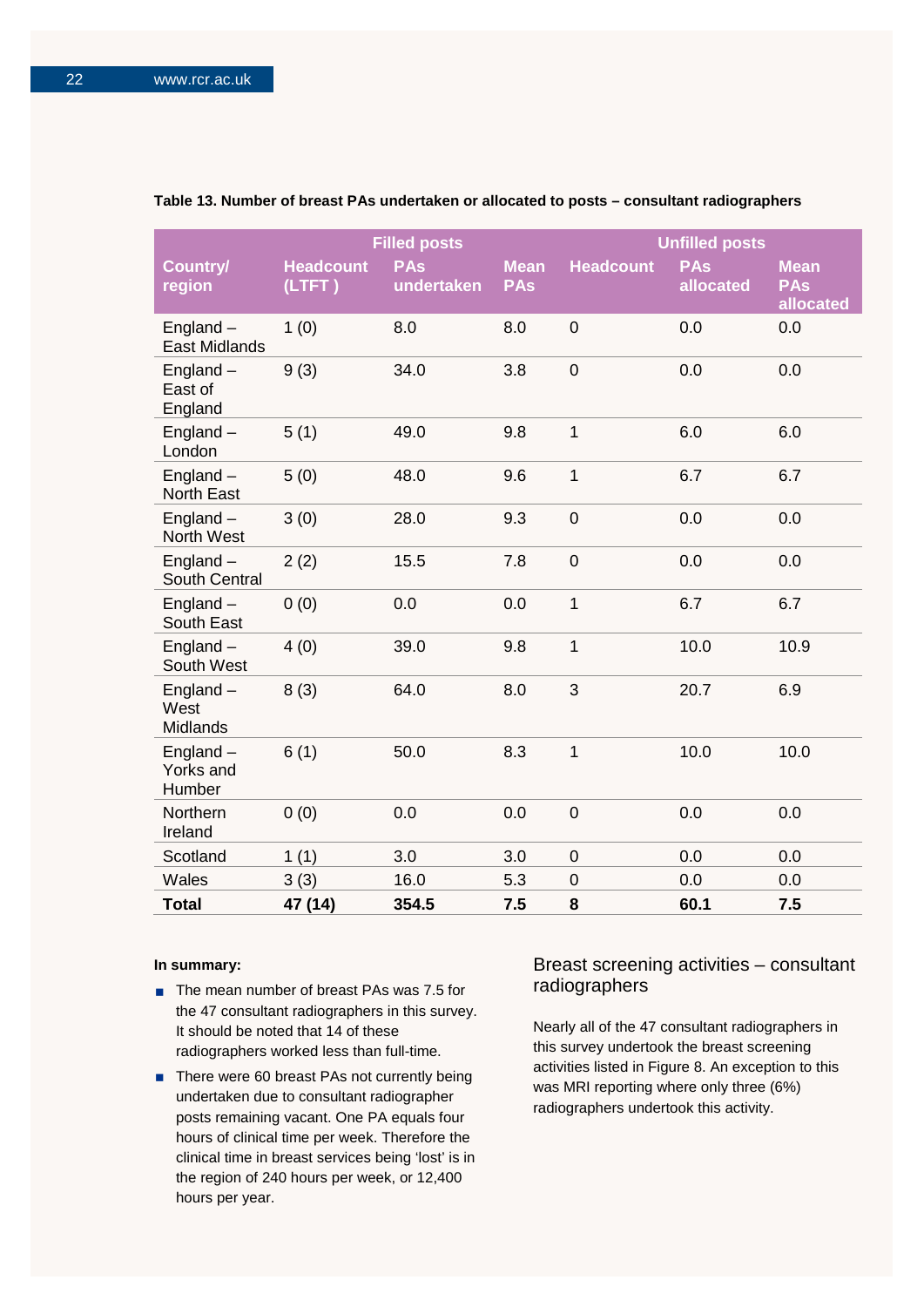



Respondents who selected 'other' stated what they were:

- **Ultrasound vacuum-assisted breast excision**
- Radiology StR teaching.
- **Localisation wires and one-stop clinics**
- Image-guided localisation
- **Marker wires**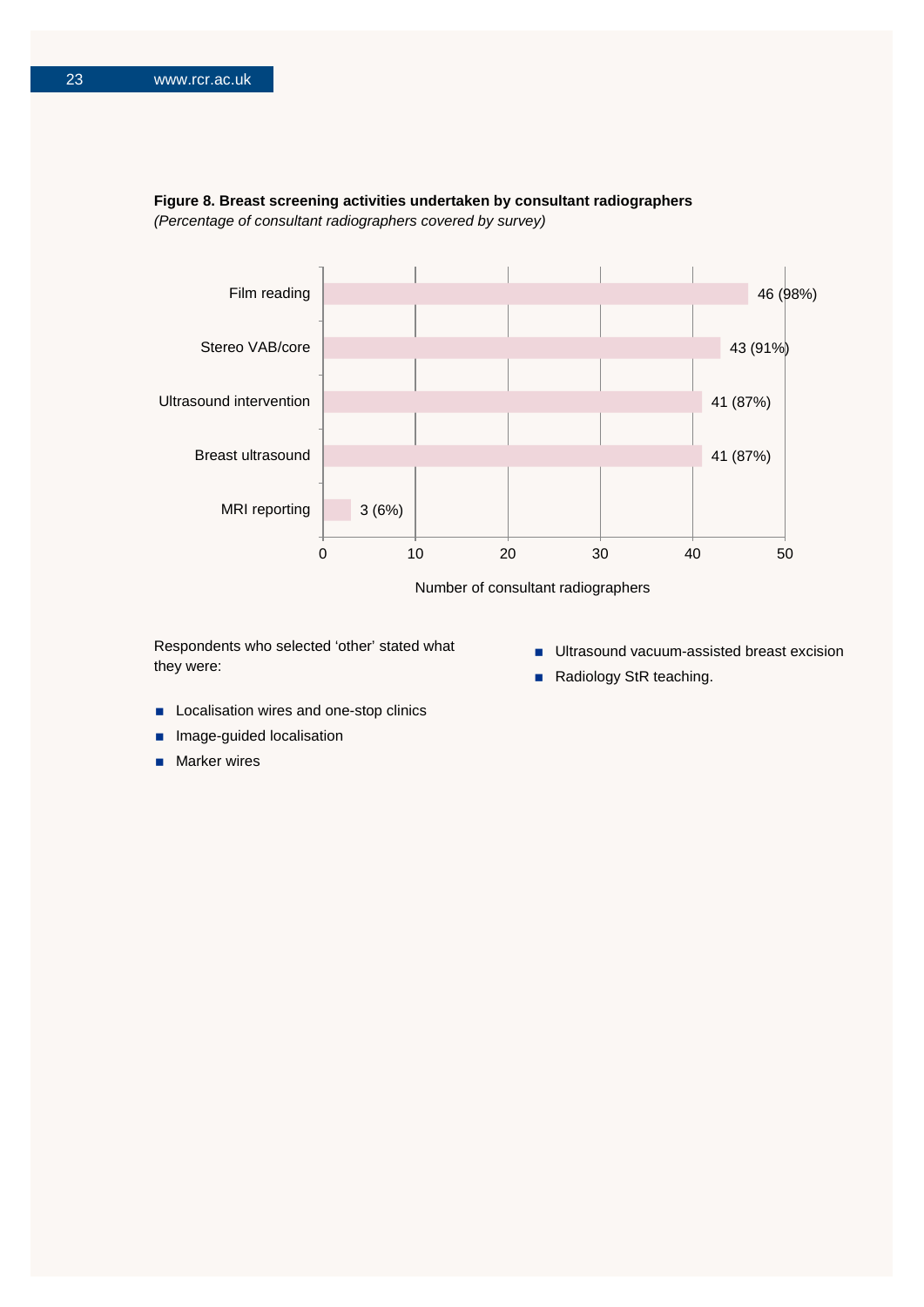### Breast service clinics – consultant radiographers

Respondents were asked, in reconfiguring and streamlining their breast services, how many consultant radiographers were involved in providing the breast clinic types listed in Figure 9.

#### **Figure 9. Consultant radiographers providing breast service clinics**

*(Percentage of consultant radiographers covered by the survey)*



Respondents who selected 'other' breast clinics or service provision stated what they were:

- **Ultrasound clinic for symptomatic patients** referred from breast clinicians
- General symptom clinics and screening assessment
- **Primary endocrine clinic**
- One-stop breast clinics
- Routine follow-up clinics
- General assessment clinics.

### Use of consultant radiographers

Respondents were asked what else has been or can be done to make better use of consultant radiographers in providing effective breast services. Table 14 categorises and lists these comments and includes specific comments about consultant radiographers derived from the final question of the survey asking how respondents were planning to deal with workforce issues

related to their breast screening and/or symptomatic breast services.

Negative comments: two of the respondents were unsure about consultant radiographers working in their breast service teams.

- We have not found this to be good practice in our service due to the widespread geographical configuration of the service leading to a lot of single-handed working.
- The national requirement for consultant radiographer [is] to do only five direct clinical care PAs out of ten. [This] means that they are not a cost-effective appointment and we prefer advanced practice radiographers, who are much more effective and do not need an unnecessary higher degree.

Positive comments: most of the comments were positive in highlighting actions taken or that should be taken to recruit, train and develop and expand the role of consultant radiographers.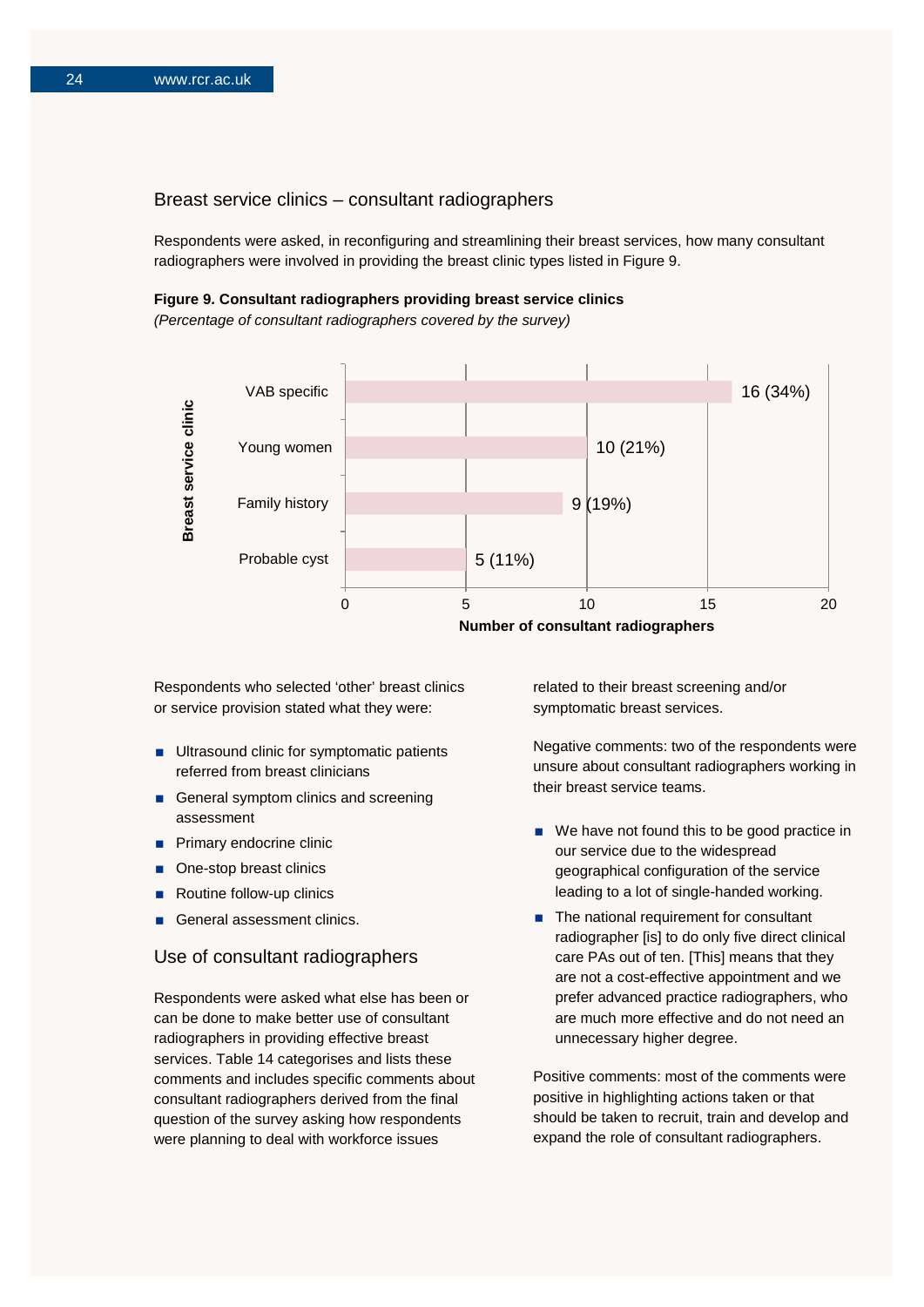## **Table 14. Actions taken or that should be taken to better utilise consultant radiographers in providing effective breast services (free-text comments)**

| <b>Actions</b>              | <b>Comments - selected examples</b>                                                                                                                                                                                                                                                                                                                                                  |
|-----------------------------|--------------------------------------------------------------------------------------------------------------------------------------------------------------------------------------------------------------------------------------------------------------------------------------------------------------------------------------------------------------------------------------|
| Recruitment                 | Producing business case for VAB service. One-stop clinics led by consultant<br>radiographer.                                                                                                                                                                                                                                                                                         |
|                             | Local (financial, top managerial) support for such posts. We have a business case<br>in for a consultant radiographer - no progress in nine months despite shortage of<br>radiologists.                                                                                                                                                                                              |
|                             | The trust is dragging their heels in moving forward with agreeing a consultant<br>radiographer post. We have an advanced practitioner who has completed all<br>modules and is ready to go into a trainee consultant post. She is able to perform<br>ultrasound, biopsy and stereo biopsy and is learning to do assessments now.                                                      |
|                             | Considering advertising for a consultant radiographer if unable to appoint a<br>consultant radiologist.                                                                                                                                                                                                                                                                              |
| Training and<br>development | We are fortunate to have had no difficulty recruiting consultant radiologists in the<br>past but we are losing one consultant through emigration this year with no realistic<br>prospect of replacement. As a result we are considering developing a consultant<br>radiographer role but do not anticipate finding a trained candidate so this will not be<br>a short-term solution. |
|                             | Main recruitment difficulty is for mammographers. We have to train most ourselves<br>which is resource-expensive and there is a limit to how many trainees can be taken<br>on at any one time. We successfully use assistant practitioners, but these usually<br>have to be trained in-house as well.                                                                                |
|                             | One of our breast radiographers is training in mammogram reporting. She will also<br>need to train in breast ultrasound and biopsies but [we] will need a consultant in<br>breast radiology to satisfy governance.                                                                                                                                                                   |
|                             | Currently [we] have [a] radiographer doing film reading training, and strong desire of<br>other radiographers to do same if opportunity arises.                                                                                                                                                                                                                                      |
| Role expansion              | Lists paralleling consultant radiologists at time of rapid clinics - to improve<br>efficiency of throughput (we have six clinicians referring patients and only two<br>radiologists imaging, so often there is a bottle neck in the imaging department).                                                                                                                             |
|                             | Consultant radiographer of clinical specialist  also provides admin cover for the<br>National Breast Screening System database, result and data entry, KC62, ABS<br>data entry. This helps the surgeons and has historically been dealt with by the<br>superintendent in our unit. This role will stay with the clinical specialist.                                                 |
|                             | Consultant radiographer works the same spectrum as radiologists and breast<br>clinician apart from reporting MRI.                                                                                                                                                                                                                                                                    |
|                             | Our consultant radiographer works as a radiologist covering all duties to an equal<br>standard. She is also our clinical lead.                                                                                                                                                                                                                                                       |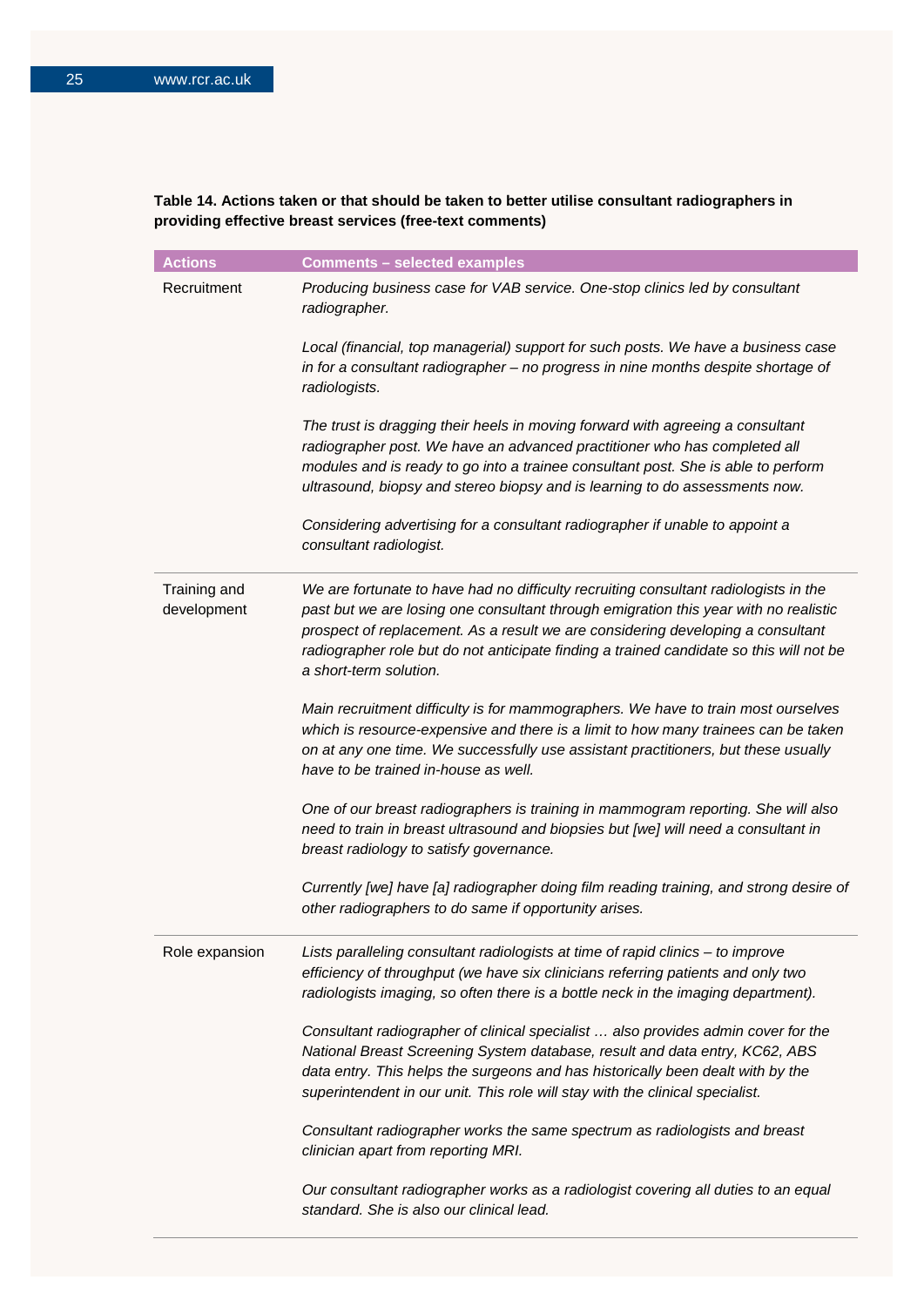## 6. Survey results – advanced practitioners providing breast services

Respondents were asked to provide figures for their NHSBSP unit or radiology department or total figures if completing the survey for both a department and unit.

## Headcount of advanced practitioners providing breast services

The number of advanced practitioners providing breast services identified in this survey can be found in Table 15.

Note: For five of the survey responses, the sum of those working full-time and LTFT did not equal the total headcount. These figures were adjusted by taking into account the data on breast programmed and screening activities submitted by these respondents.

#### **In summary:**

- A total 261 advanced practitioners providing breast services were identified through the survey. These advanced practitioners worked across 73 NHSBSP units and/or radiology departments – an average of between three and four per unit/dpeartment. The number of advanced practitioners at each site ranged from one (14 responses) to 11 (one response).
- Nearly three-quarters of NHSBSP units and/or radiology departments had advanced practitioners in post undertaking breast work.
- Of the advanced practitioners in post 53% worked LTFT.

|                            |                  | <b>Headcount</b>       |                         |                                                     | No. of units/depts.                                           |
|----------------------------|------------------|------------------------|-------------------------|-----------------------------------------------------|---------------------------------------------------------------|
| <b>Country/region</b>      | <b>Full-time</b> | Less than<br>full-time | <b>Total in</b><br>post | <b>With</b><br>advanced<br>practitioners<br>in post | <b>With NO</b><br>advanced<br><b>practitioners</b><br>in post |
| England - East Midlands    | 12               | 11                     | 23                      | 7                                                   | $\Omega$                                                      |
| England - East of England  | 6                | 9                      | 15                      | 6                                                   | 3                                                             |
| England - London           | 6                | 17                     | 23                      | $\overline{7}$                                      | 6                                                             |
| England - North East       | 14               | $\overline{4}$         | 18                      | $\overline{4}$                                      | 2                                                             |
| England - North West       | 15               | 15                     | 30                      | 8                                                   | $\Omega$                                                      |
| England - South Central    | 11               | $\mathfrak{p}$         | 13                      | 6                                                   | $\Omega$                                                      |
| England - South East       | 12               | 13                     | 25                      | 6                                                   | 1                                                             |
| England - South West       | 9                | 15                     | 24                      | 9                                                   | 4                                                             |
| England - West Midlands    | 12               | 10                     | 22                      | 5                                                   | $\overline{2}$                                                |
| England - Yorks and Humber | 10               | 21                     | 31                      | 6                                                   | $\Omega$                                                      |
| Northern Ireland           | 4                | 4                      | 8                       | $\mathfrak{p}$                                      | $\Omega$                                                      |
| Scotland                   | 5                | 6                      | 11                      | 2                                                   | 5                                                             |
| Wales                      | 6                | 12                     | 18                      | 5                                                   | 2                                                             |
| Total                      | 122              | 139                    | 261                     | 73                                                  | 25                                                            |

#### **Table 15. Headcount of advanced practitioners providing breast services in NHSBSP units and radiology departments**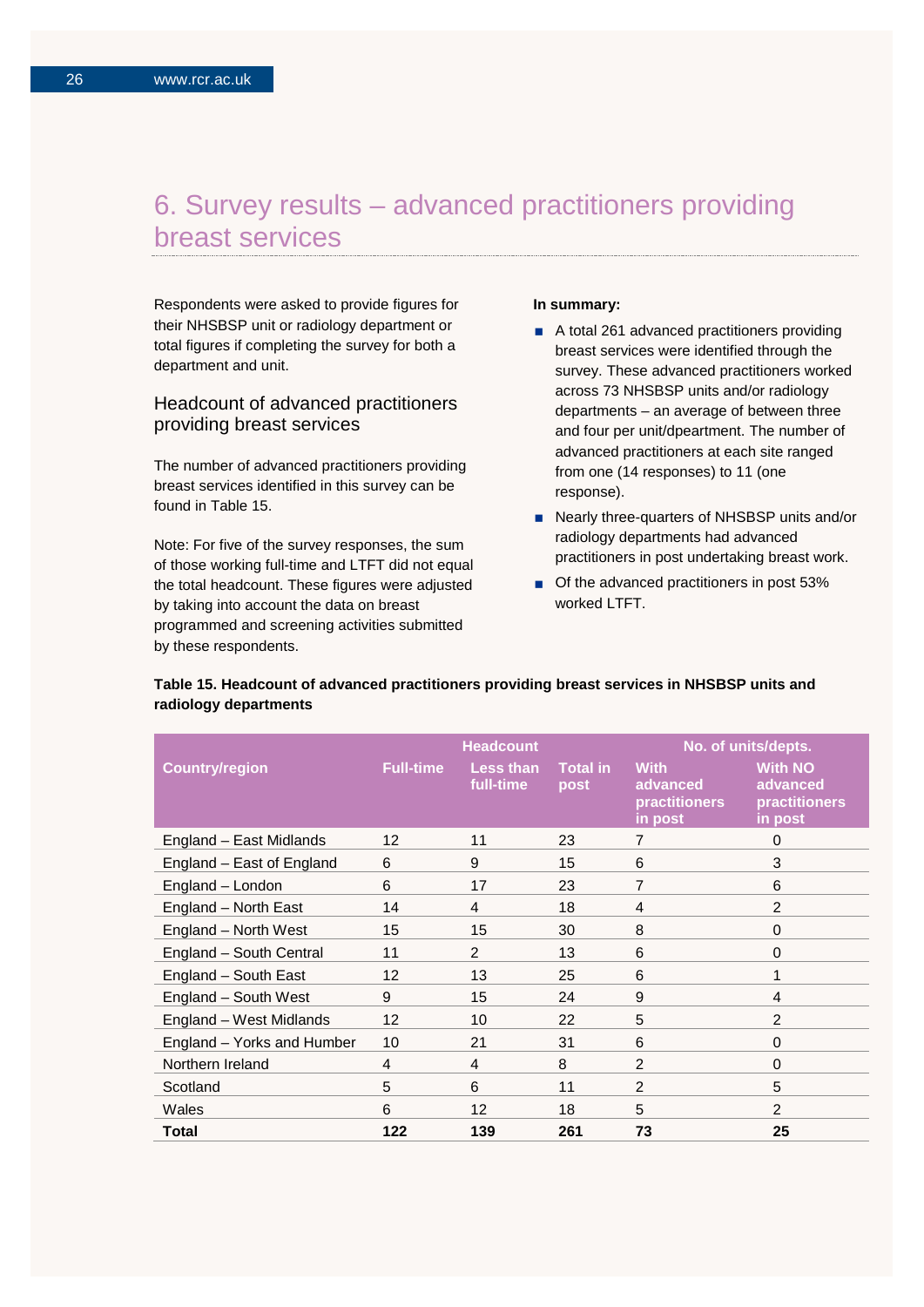## Expected retirements – advanced practitioners providing breast services

Table 16 details in each country/region the number of advanced practitioners expected to retire in the short term (2015–2020) and long term (2015–2025). Some individuals will fall into both categories.

#### **In summary:**

- 43% of advanced practitioners undertaking breast work are expected to retire in the next ten years, 26% in the next five years.
- Ten-year rates vary across UK countries and regions from 16% in Yorkshire and Humber to 70% in the West Midlands.

### **Table 16. Number of advanced practitioners providing breast services expected to retire in the next five and ten years**

| <b>Country/region</b>      | <b>Headcount</b> | <b>Retiring next 5</b><br>years (2015-<br>2020) | <b>Retiring next</b><br>10 years<br>$(2015 - 2025)$ | % retiring in<br>next 10 years<br>$(2015 - 2025)$ |
|----------------------------|------------------|-------------------------------------------------|-----------------------------------------------------|---------------------------------------------------|
| England - East Midlands    | 23               | 7                                               | 16                                                  | 70%                                               |
| England - East of England  | 15               | 5                                               | 6                                                   | 40%                                               |
| England - London           | 23               | 6                                               | 8                                                   | 35%                                               |
| England - North East       | 18               | 5                                               | 8                                                   | 44%                                               |
| England - North West       | 30               | 9                                               | 10 <sup>1</sup>                                     | 33%                                               |
| England - South Central    | 13               | 3                                               | 7                                                   | 54%                                               |
| England - South East       | 25               | 7                                               | 11                                                  | 44%                                               |
| England - South West       | 24               | 8                                               | 14                                                  | 58%                                               |
| England - West Midlands    | 22               | 5                                               | 15                                                  | 68%                                               |
| England - Yorks and Humber | 31               | 4                                               | 5                                                   | 16%                                               |
| Northern Ireland           | 8                | 3                                               | 4                                                   | 50%                                               |
| Scotland                   | 11               | 2                                               | 4                                                   | 36%                                               |
| Wales                      | 18               | $\overline{4}$                                  | 5                                                   | 28%                                               |
| Total                      | 261              | 68                                              | 113                                                 | 43%                                               |

## Unfilled posts – advanced practitioners providing breast services

Figure 10 presents the number of unfilled posts for advanced practitioners undertaking breast

work that have been identified through this survey. A comparison is made with the number of known substantive posts (filled and unfilled posts covered by the survey).



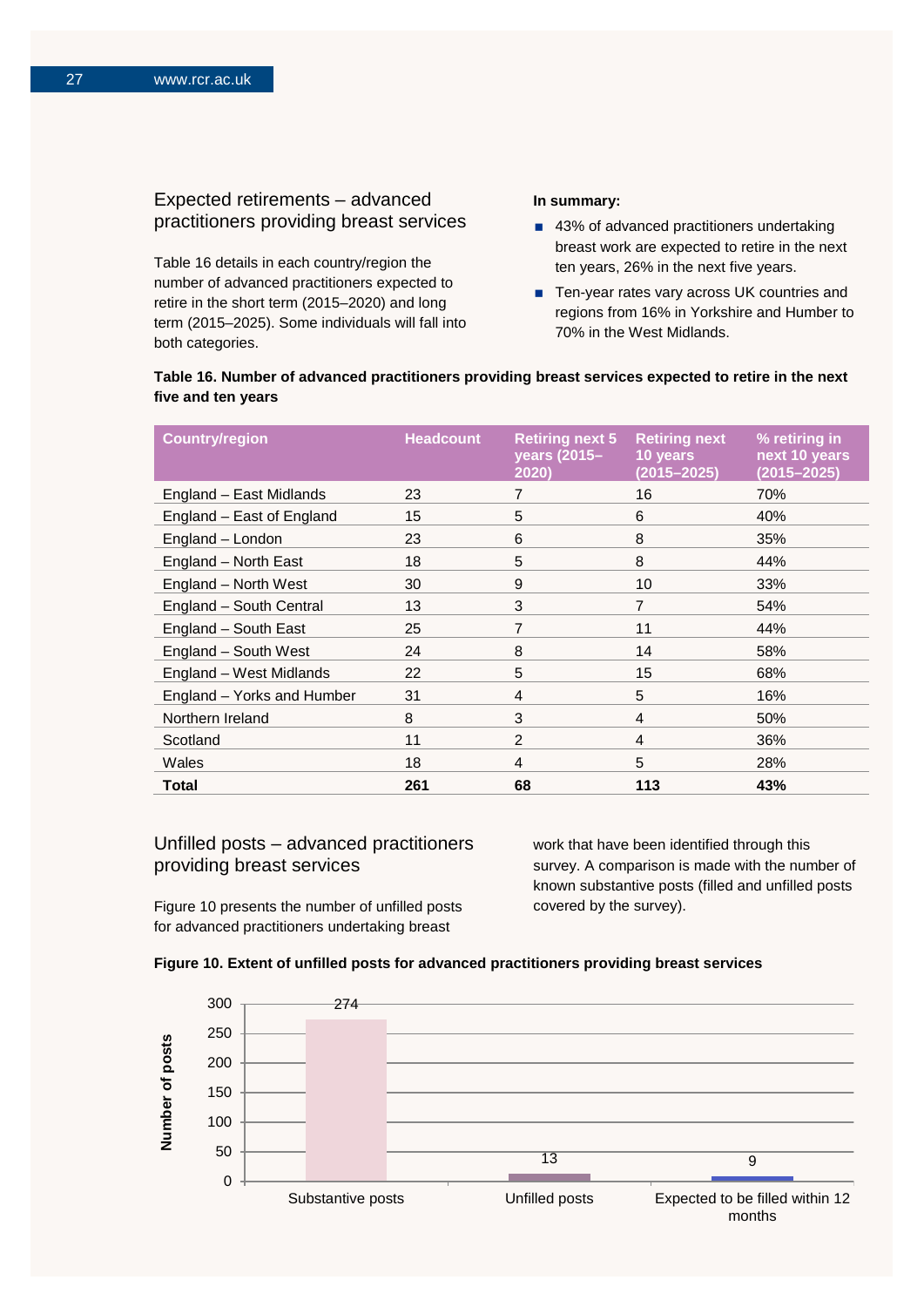## Breast programmed activities – advanced practitioners

The number of breast PAs allocated to filled and unfilled posts for advanced practitioners undertaking breast work can be found in Table 17.

#### Note:

- $\blacksquare$  Three respondents indicated that there were five advanced practitioners in post providing breast services but no breast PAs allocated. It is assumed this was done in error. For the purpose of this report 3.5 breast PAs have been allocated to these posts (the mean figure for those responses correctly provided).
- Six respondents indicated they had unfilled posts (n=8) but no allocated breast PAs. For each of these posts 7.5 PAs have been

allocated for the purposes of this report (the mean figure for those responses correctly provided).

#### **In summary:**

- The mean number of breast PAs was 3.7 for the 261 advanced practitioners covered by this survey. Of the advanced practitioners 139 worked LTFT.
- The total number of breast PAs not being undertaken, and therefore being 'lost' due to posts remaining vacant, was 97. One PA equals four hours of clinical time per week. Therefore the clinical time being lost in breast services is in the region of 388 hours per week, or 20,176 hours per year.

|                               |                            | <b>Filled posts</b>      |                           |                  | <b>Unfilled posts</b>   |                                        |
|-------------------------------|----------------------------|--------------------------|---------------------------|------------------|-------------------------|----------------------------------------|
| Country/<br>region            | <b>Headcount</b><br>(LTFT) | <b>PAs</b><br>undertaken | <b>Mean</b><br><b>PAs</b> | <b>Headcount</b> | <b>PAs</b><br>allocated | <b>Mean</b><br><b>PAs</b><br>allocated |
| England - East<br>Midlands    | 23(11)                     | 68.0                     | 3.0                       | 1                | 6.0                     | 6.0                                    |
| England - East<br>of England  | 15(9)                      | 45.0                     | 3.0                       | 1                | 1.0                     | 1.0                                    |
| England $-$<br>London         | 23(17)                     | 46.0                     | 2.0                       | $\mathbf 0$      | 0.0                     | 0.0                                    |
| England - North<br>East       | 18(4)                      | 86.0                     | 4.8                       | $\mathbf 0$      | 0.0                     | 0.0                                    |
| England - North<br>West       | 30(15)                     | 155.0                    | 5.2                       | $\overline{2}$   | 15.0                    | 7.5                                    |
| England $-$<br>South Central  | 13(2)                      | 41.0                     | 3.2                       | $\overline{0}$   | 0.0                     | 0.0                                    |
| England $-$<br>South East     | 25(13)                     | 63.0                     | 2.5                       | 1                | 7.5                     | 7.5                                    |
| England $-$<br>South West     | 24 (15)                    | 61.5                     | 2.6                       | $\overline{2}$   | 20.0                    | 10.0                                   |
| England - West<br>Midlands    | 22(10)                     | 98.0                     | 4.5                       | $\mathbf{1}$     | 7.5                     | 7.5                                    |
| England - Yorks<br>and Humber | 31(21)                     | 185.0                    | 6.0                       | 3                | 25.0                    | 8.3                                    |
| Northern Ireland              | 8(4)                       | 18.0                     | 2.3                       | $\mathbf 0$      | 0.0                     | 0.0                                    |
| Scotland                      | 11(6)                      | 36.0                     | 3.3                       | 0                | 0.0                     | 0.0                                    |
| Wales                         | 18 (12)                    | 53.0                     | 2.9                       | $\overline{2}$   | 15.0                    | 7.5                                    |
| <b>Total</b>                  | 261 (139)                  | 955.5                    | 3.7                       | 13               | 97.0                    | 7.5                                    |

#### **Table 17. Number of breast PAs undertaken or allocated to posts – advanced practitioners**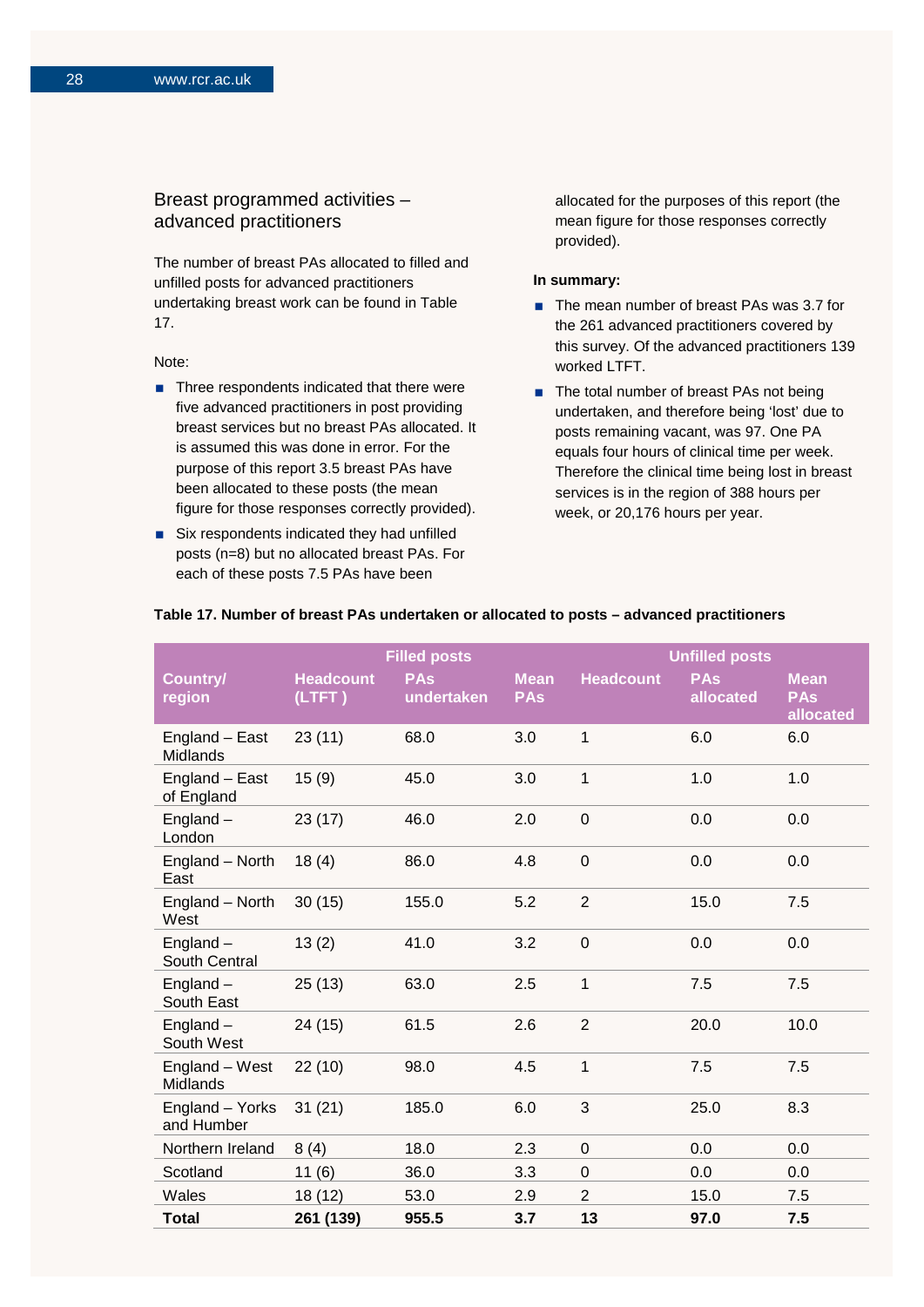### Breast screening activities – advanced practitioners

Three-quarters of advanced practitioners undertaking breast work did film reading. MRI reporting is not an activity undertaken by the advanced practitioners covered by this survey.

#### **Figure 11. Breast screening activities undertaken by advanced practitioners**

*(Percentage of advanced practitioners covered by survey)*



Respondents who selected 'other' stated what they were:

- Marker wires
- Tomosynthesis and contrast-enhanced spectral mammography
- Stereotactic localisation
- Stereo-guided biopsies and procedures
- Stereo-guided wire insertions
- **Localisation for surgery stereo and** ultrasound
- **Breast biopsy**
- X-ray localisations
- Clinical breast examination
- **US** intervention limited to cyst aspirations.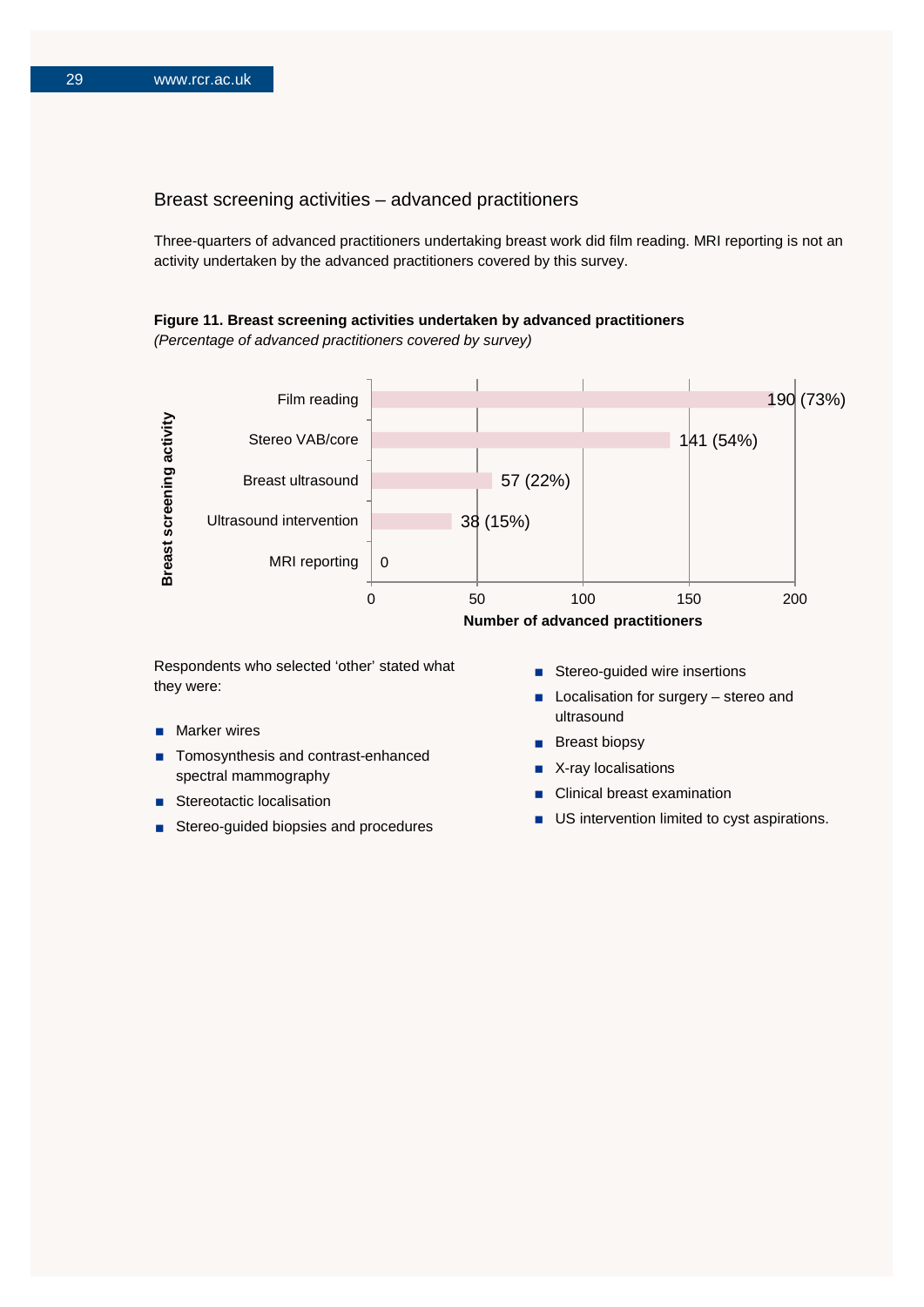### Breast service clinics – advanced practitioners

Respondents were asked in reconfiguring and streamlining their breast services how many advanced practitioners were involved in providing the breast clinic types listed in Figure 12.

#### **Figure 12. Advanced practitioners providing breast service clinics**

*(Percentage of advanced practitioners covered by survey)*



Respondents who selected 'other' breast clinics or service provision stated what they were:

- Assessment and symptomatic clinics for biopsy
- Family history clinic [by senior breast cancer nurse specialist and nurse advanced practitioner]
- Results giving clinics
- **Clinical examinations**
- Sonographer will scan probable cysts and young women
- Surgical clinic [by nurse clinical specialist/advanced practitioner]
- **No. 25 VABs done within assessment clinics**
- **Assist with multidisciplinary team meeting** preparation.

### Advanced practitioners in the provision of breast services

Respondents were asked what else has been or can be done to take better advantage of advanced practitioners in providing effective breast services. Table 18 categorises and lists these comments. Also, in Table 18, are specific comments about advanced practitioners derived from the final question of the survey asking how respondents were planning to deal with workforce issues related to their breast screening and/or symptomatic breast services.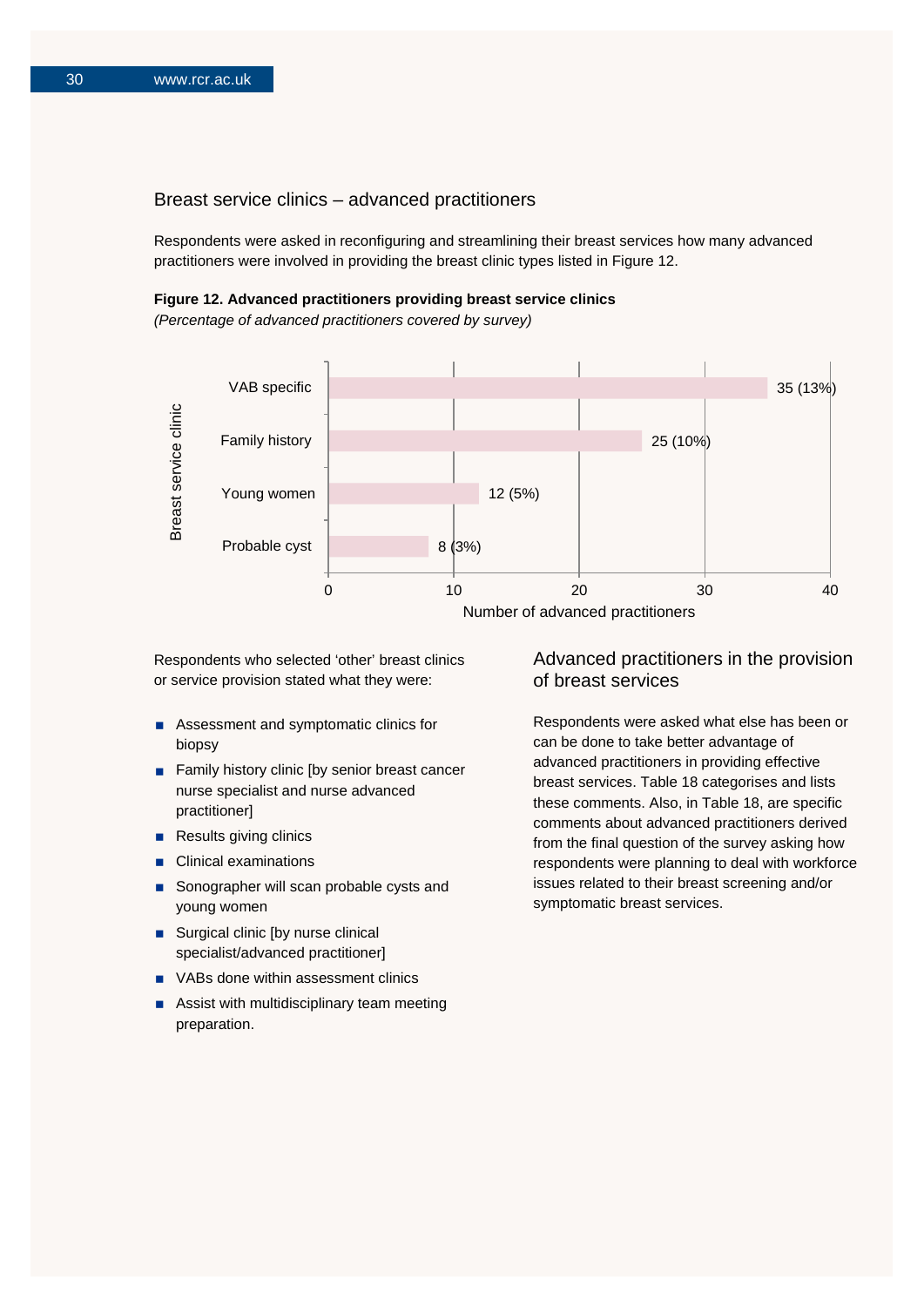## **Table 18. Actions taken or that should be taken to make better use advanced practitioners in providing effective breast services (free-text comments)**

| <b>Actions</b>                   | <b>Comments - selected examples</b>                                                                                                                                                                                                                                           |
|----------------------------------|-------------------------------------------------------------------------------------------------------------------------------------------------------------------------------------------------------------------------------------------------------------------------------|
| Training and<br>development      | Appoint and train more [advanced practitioner] AP radiographers - two in training at<br>the moment. They will be fully trained and able to do all interventions within two<br>years (the approximate time we have found it takes to train a breast advanced<br>practitioner). |
|                                  | We are now in a position to train a radiographer in stereo-guided biopsies, training<br>starts in June 2015.                                                                                                                                                                  |
|                                  | I would like to train more film readers, and thereafter training for stereotactic biopsy.                                                                                                                                                                                     |
|                                  | At my trust, try and teach [the advanced practitioner] [ultrasound] u/s intervention<br>like cyst aspiration and fine needle aspiration biopsies.                                                                                                                             |
|                                  | Training in VABs so that they can perform this as firstline instead of [14-gauge] 14 g<br>core biopsies in clinics.                                                                                                                                                           |
|                                  | Currently we offer a foundation degree for AP to enter the service but currently very<br>few applicants.                                                                                                                                                                      |
| Role expansion                   | We are working towards other roles for advanced practitioners, including US<br>training but do not anticipate this providing realistic assistance for several years.                                                                                                          |
|                                  | Allowing two advanced practitioners to read screening films together and<br>arbitrate/consensus.                                                                                                                                                                              |
|                                  | Provide counselling of women recalled to assessment.                                                                                                                                                                                                                          |
|                                  | Develop skills in US intervention to enable [the advanced practitioner to] lead one-<br>stop clinics.                                                                                                                                                                         |
| Enhancing<br>workforce skill mix | Continue with skill mix but by having different advanced practitioners with specific<br>skill our staff can extend their practice but also maintain the service on the vans.                                                                                                  |
|                                  | Second stereo biopsy, VAB, localising advanced practitioners would make our<br>service more robust.                                                                                                                                                                           |
|                                  | One senior breast cancer nurse specialist provides skill mix in the family history<br>clinic.                                                                                                                                                                                 |
|                                  | A number of advanced practitioners are currently training to become consultant<br>radiographers and provide most of the additional skilled work outside film reading.                                                                                                         |
| Increasing<br>productivity       | We are currently training up our advanced practitioner to perform ultrasound and<br>ultrasound interventions. She will then run one-stop clinics alongside a radiologist to<br>increase capacity. Eventually she will be trained for wire placement.                          |
|                                  | Use of advanced practitioner in one-stop clinic alongside radiologist to increase<br>throughput.                                                                                                                                                                              |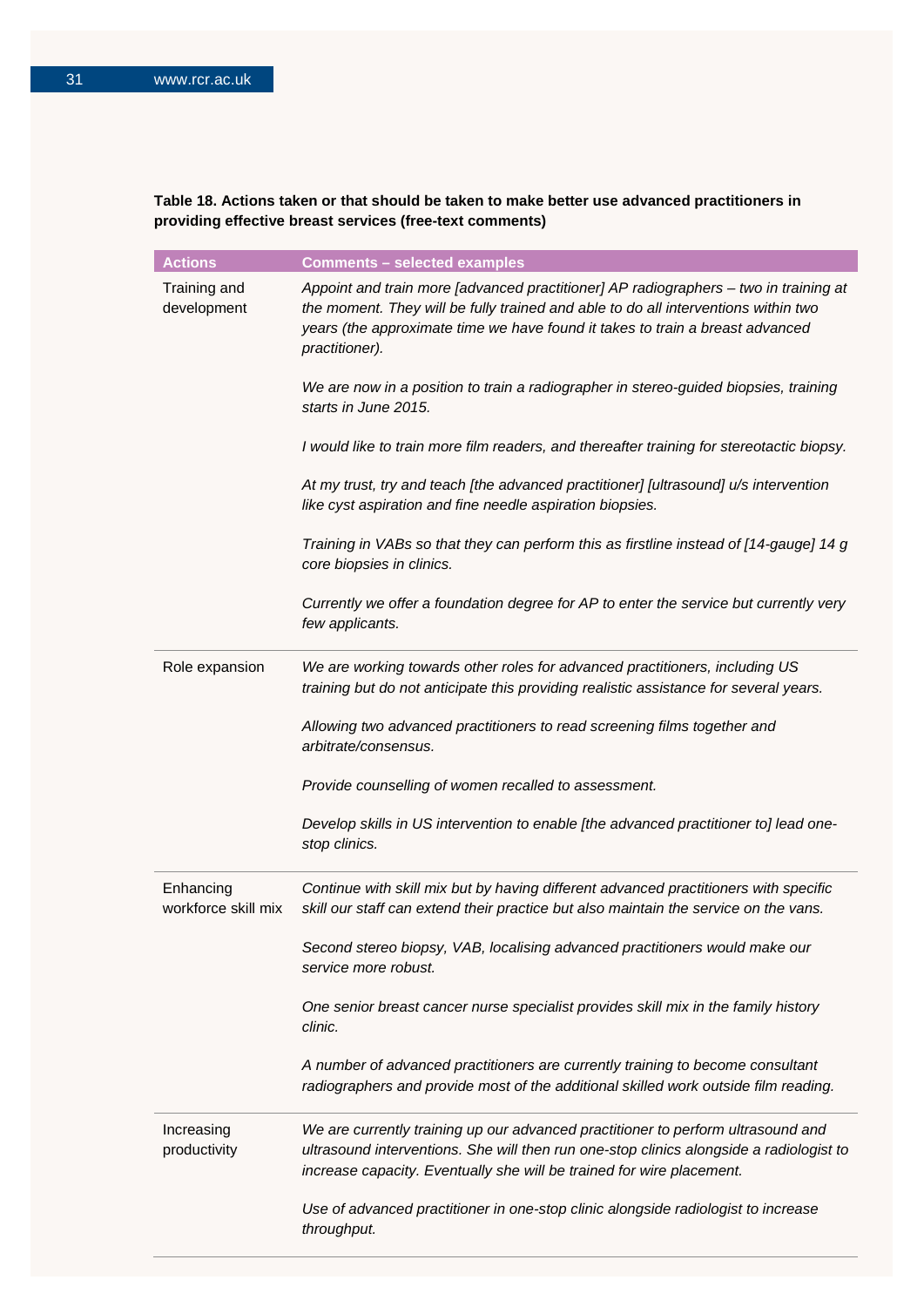|                                | Train additional APs in stereo procedures to ensure cross cover and maximise<br>throughput in assessment clinics.                                                                                           |
|--------------------------------|-------------------------------------------------------------------------------------------------------------------------------------------------------------------------------------------------------------|
|                                | Existing AP qualified in reading and stereo [Vacuum Assisted Core Biopsy of the<br>Breast] VACB undergoing ultrasound training, so will be able to increase<br>symptomatic throughput in one-stop clinic.   |
| Substitution for<br>clinicians | Advanced practice radiographers with the appropriate training can do virtually<br>anything a radiologist can do.                                                                                            |
|                                | Consider consultant radiographer if unable to recruit to consultant radiologist post.                                                                                                                       |
|                                | We are encouraging advanced practitioners in view of the fact that we cannot<br>recruit doctors. The low number of doctors, however, limits training time. The trust<br>needs to engage in helping funding. |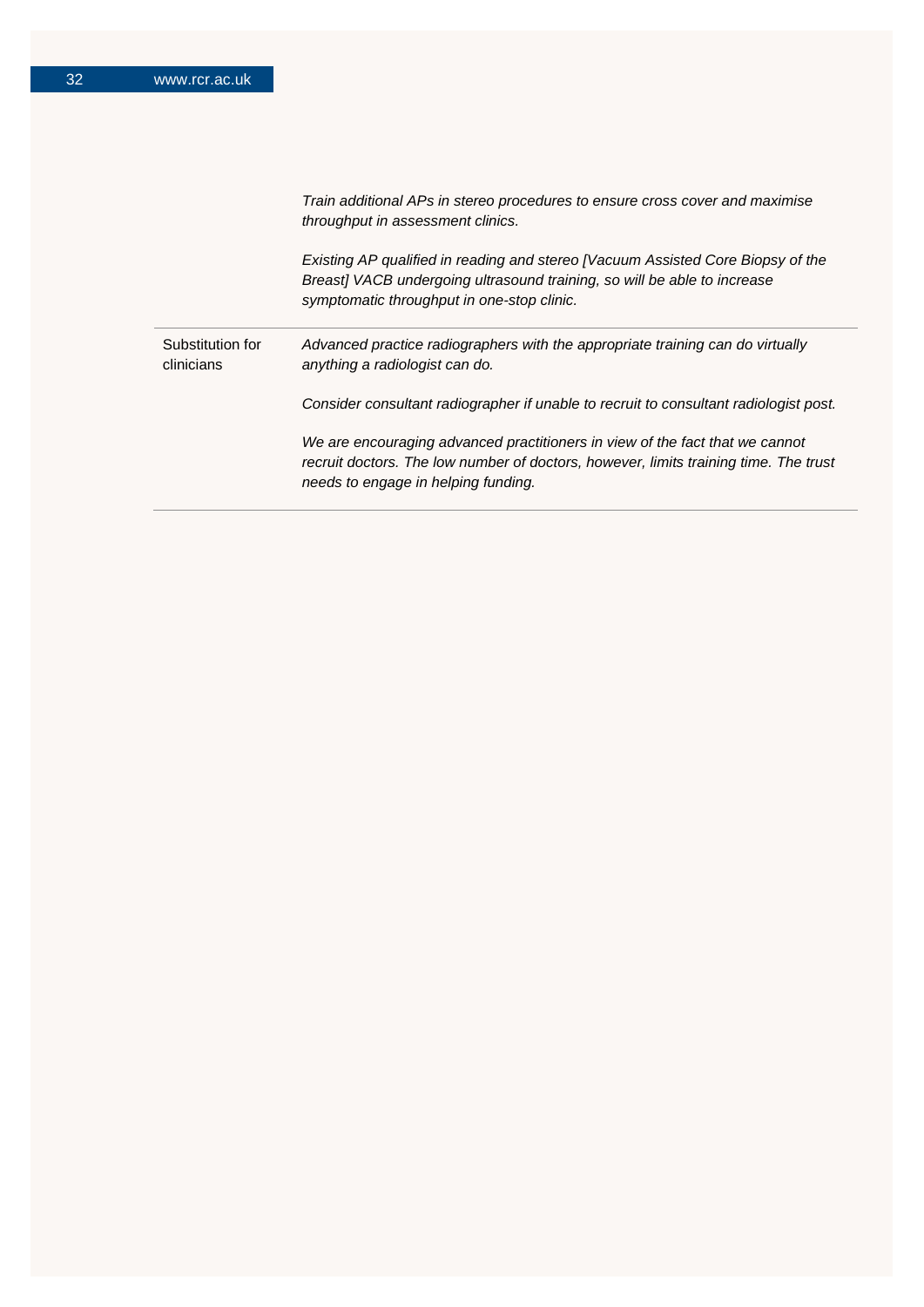## 7. Workforce issues in breast imaging and symptomatic breast services

The final question of the survey asked respondents how they or their organisations were planning to deal with breast screening and/or symptomatic breast service workforce issues. Examples of comments relating specifically to breast radiologists, breast clinicians, consultant radiographers and advanced practitioners can be found in the relevant sections of this report.

## Strategic approaches

Strategic approaches in dealing with workforce issues were also outlined by respondents. These approaches looked at service design and initiatives, collaborative working arrangements, succession planning and reviewing workforce and skill mix arrangements.

## **Table 19. Strategic approaches in dealing with workforce issues in breast imaging and symptomatic breast services**

| <b>Actions</b>                           | <b>Comments - selected examples</b>                                                                                                                                                                                                                                                                                                                                                                                                                                                                                                                                                                                                                                 |
|------------------------------------------|---------------------------------------------------------------------------------------------------------------------------------------------------------------------------------------------------------------------------------------------------------------------------------------------------------------------------------------------------------------------------------------------------------------------------------------------------------------------------------------------------------------------------------------------------------------------------------------------------------------------------------------------------------------------|
| Service design<br>and initiatives        | Increasing workload is a challenge. There are ongoing discussions about redesign<br>of services with a view to implement 'imaging led follow-up for patients with known<br>diagnosis of cancer and in patients with positive family history.' We are planning to<br>introduce use of VAB in diagnostic services at [health board], which will also stretch<br>resources. At the moment we are able to meet the demands of the service but with<br>the introduction of VAB and imaging led follow-up for patients with breast cancer,<br>we will have to look at increasing the sessional commitment, or consider skill mix<br>and encourage mammographer reporting. |
|                                          | We are recruiting another consultant radiologist and plan to advertise for another if<br>there is a suitable candidate. We are also trying to streamline our services so we<br>use [7-guage] 7-G VAB as first line instead of 14 G in order to use our sessions<br>more effectively. The advanced practitioners will be able to do VAB so that the<br>consultants can be freed up to assess more women and film read.                                                                                                                                                                                                                                               |
| Collaborative<br>working<br>arrangements | We are a symptomatic unit with close working relationships with our screening unit<br>who undertake all our stereo procedures and MRIs. Our trust are keen to offer<br>these services locally and we are hoping to train our lead mammographer to<br>perform stereos, but that is on hold at the moment. Not optimistic about recruiting<br>more breast radiologists and in the longer term our future may lie as a satellite of<br>the screening unit who may find it easier to recruit.                                                                                                                                                                           |
|                                          | Development of breast service strategy to encompass new developments,<br>acknowledgement of increasing demand and assessment of staffing requirements<br>to ensure the correct levels and grade are employed. Looking at ways of regional<br>collaboration but difficult in breast due to on-site requirement in symptomatic clinics.                                                                                                                                                                                                                                                                                                                               |
|                                          | We have tried (with very limited success) numerous times over the last seven years<br>to link with each of two local screening units to create joint appointments. There has<br>been very little interest from any trainees for this type of post and no applicants. We<br>have very little tangible support from screening centres who understandably look<br>after their own interests first, are struggling with workload themselves and who are<br>worried about potential loss of income by linking with symptomatic units.                                                                                                                                    |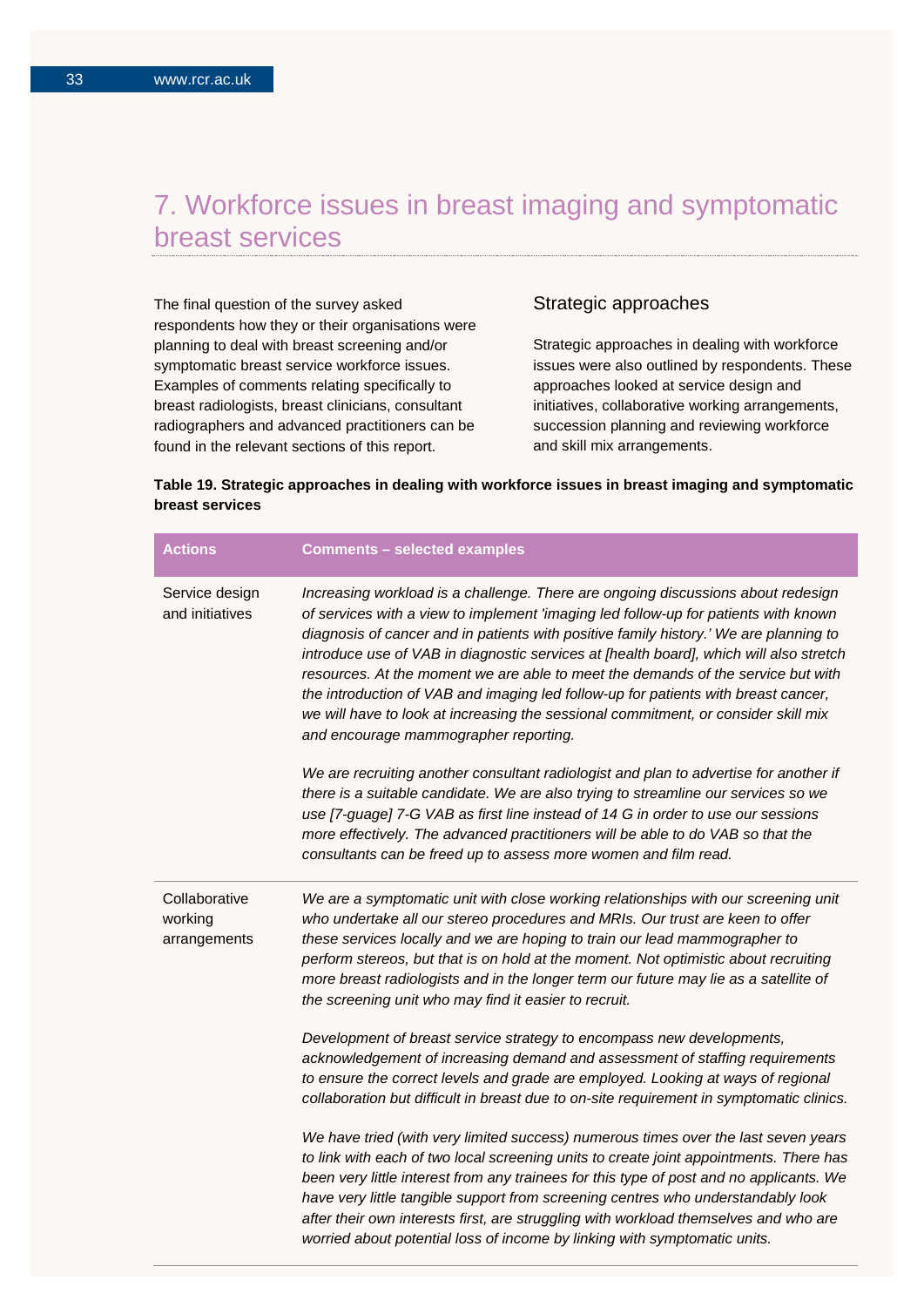| Succession<br>planning                  | Effective workforce and succession planning is key in ensuring the continuity of the<br>service.                                                                                                                                                                                                                                                                                                                                                                                                                                                                                                                                                                                                                                                                                                                                                                                                                                                                                                                                                                                                                                                                                 |
|-----------------------------------------|----------------------------------------------------------------------------------------------------------------------------------------------------------------------------------------------------------------------------------------------------------------------------------------------------------------------------------------------------------------------------------------------------------------------------------------------------------------------------------------------------------------------------------------------------------------------------------------------------------------------------------------------------------------------------------------------------------------------------------------------------------------------------------------------------------------------------------------------------------------------------------------------------------------------------------------------------------------------------------------------------------------------------------------------------------------------------------------------------------------------------------------------------------------------------------|
|                                         | We have just recruited a new breast radiologist to a part-time symptomatic and<br>part-time general radiology post and are planning that she will become full-time<br>breast at the first available opportunity - succession planning.                                                                                                                                                                                                                                                                                                                                                                                                                                                                                                                                                                                                                                                                                                                                                                                                                                                                                                                                           |
|                                         | Currently at required strength in radiologist PAs. Need succession planning in<br>mammography and breast ultrasound for retirements.                                                                                                                                                                                                                                                                                                                                                                                                                                                                                                                                                                                                                                                                                                                                                                                                                                                                                                                                                                                                                                             |
|                                         | We have recently had one advanced practitioner who has retired and one who is<br>due to retire in the next few years, so we are already training two radiographers in<br>advanced practice who will qualify in September in film reading. They will then go<br>on to train in ultrasound. Our advanced practitioners are trained in biopsy, with one<br>doing ultrasound and the other doing stereo VAB. We hope this will create a robust<br>service.                                                                                                                                                                                                                                                                                                                                                                                                                                                                                                                                                                                                                                                                                                                           |
|                                         | We are very worried also about the management side as there is a paucity of<br>radiologists who are interested in being directors of screening.                                                                                                                                                                                                                                                                                                                                                                                                                                                                                                                                                                                                                                                                                                                                                                                                                                                                                                                                                                                                                                  |
| Reviewing<br>workforce and skill<br>mix | We have just advertised for a full time consultant colleague but had no suitable<br>applicants. We plan to re-advertise in September. If we fail to appoint we will need<br>to consider adjusting our job plans to do more breast radiology and less general<br>radiology. We may consider training further advanced practitioners. The consultants<br>are currently being paid 0.7 PA extra each (5 x 0.7=3.5) as a gesture to<br>acknowledge the high work intensity and one of the consultants has temporarily<br>given up 1PA in general radiology to do breast work instead.                                                                                                                                                                                                                                                                                                                                                                                                                                                                                                                                                                                                |
|                                         | We are hoping to recruit a radiologist shortly. We have two locum consultant<br>radiographers as well as a full-time consultant radiographer in post: one of our<br>advanced practitioners is currently training towards becoming consultant<br>radiographer, so that we can replace the current WTE consultant radiographer who<br>will be retiring within the next five years. I will look towards underpinning this with<br>more radiographers training in advanced practice. We currently have two assistant<br>practitioners who support the practitioners in their roles: if either of these left I would<br>look towards recruiting radiographers as the training of assistant practitioners is<br>expensive and there is a limitation to the their role, although it is recognised it is a<br>valuable one.                                                                                                                                                                                                                                                                                                                                                              |
|                                         | We are being pro-active with advanced practitioners (APs). There is a limit with the<br>number of doctors versus APs as to how many we can train/supervise, particularly<br>as they move towards ultrasound and biopsy modules - this is time intensive. We<br>have two APs who can read together. Doctors still do consensus/arbitration<br>discussions with APs to limit recall rate. We need to move our most senior AP into<br>[a] trainee consultant post. We are awaiting trust support and funding for this. We<br>still need to recruit more consultant radiologists to balance the ratio of doctors to<br>APs so we can efficiently train more APs to do more tasks. We keep advertising,<br>have interviewed some [but] cannot get successful applicants - a lot of foreign<br>applicants with poor English [and the General Medical Council] GMC not accepting<br>[them] as they cannot pass test. We have locum support for some of the<br>symptomatic work. This is very expensive. We have pending retirements and we<br>will not have enough [of a] workforce to cover this in spite of what we have tried to<br>do with radiographer skills mix. Crisis looming! |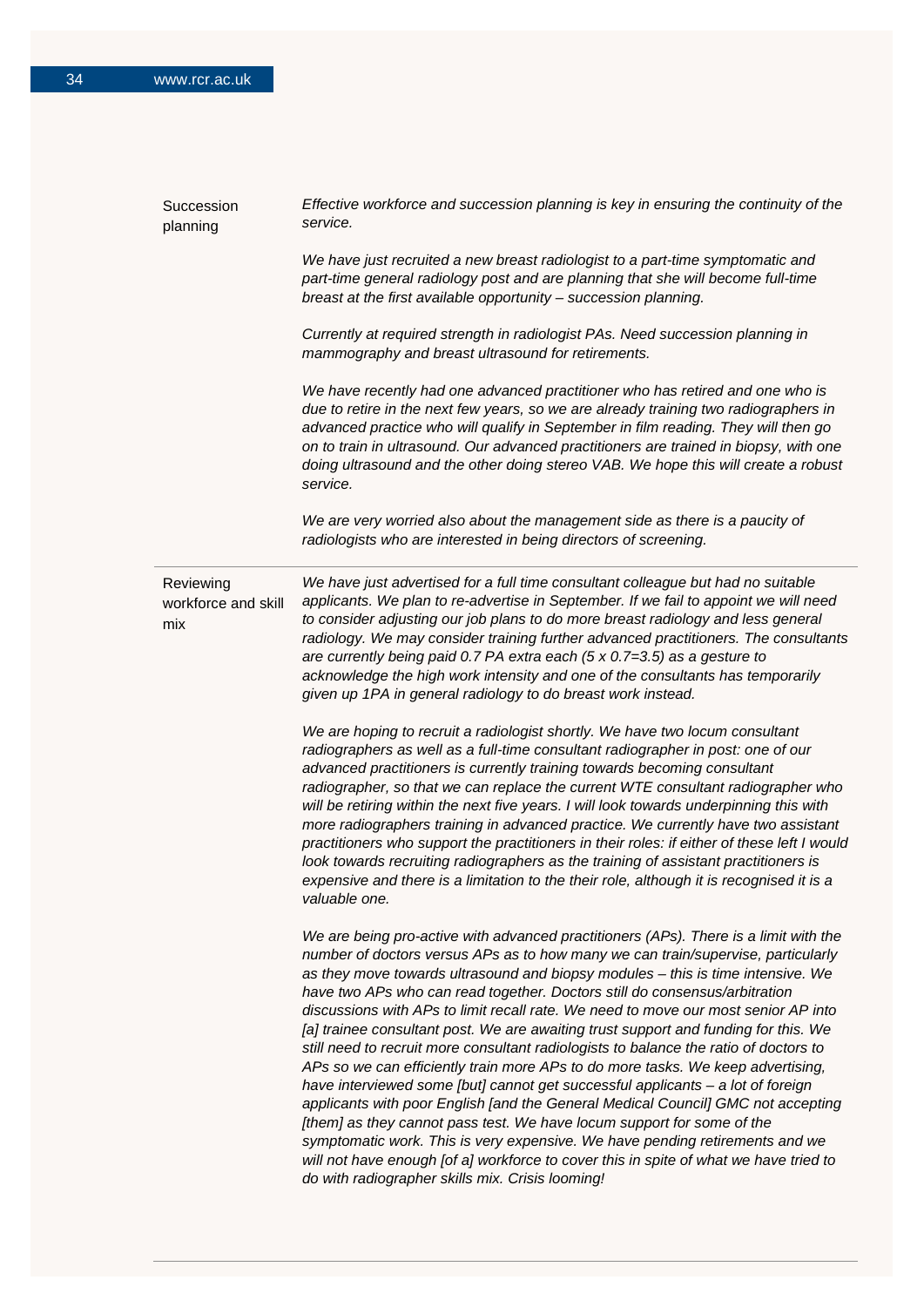*Our team dream list would be investment in retaining senior staff and looking at improving working conditions, eg no on-call, adequately protected SPA time. Identify interested SpRs from an early stage and give them a financial incentive (eg additional £10k per annum) to continue in breast as senior trainees (can provide support to [direct clinical care] DCC). There should be a contract tie in for a consultant post. Investment in retaining advanced practitioners and clear national structure on training/pay scale. In reality we are inadequately funded and resourced from staff, equipment and space with the most pressing compromise to screening coming from the symptomatic service and cancer targets. There appears to be no reprieve with additional campaigns [which are] poorly timed, notably 'Be Clear on Cancer' (July/August 2015).*

## Workload concerns

The demands made on breast service teams were also considered an important dimension by those responding to this survey. A number of insightful comments were received setting out concerns about workload.

- We have seen a massive increase in symptomatic workload due to suspension of breast services by a neighbouring trust and, despite being well-staffed at present by radiologists, are struggling to cope and are seeking locum assistance. We have trainees interested in breast but their [Certificate of Compeletion of Training] CCT date is not within the next year and it is difficult to know how we can find a more immediate solution. It has become more difficult to recruit all staff apart from advanced practitioners. All other staff in short supply. Those in post are working at maximum capacity. Sickness absence is a problem for radiographers.
- As two of our three breast radiologists also do general/musculoskeletal radiology, we are struggling to accommodate all the work. We desperately need more consultants who are trained in breast work.
- We always look ahead to incremental symptomatic breast service demands and changes to the national screening programme we appointed and trained our consultant radiographer in 2011/2 and this has been very successful.
- Currently under enormous pressure to meet targets, two week wait, etc. Difficulty recruiting colleagues. Short-term solution [is] extra paid clinic sessions to meet demand and workload. Need to entice and train more breast radiologists!
- $\blacksquare$  The shortage in mammographers is equally as big a problem and maintaining the round length is becoming an issue.
- We are hard pressed ever since my colleague decided to retire in Nov 2013. She was a symptomatic part-time radiologist (only) which is hard if not impossible to replace. More so since the Big Professor has met the StRs and told them, 'Not to join only symptomatic units.'. The neighbouring screening trust do not have enough screen read films to employ a joint post as most of their films are being read by advanced practitioners. They too want consultants for their symptomatic clinics!! We have seen 30% rise in number of patients over last two years; making it even harder to meet the targets. At the minute it is me and an advanced practitioner who are managing the services mainly. Every symptomatic film is being double read between us. We are kindly being helped by two consultant radiologist from nearby screening trust; who cover my annual leave and breeches on locum basis and on 'as and when' basis. Our trust and managers are trying their level best to help us but not yet managed to fill the post (not to blame them). At the minute we are in a process of realigning the services with neighbouring screening unit. The talks are at preliminary stage but negotiations are on.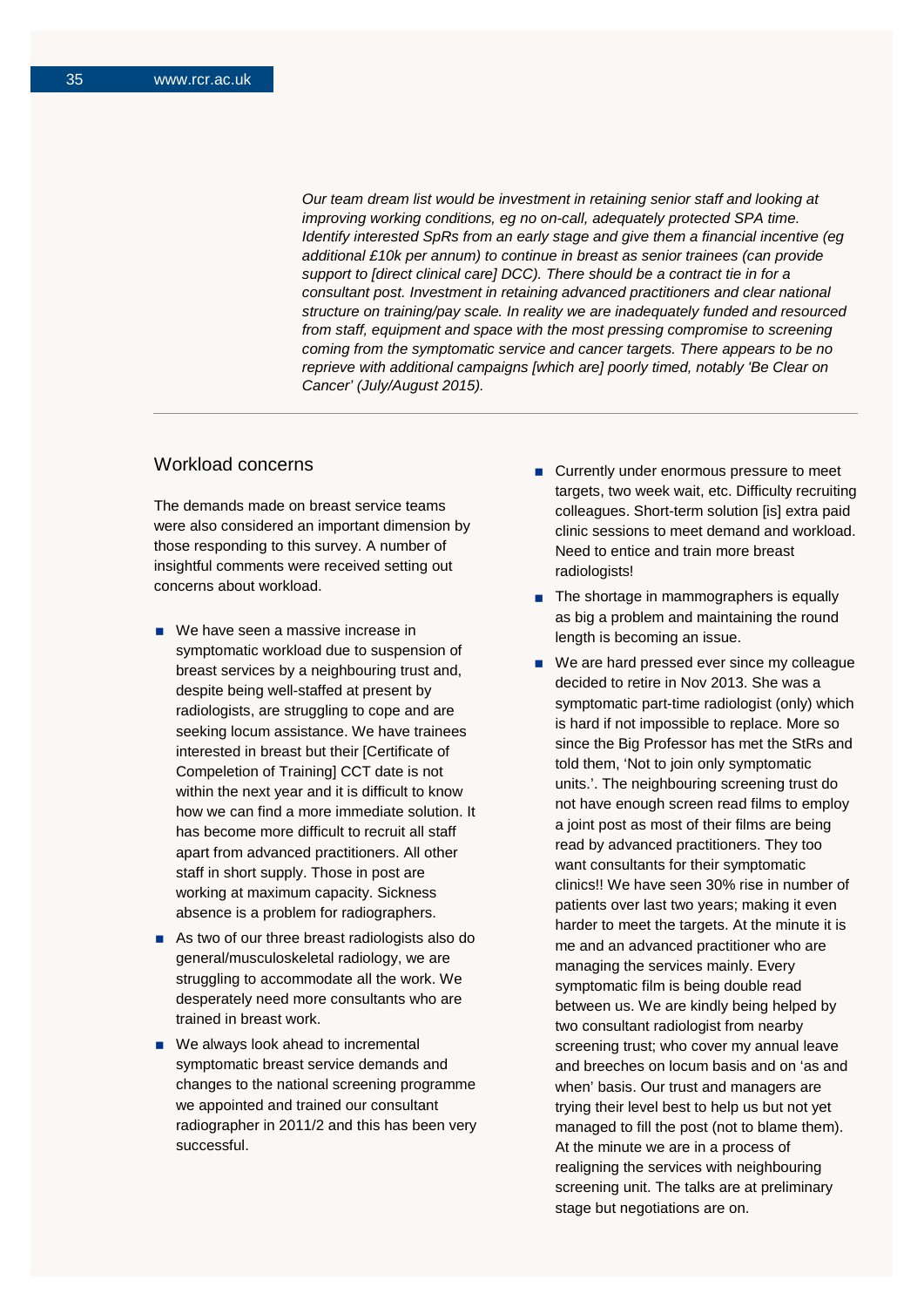- Accurately tracking the demand especially for symptomatic workload with weighted data for complexity of workload.
- **Merger with [hospital] has already happened.** Workforce needs to be re-evaluated in terms of the new merged department but negotiations are only just starting. We are taking on more surgical work, by doing vacuum biopsies and excisions rather than surgery, so we may need to increase the workforce in view of this, eg for B3 work but also starting vacuum excisions for cancer patients too ill for surgery or declining to have surgery.
- $\blacksquare$  The situation in our unit is very complex. The symptomatic service is provided on two sites, screening on one. The current distribution of substantive breast radiologists is that two part time radiologists are based on symptomatic site only and in total they offer 5 PA sessions of breast work. Within screening and

symptomatic service on the other site, there is only one substantive radiologist who in total offers five breast sessions, which include three screening and two symptomatic sessions. The service therefore is hugely understaffed. We have up to three locum consultant radiologists working on this site and one retired radiologist offering symptomatic sessions on both sites (three sessions in total). Though there is no more than one substantive and 1.5 locum radiologist working in the department every week. This allows us to just provide bare minimum of sessions required currently, predominantly for the symptomatic service. The screening service radiologist sessions are used mostly for assessment clinics and small volume of film reading while the majority of screening reading is undertaken by advanced practitioners.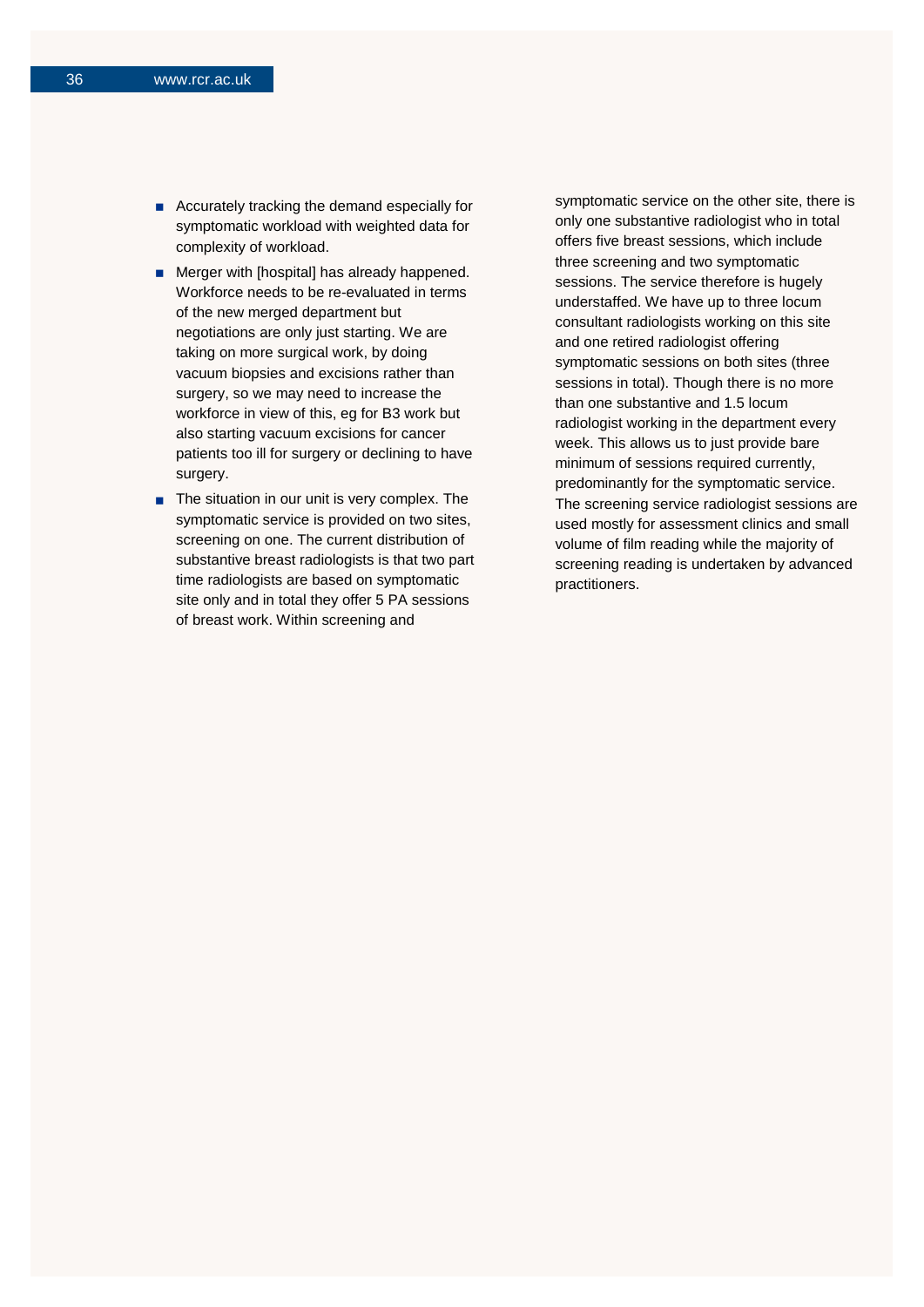## 8. Discussion and main findings

Breast radiologists comprise the largest subspecialty group of clinical radiologists as recorded by the RCR 2014 workforce census.<sup>7</sup> This additional survey of their clinical work provides a level of detail not previously included in the RCR annual census reports, and confirms the prediction of significant workforce challenges within an increasing, yet changing, clinical demand. Both NHS primary and secondary care are dealing with more 'worried well' women, and diagnostic imaging is required to provide an everincreasing number and complexity of tests.

Together with the findings of the RCR 2014 workforce census the key findings of this survey can be summarised as follows:

#### **Radiologists**

- $\blacksquare$  The breast radiologist workforce has a higher proportion of women with a female to male ratio of 2:1 compared to general radiology with a 1:1.18 female to male ratio.
- The breast radiologist workforce has a higher proportion of LTFT consultants (35%) compared to general radiology (23%)
- Of those breast radiologists who are LTFT, a higher proportion are women (45% female and 15% male) when compared to general radiology (42% female and 12% male).
- $\blacksquare$  There are very few breast radiologists whose job plan has a funded academic component.
- Breast radiologists have a higher proportion of older radiologists with 42% aged 50 years and over (compared with 34% in general radiology).
- There has been a doubling of unfilled radiologist posts since 2010 which is higher than that reported for general radiology as is the proportion of posts unfilled for eight months (53%) and 12 months (47%). There is a wide range of regional variation in these reported rates.
- A significant proportion of clinical work is being delivered by existing staff as extracontractual activity, similar to that seen in general radiology

■ Of the NHSBSP units included in this survey, 25% are staffed by two or fewer consultant radiologists, which raises issues relating to 'critical mass' or the potential to have issues relating to 'single points of failure.'

Importantly, there is a significantly higher rate of planned retirements in the next five years of breast radiologists (21%) compared with that of general radiology (14%). By 2025, the rates are predicted at 38% (breast radiology) and 29% (general radiology). By 2030, the rates are predicted at 53% (breast radiology) and 46% (general radiology). These are the highest rates of planned retirements of any clinical radiology specialty.

### Breast clinicians

- Breast clinicians are present in a third of NHSBSP units responding to this survey and are recognised as providing a significant contribution across an extensive range of diagnostic breast imaging.
- Breast clinicians' job plans contain a high proportion of direct clinical care (DCC) provision.
- A high proportion of breast clinicians (43%) work LTFT.
- Recruitment and retention of breast clinicians has been challenged by changes to the terms and conditions of job contracts in recent years, with the level of unfilled posts being reported at 11%, virtually all of which have been long term.
- Retirement of breast clinicians is reported at a significant rate; 25% plan to retire within five years and nearly 50% by 2025.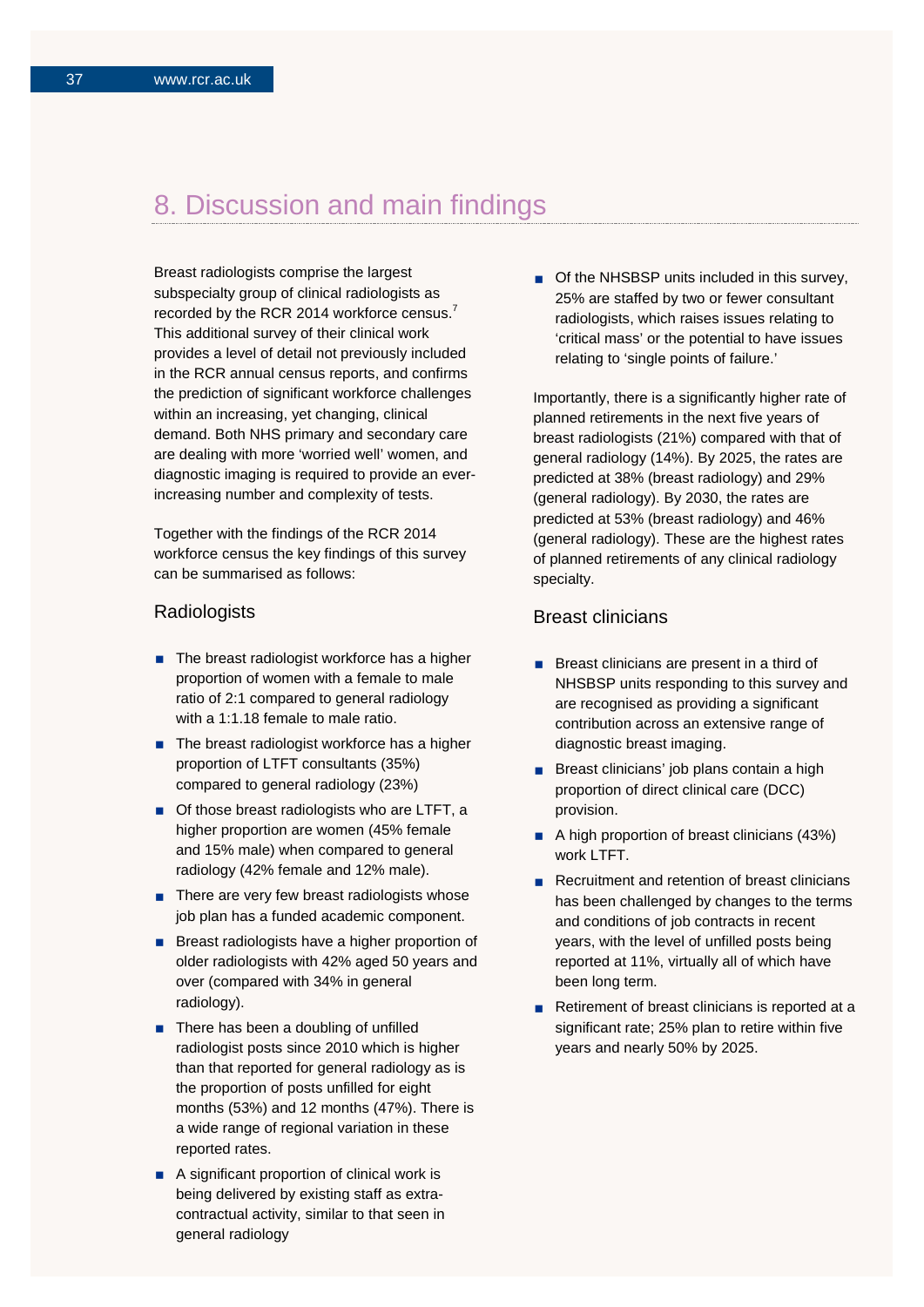## Consultant radiographers

- Consultant radiographers are present in 30% of responding units and they too are recognised as providing a significant contribution across an extensive range of diagnostic imaging procedures.
- 28% of consultant radiographers work LTFT.
- Consultant radiographers share a similar demographic with breast clinicians when considering planned retirements with a predicted rate of 25% at five years and nearly 50% by 2025.
- 20% of consultant radiography posts are unfilled, largely on a long-term basis.

## Advanced practitioners

- $\blacksquare$  In contrast to consultant radiographers, a large proportion (nearly 80%) of responding NHSBSP units have advanced practitioners providing an extensive and significant contribution across a range of diagnostic breast imaging procedures.
- Approximately 50% of advanced practitioners work LTFT and each NHSBSP unit has on average 1–2 advanced practitioners.
- **Planned retirement rates among advanced** practitioners are reported as being 26% in the next five years, rising to 43% by 2025.

## Workforce strategies

The survey captured a number of workforce strategies which have been planned or executed to date. These include:

- **n** International recruitment
- Return after retirement
- Revision of radiological training in breast imaging
- **Further enhancement of role extension within** and beyond current workforce.

There is no single solution that will address these challenges. Each of these strategies should be shared widely to address the difficulty of future sustainability of breast services in the UK. The potential impact of new technologies should be assessed within this context. A 'whole service' approach will be required to reflect the changing needs of the breast imaging and diagnostic service and workforce. This important survey, which for the first time includes the contributions by non-radiologists to diagnostic breast imaging services, is a crucial step in quantifying these challenges.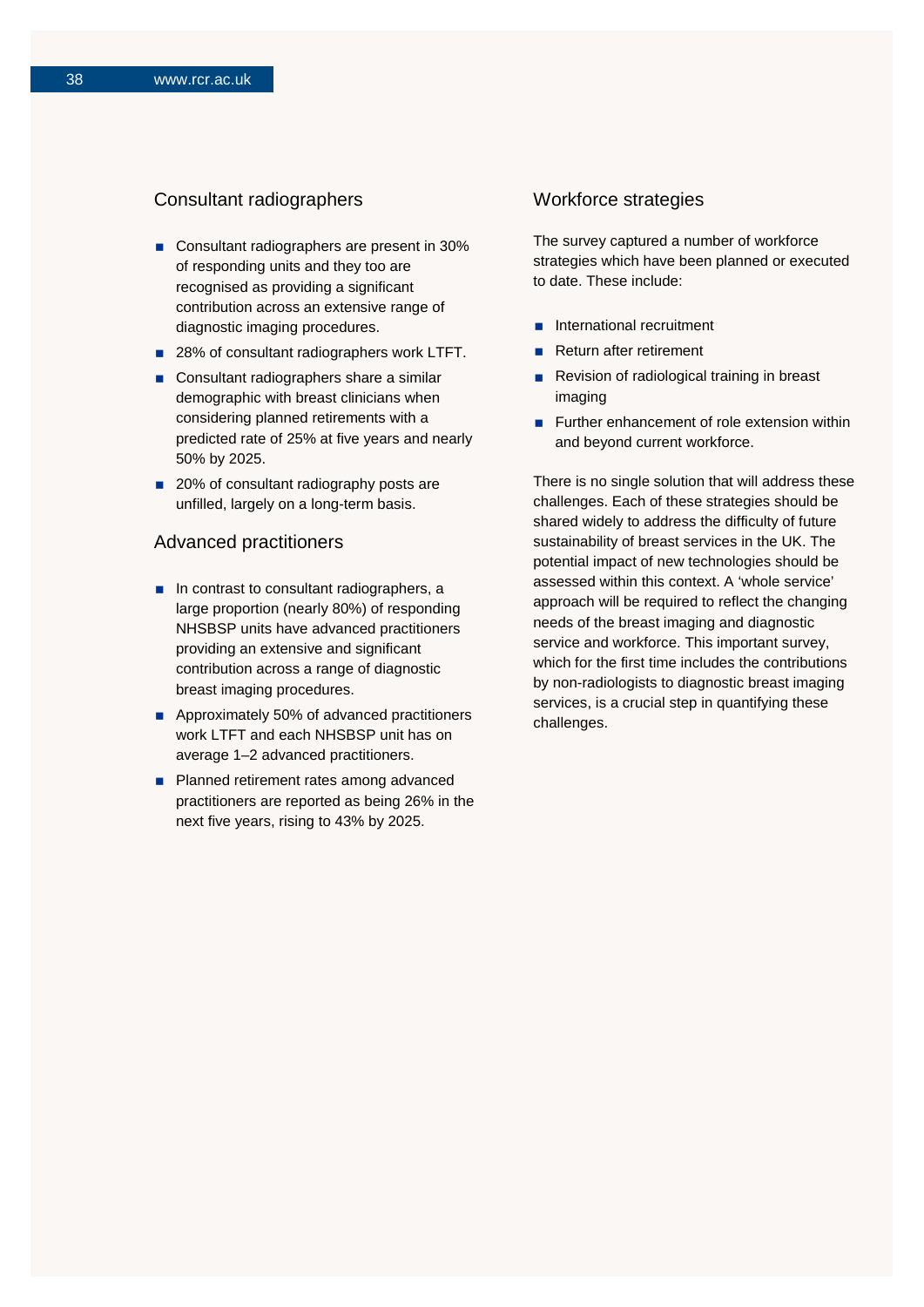## **References**

- 1. Independent Cancer Taskforce. *Achieving world-class cancer outcomes: a strategy for England 2015– 2020.* London: Cancer Research UK, 2015.
- 2. [www.cancerresearchuk.org/health-professional/cancer-statistics/statistics-by-cancer-type/breast-cancer](https://www.cancerresearchuk.org/health-professional/cancer-statistics/statistics-by-cancer-type/breast-cancer) (last accessed 04/04/2016)
- 3. [www.ncin.org.uk/cancer\\_information\\_tools/eatlas/](https://www.ncin.org.uk/cancer_information_tools/eatlas/) (last accessed 04/04/2016)
- 4. Health and Social Care Information Centre*. Breast screening programme, England: statistics for 2013- 14.* London: Health and Social Care Information Centre, 2015.
- 5. [www.ons.gov.uk/peoplepopulationandcommunity/populationandmigration/populationprojections/dataset](https://www.ons.gov.uk/peoplepopulationandcommunity/populationandmigration/populationprojections/datasets/tablei21lowpopulationvariantukpopulationinagegroups) [s/tablei21lowpopulationvariantukpopulationinagegroups](https://www.ons.gov.uk/peoplepopulationandcommunity/populationandmigration/populationprojections/datasets/tablei21lowpopulationvariantukpopulationinagegroups) (last accessed 04/04/2016)
- 6. Forrest P. *Breast cancer screening: report to the health ministers of England, Wales, Scotland and Northern Ireland.* London: Her Majesty's Stationery Office, 1986.
- 7. The Royal College of Radiologists. *Clinical radiology UK workforce census 2014 report*. London: The Royal College of Radiologists, 2015.